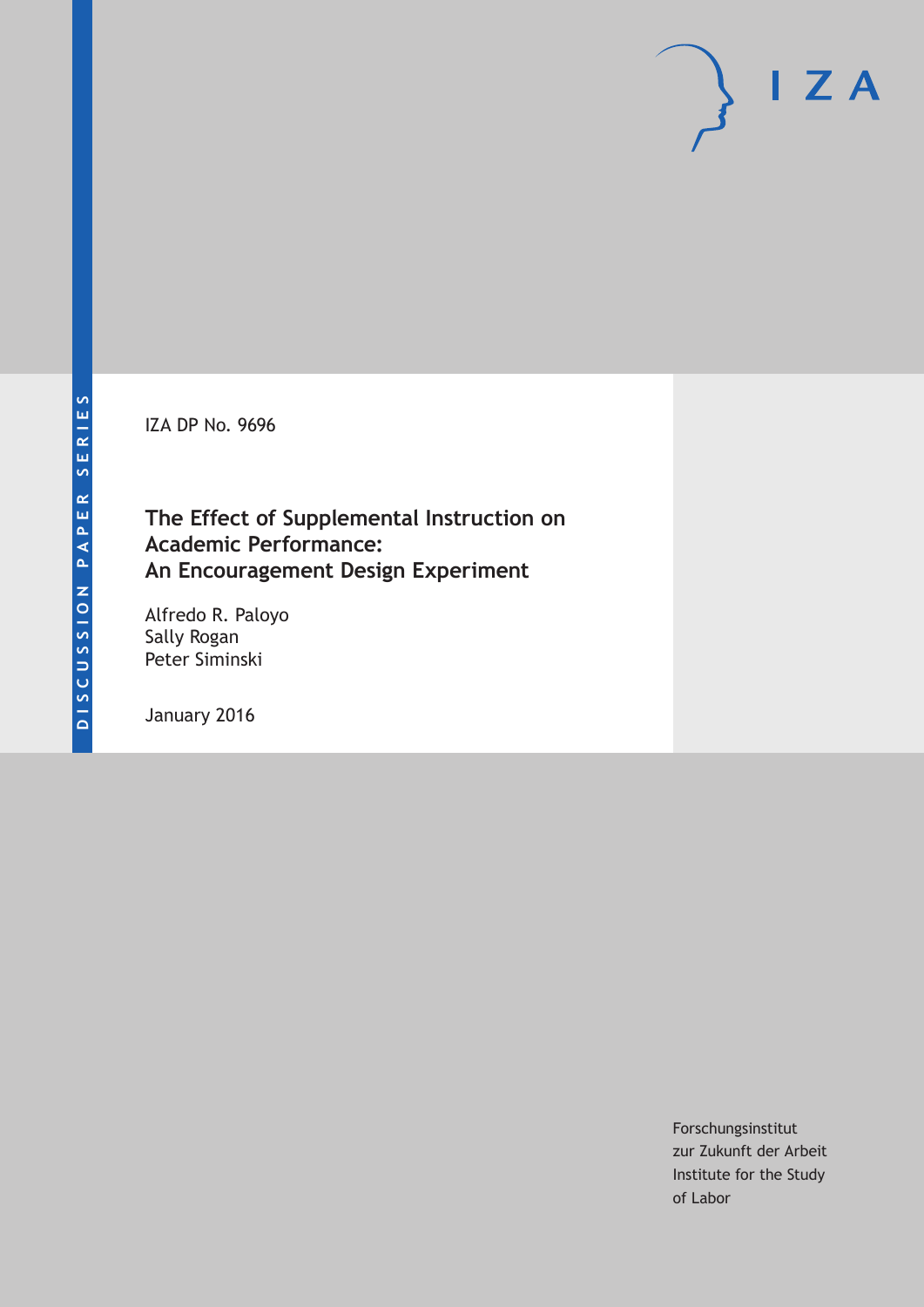# **The Effect of Supplemental Instruction on Academic Performance: An Encouragement Design Experiment**

# **Alfredo R. Paloyo**

*CHSCR, University of Wollongong and IZA* 

# **Sally Rogan**

*University of Wollongong* 

# **Peter Siminski**

*CHSCR, University of Wollongong and IZA*

Discussion Paper No. 9696 January 2016

IZA

P.O. Box 7240 53072 Bonn Germany

Phone: +49-228-3894-0 Fax: +49-228-3894-180 E-mail: iza@iza.org

Any opinions expressed here are those of the author(s) and not those of IZA. Research published in this series may include views on policy, but the institute itself takes no institutional policy positions. The IZA research network is committed to the IZA Guiding Principles of Research Integrity.

The Institute for the Study of Labor (IZA) in Bonn is a local and virtual international research center and a place of communication between science, politics and business. IZA is an independent nonprofit organization supported by Deutsche Post Foundation. The center is associated with the University of Bonn and offers a stimulating research environment through its international network, workshops and conferences, data service, project support, research visits and doctoral program. IZA engages in (i) original and internationally competitive research in all fields of labor economics, (ii) development of policy concepts, and (iii) dissemination of research results and concepts to the interested public.

IZA Discussion Papers often represent preliminary work and are circulated to encourage discussion. Citation of such a paper should account for its provisional character. A revised version may be available directly from the author.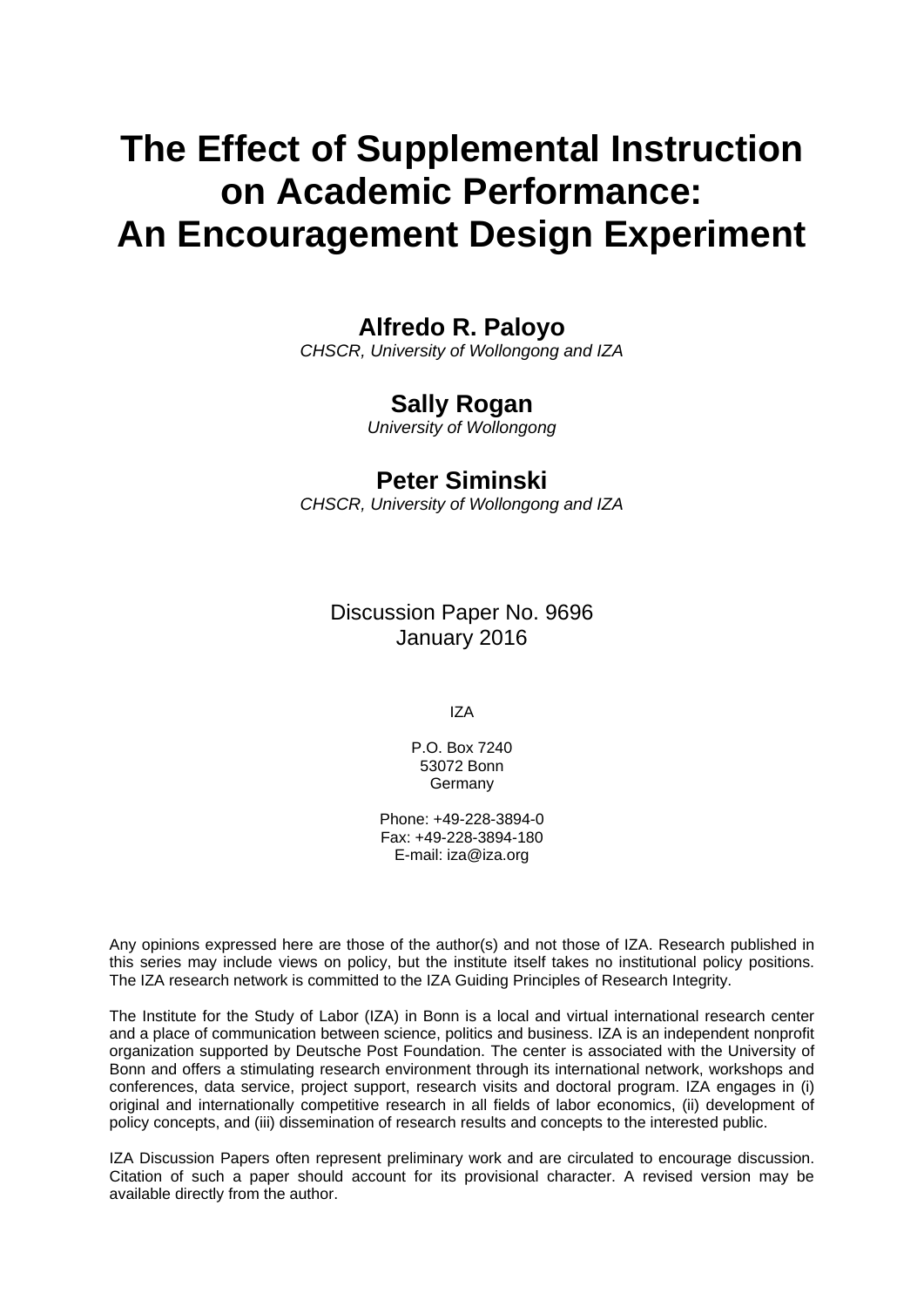IZA Discussion Paper No. 9696 January 2016

# **ABSTRACT**

# **The Effect of Supplemental Instruction on Academic Performance: An Encouragement Design Experiment\***

While randomized controlled trials (RCTs) are the "gold standard" for impact evaluation, they face numerous practical barriers to implementation. In some circumstances, a randomizedencouragement design (RED) is a viable alternative, but applications are surprisingly rare. We discuss the strengths and challenges of RED and apply it to evaluate a mature Supplemental Instruction (SI) or PASS (Peer Assisted Study Session) program at an Australian university. A randomly selected subgroup of students from first-year courses ( $N =$ 6954) was offered large incentives (worth AUD 55,000) to attend PASS, which increased attendance by an estimated 0.47 hours each. This first-stage (inducement) effect did not vary with the size of the incentive and was larger (0.89) for students from disadvantaged backgrounds. Instrumental variable estimates suggest that one hour of PASS improved grades by 0.065 standard deviations, which is consistent with the non-experimental literature. However, this estimate is not statistically significant, reflecting limited statistical power. The estimated effect is largest for students in their first semester at university.

JEL Classification: C93, I21, I23, I24

Keywords: Australia, randomized-encouragement design, student outcomes, peer-assisted study session, supplemental instruction, selection bias

Corresponding author:

Peter Siminski School of Accounting, Economics, and Finance University of Wollongong Northfields Avenue Wollongong, NSW 2522 Australia E-mail: siminski@uow.edu.au

 $\overline{a}$ \* The authors are grateful for research assistance provided by Alex Cousley, James Passfield and Daniel Thomason. The idea for this evaluation was developed in a conversation between Peter Siminski and Daniel Thomason. We are also grateful for the comments we received across a number of seminars, workshops, and conferences in which this paper was presented. This study received funding from the Higher Education Participation and Partnerships Program (HEPPP) of the Australian Government and an Educational Inclusion Grant from the UOW Faculty of Business. Ethics approval was obtained from the Social Sciences Human Research Ethics Committee of the University of Wollongong (HE13/360). This trial was registered with the American Economic Association's randomized controlled trials registry with the title "The Causal Effects of the Peer Assisted Study Sessions (PASS) on Educational Outcomes" (AEARCTR-0000290).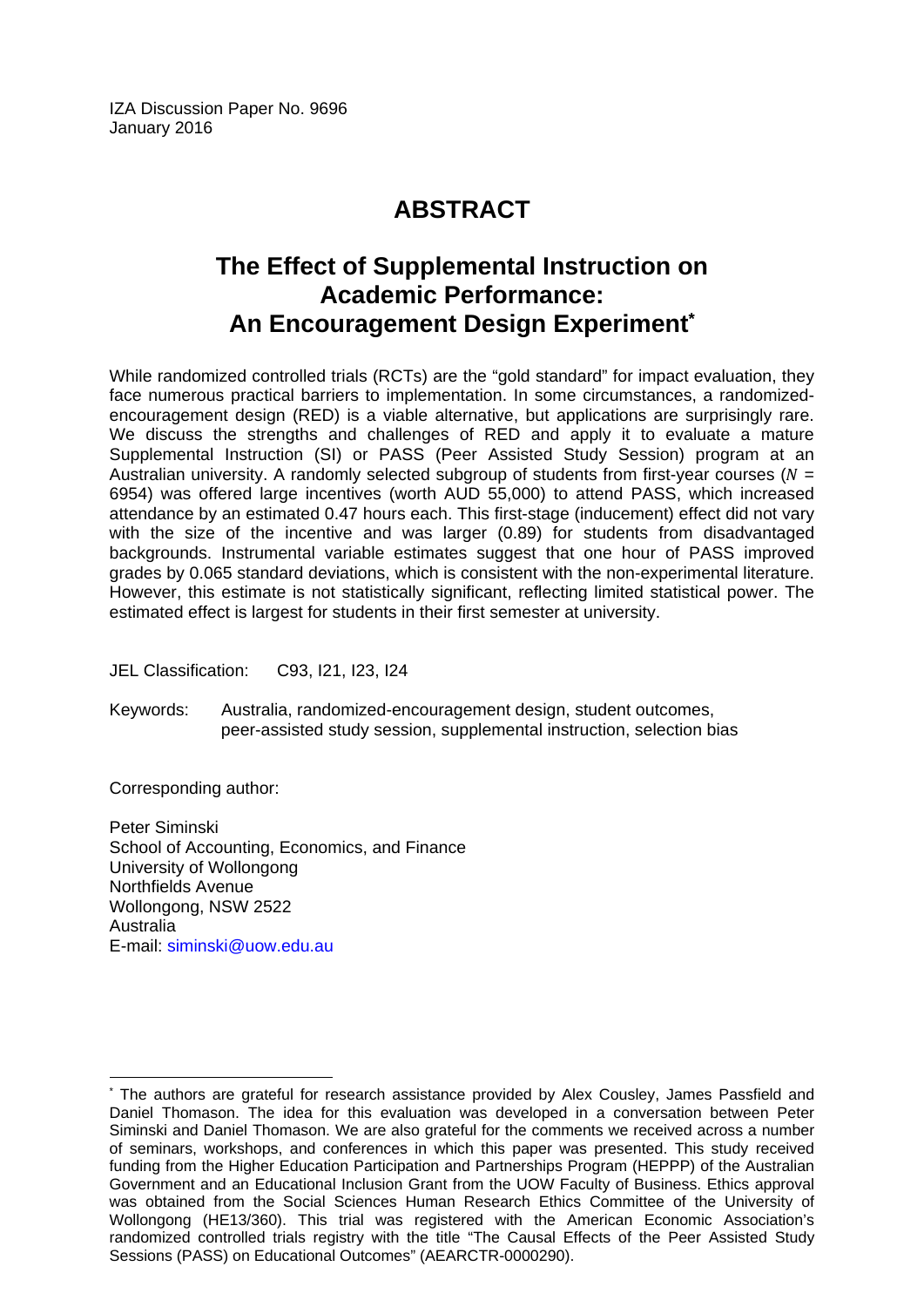### **1 Introduction**

Selection bias is a pervasive challenge for evaluating the impact of any intervention where there is self-selection into participation. Participants and non-participants are likely to differ on observed and unobservable characteristics, and these differences can also influence the outcome being measured. The dominant view is that randomized controlled trials (RCTs) constitute the "gold standard" for impact evaluation because the random assignment of the policy or treatment eliminates the bias arising out of endogenous selection. Hence, evidence obtained from RCTs sits firmly atop most hierarchies of evidence. Nevertheless, the prevalence of RCTs in evaluating social programs is limited for a variety of reasons. Major barriers to their implementation include program cost, ethical and practical considerations, and political and social acceptance. Treatment randomization may not be operationally feasible when a program already exists, participation is voluntary, and program proponents—for ethical or political reasons refuse to deny treatment to eligible participants.

Recognizing the difficulties associated with deploying an RCT in the field, we have two principal objectives in this paper. First, it is to argue that the randomized-encouragement design (RED) is a viable alternative evaluation strategy, especially considering that it survives many of the challenges that RCTs face. Second, it is to demonstrate the use of an RED in estimating the impact of supplemental instruction (SI) in tertiary education. With respect to the strategy, we show that genuine REDs have found limited application in general but also specifically in Economics. This is a peculiar state of research and practice since REDs have structural properties that are well-understood by practitioners, and the design could be used in contexts where an RCT would be operationally or ethically infeasible. In terms of our specific application of an RED, we provide suggestive experimental evidence based on a large and representative sample that SI improves the academic performance of participants, although there is a large degree of uncertainty associated with the estimated impact. Our application thus serves to highlight the difficulties associated with an RED-based evaluation of a program.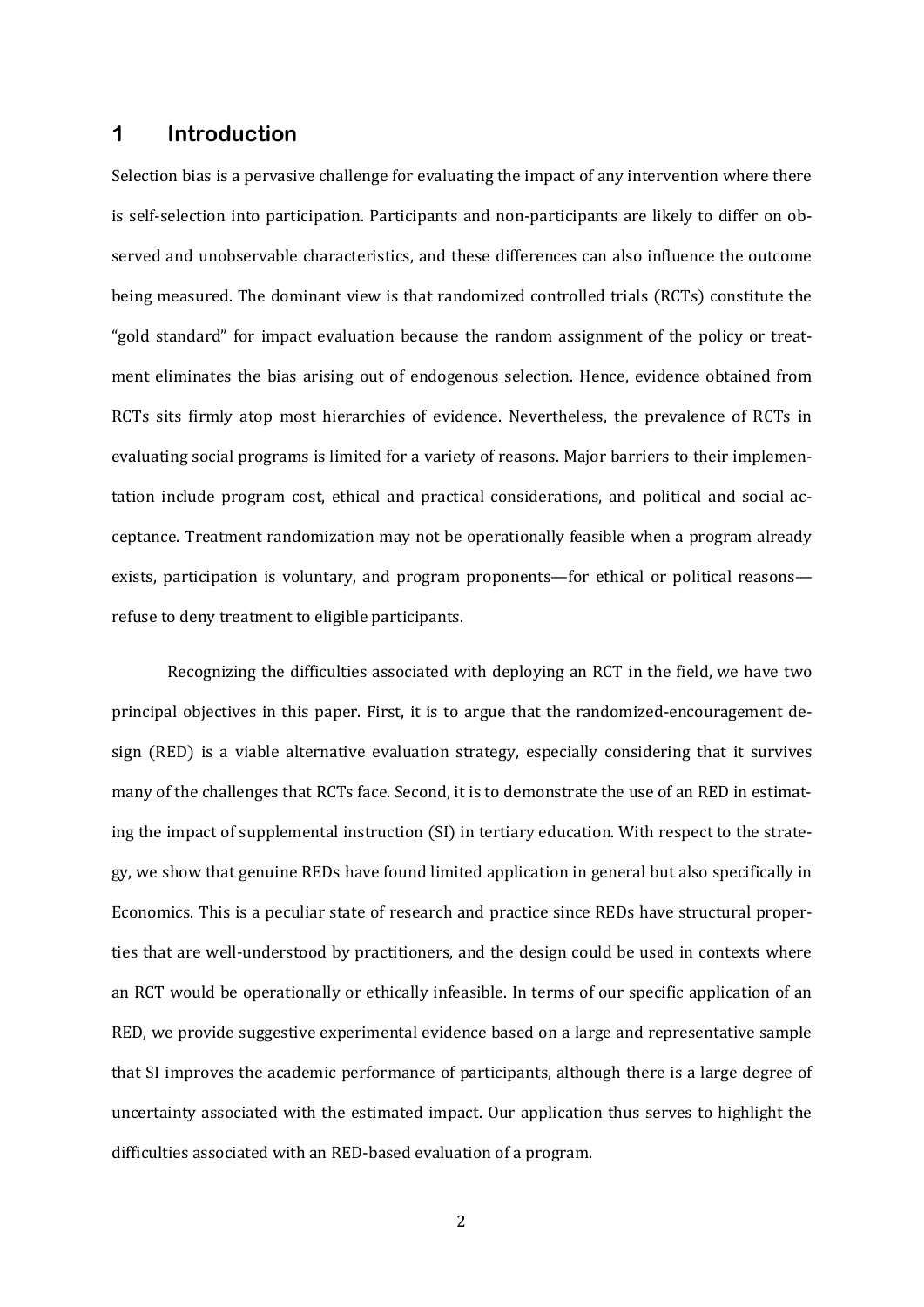Dawson et al. [2014] conducted a systematic review of research on SI which indicated that SI was "effective". The degree of effectiveness was tentatively summarized as a 0.5 standard-deviation increase in grades associated with SI attendance. According to the authors, their review is consistent with correlational claims made by the US Department of Education between SI participation and outcomes such as mean grades and failure, withdrawal, retention, and graduation rates. Therefore, to deny students the opportunity to receive these putative benefits merely for the benefit of research would be an ethically tenuous proposition. Nevertheless, the authors noted the need for experimental evaluations, citing only one such study which had a sample of just 67 students, of which 24 were in the treatment group [Parkinson 2009]. Due to the likely presence of selection bias, experimental evidence in this context is necessary to be able to credibly estimate the program's impacts on the outcome measures of interest.

We present the results of a large-scale RED to evaluate a mature SI program: the Peer Assisted Study Sessions (PASS) program at the University of Wollongong (UOW), a regional Australian university located in the state of New South Wales. We are interested in estimating the impact of PASS on academic performance. PASS is well-suited to be evaluated within the context of an RED since students can voluntarily attend the study sessions and denying access or compelling participation would be ethically questionable. The experiment demonstrates the usefulness of REDs as a tool to evaluate similar programs, but we also document the associated challenges that researchers face when developing and implementing an encouragement design. While REDs should constitute part of the policy evaluator's toolkit together with RCTs and other quasi-experimental designs and associated estimation techniques, potential difficulties with this approach must also be taken into consideration.

The estimation results suggest that an hour of PASS increases the standardized final grade by 0.065 standard deviations. However, the estimated impact is not statistically significant. If the impact of PASS is constant for each hour of PASS, then an average PASS attendance of 6.25 hours over a session would increase marks by 0.41 standard deviations, although the con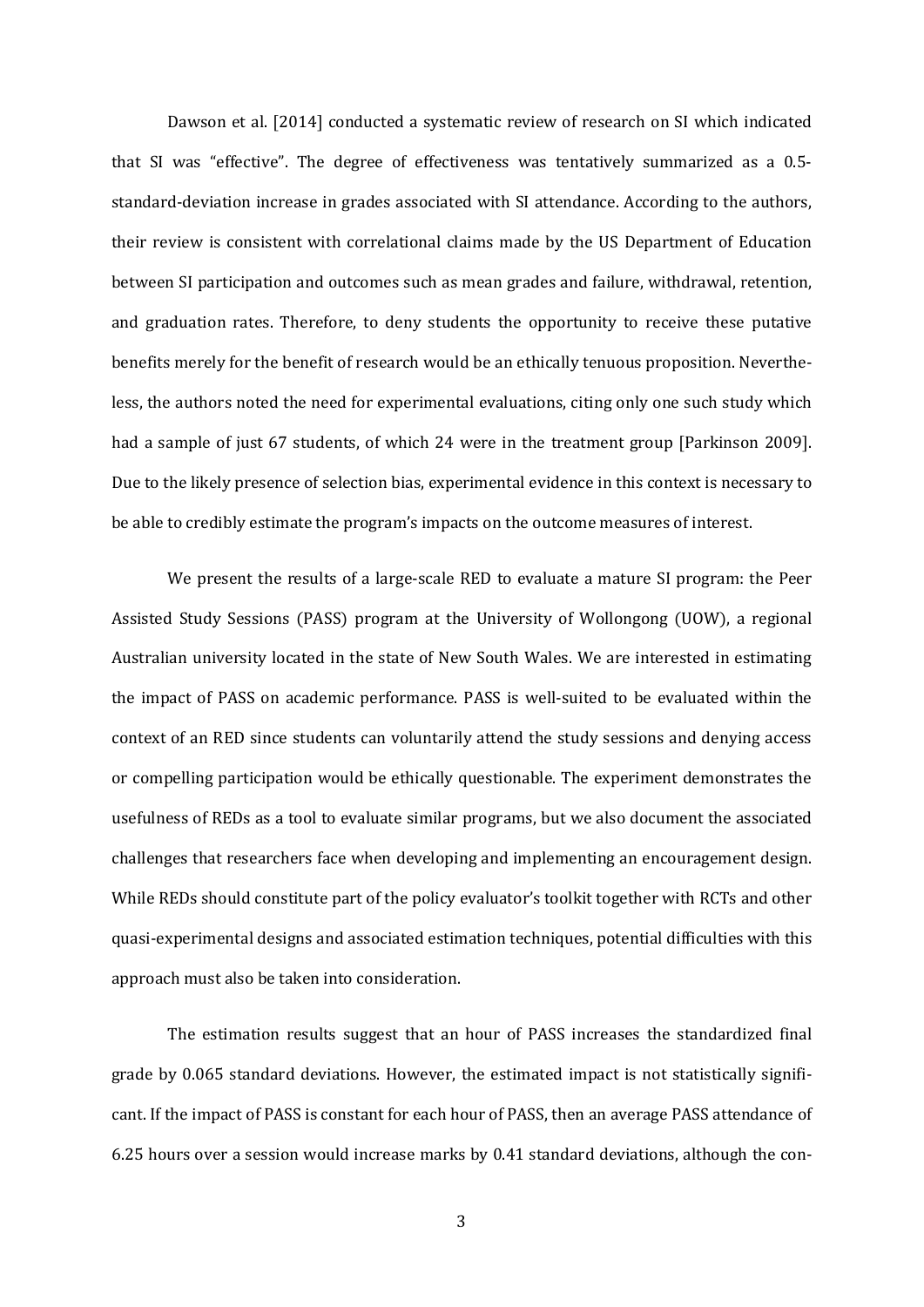fidence interval is fairly wide. We provide further suggestive evidence that the size of the impact is contingent on whether the student is on his or her first semester in the university. In particular, we note that the impact magnitude could be larger for those in their first semester.

In conducting an RED, we encountered a specific difficulty associated with this evaluation approach. The precision of the estimates largely depends on the strength of the incentive to induce people to participate in the program. If there is a weak relationship between the incentive and the probability of participation, then the resulting estimate of the impact of the program would be associated with a high degree of uncertainty, putting into question the credibility of the estimate itself. This prevents researchers such as ourselves from further analyzing treatment-effect heterogeneity across subgroups, as these would necessarily involve smaller sample sizes, thereby exacerbating the problem of statistical inference.

The remainder of the paper is structured as follows. We describe the randomizedencouragement design, and then discuss its advantages and disadvantages. In Section 3, we describe SI, specifically the PASS program at UOW. In Section 4, we outline the experimental design and estimation approach. We discuss the results in Section 5, including the challenges we faced in using an RED for this evaluation. We conclude in Section 6.

## **2 Randomized-Encouragement Design**

When a randomized controlled trial is infeasible or unjustifiable, the researcher who is tasked with evaluating a program's impact will instead usually follow one of two alternative approaches: (1) conducting observational studies with no experimental features or (2) exploiting natural or quasi-experiments. In the former, one compares outcomes between participants and nonparticipants while usually controlling for observed differences using regression or matching techniques. While typically easier to implement, this approach cannot account for unobserved differences, which are often likely to be important as well.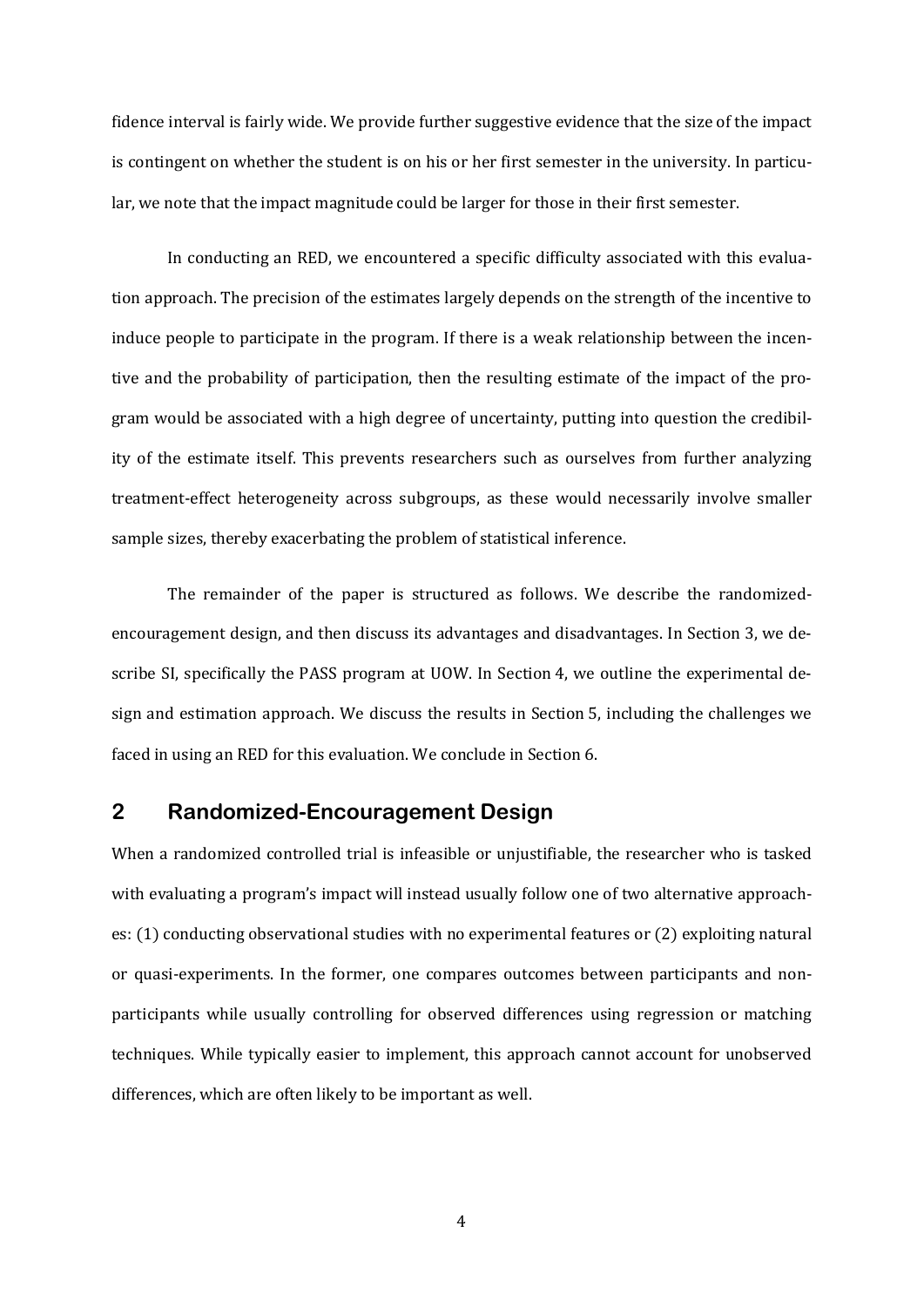As for natural experiments, researchers often exploit policy changes or discontinuities, and sometimes even lotteries (this is usually the case when the program is oversubscribed, and the implementing agency randomizes eligibility or participation in the interest of fairness and transparency). These are features that are typically inherent in the program and were not designed with evaluating the program in mind. While these quasi-experimental estimation strategies allow the researcher to obtain a reasonable estimate of the program impact, the absence of a natural experiment precludes the evaluation of programs where such a phenomenon has not occurred. From the perspective of a policymaker and evaluator, the serendipitous manifestation of a natural experiment is not a particularly promising strategy to pursue, especially if there is a desire to make independent evaluations an integral part of a transparent and accountable governance strategy.

The randomized-encouragement design is an alternative impact evaluation strategy which can be used to evaluate existing voluntary programs that have partial take-up. In a RED evaluation, a randomly selected subgroup is offered an incentive or encouragement to participate in a given program. The incentive or encouragement could take a number of forms, such as a direct financial transfer or the provision of more information about a program. RED is akin to RCTs with partial or imperfect compliance, where consistent estimates of treatment effects can be recovered by standard instrumental-variable regression techniques [Angrist et al. 1996; Bloom 1984]. While participation is voluntary, one can expect that it is higher in the incentivized group. Treatment status can thus be instrumented by the randomly assigned incentive.

RED is suitable for evaluating programs that have already been rolled out or where it is impractical or unethical to deny the program to any willing and eligible participant. Job-training programs, preventive-healthcare initiatives, educational programs, and various other similar social policies are potential applications. For instance, many states in the US have reemployment initiatives—such as Texas's Rapid Reemployment Services or Pennsylvania's Rapid Reemployment Program—designed to quickly match unemployment-benefit claimants to new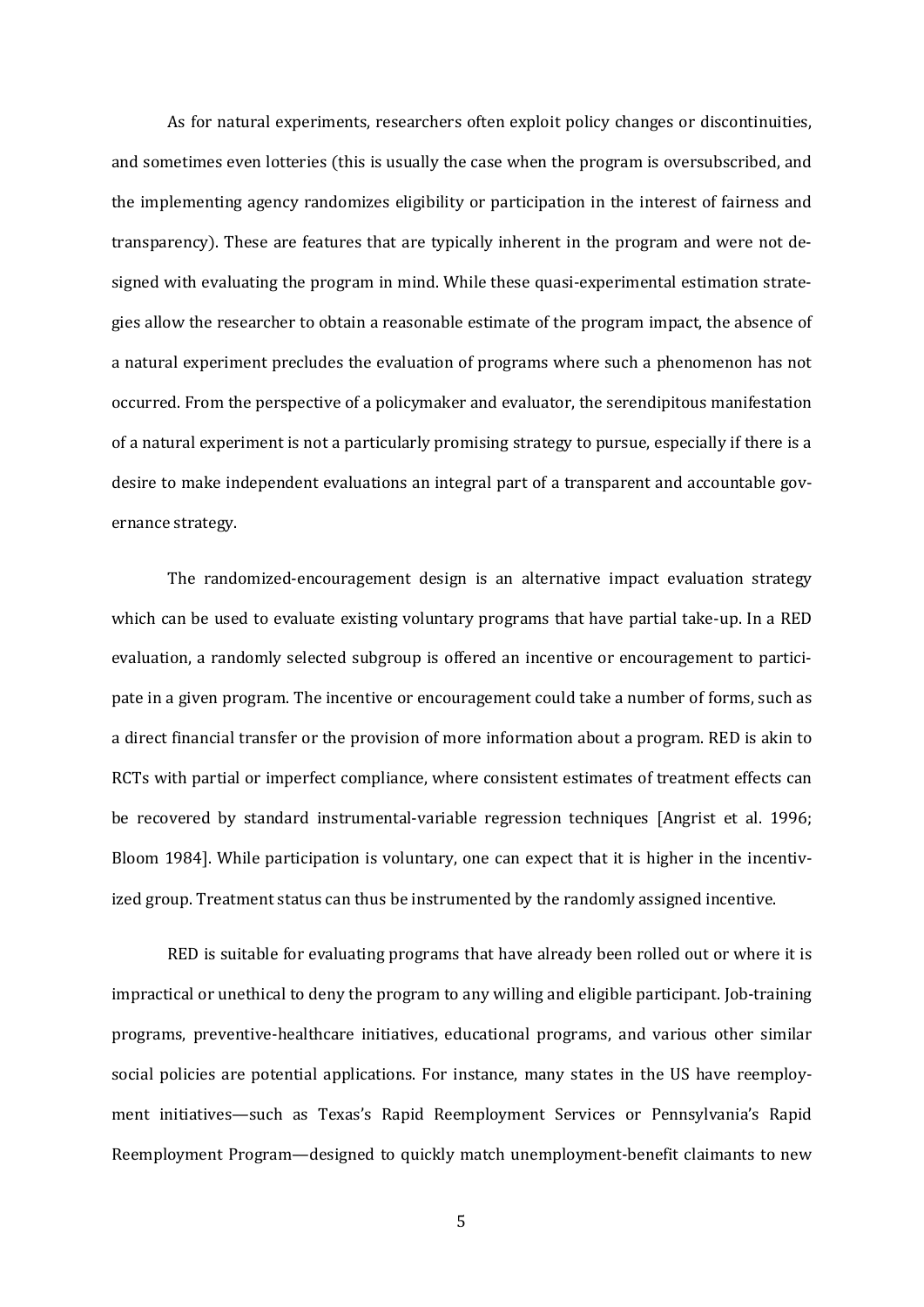employers. While the detailed implementation of these programs are different, they share characteristics that make them amenable to an RED evaluation, such as partial take-up and voluntary participation. Unlike RCTs, or other experiments which randomly assign *eligibility*, REDs allow the researcher to estimate causal impacts without debilitating program delivery because participation is not denied for people in the control group. To the extent that the encouragement or promotion increases program participation, an RED can increase take-up rates, which may itself be a policy goal.

Despite their advantages, REDs have not seen mass appeal in the impact-evaluation literature, including in the Economics discipline.2 This will probably come as a surprise to many readers because REDs can appear very similar to related approaches. We propose that a distinguishing characteristic of a genuine RED is that encouragement is deliberately randomized to estimate the impact of a program. Randomization for some other purpose or randomization that occurs by chance represents a natural experiment. While natural experiments are often just as convincing, the researcher can only exploit these opportunistically, when and where they arise. In contrast, in an RED, the researcher deliberately and purposefully imposes exogenous variation in the probability of program participation in order to specifically estimate the program impact.[3](#page-7-0)

We also distinguish REDs from studies which primarily aim to evaluate the effectiveness of an incentive or encouragement. The latter are "regular" experiments, where the treatment is an incentive or information.[4](#page-7-1) Unlike REDs, such experiments do not aim to evaluate an existing

<sup>&</sup>lt;sup>2</sup> A cursory search (excluding citations) in Google Scholar for "randomized encouragement design" turned up 112 hits while "randomized controlled trial" had 1.61 million (1 June 2014). Note that the count for REDs is overstated, since a number of studies are mistakenly classified as an RED just because the treatment is an incentive, and the incentive is randomized. However, these studies should properly be viewed as an RCT where the treatment is an incentive. We discuss this further in the succeeding paragraph.

<span id="page-7-0"></span><sup>3</sup> Many natural experiment studies exploit lotteries that were conducted for other reasons. These lotteries are usually motivated by equity considerations, where limited places are rationed. High-profile examples include studies exploiting school voucher lotteries [Angrist et al. 2006], conscription lotteries [Siminski and Ville 2012], public health insurance lotteries [Baicker and Finkelstein 2011], and migration lotteries [Gibson et al. 2011].

<span id="page-7-1"></span><sup>4</sup> For example, there is a large literature on direct incentives tied to academic outcomes [Angrist and Lavy 2009; Fryer 2011; Kremer at al. 2009; Angrist et al. 2009; Angrist et al. 2014; Barrow et al. 2012; Cha and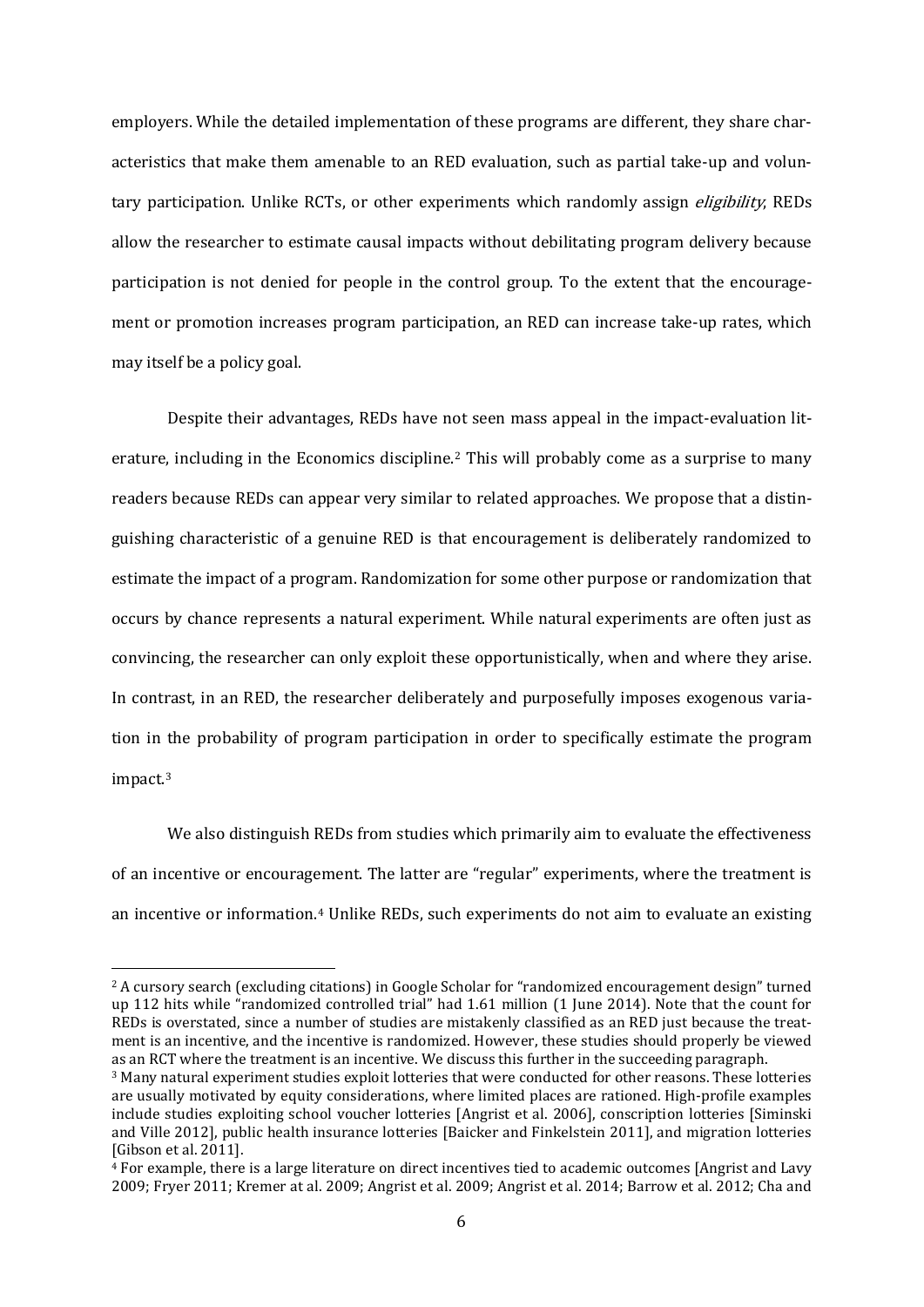program. Finally, REDs are also similar to experiments in which program eligibility is randomly assigned. As discussed above, randomized eligibility involves denying access to the control group, which is unlikely to be a feasible strategy for evaluating a mature, existing program or where it would be unethical to deny access to potential beneficiaries.

Limited access is a feature for oversubscribed programs, but access is also denied for other reasons. For instance, pension programs, merit-based scholarships, or anti-poverty programs are usually allocated based on whether the value of a continuous measure falls on either side of a predefined cutoff (age for pension eligibility and receipt, grades for merit-based scholarships, and an index measure of poverty for anti-poverty measures). This situation allows for an evaluation based on the regression-discontinuity design, a quasi-experimental strategy. Such program features, however, were the result of the inherent design of the program and did not come about because a future evaluation was expected.

Even in the absence of program-inherent cutoffs or, say, policy discontinuities along geopolitical borders, randomly encouraging a subset of the population to undertake the treatment can allow for a credible ex-post evaluation to be conducted. Herein lies the main advantage of an RED: there is no need to purposefully deny eligible participants from the program (neither are they compelled to participate) to obtain a useful estimate of the impact. This makes it simultaneously unobjectionable for many policymakers—especially those with voting constituents (at least as long as the result is to their favor)—and for ethical review boards, which are unlikely to approve outright program denial solely for the purpose of facilitating a research environment suitable for impact evaluation.

Genuine RED studies are relatively rare. The Moving To Opportunity experiment [Katz et al. 2001] is one RED evaluation published in an Economics journal.[5](#page-7-1) This RED experiment was used to estimate the impact of relocation on family well-being. RED-based evaluations have

<span id="page-8-0"></span>Patel 2010; Leuven et al. 2010]. Other examples of evaluations of incentives or information interventions are Just and Price [2013], Duflo and Saez [2003], and Card et al. [2010].

<sup>5</sup> A few other papers are Boucher and Mullally [2010], McKenzie and Özler [2014], and Beam [forthcoming].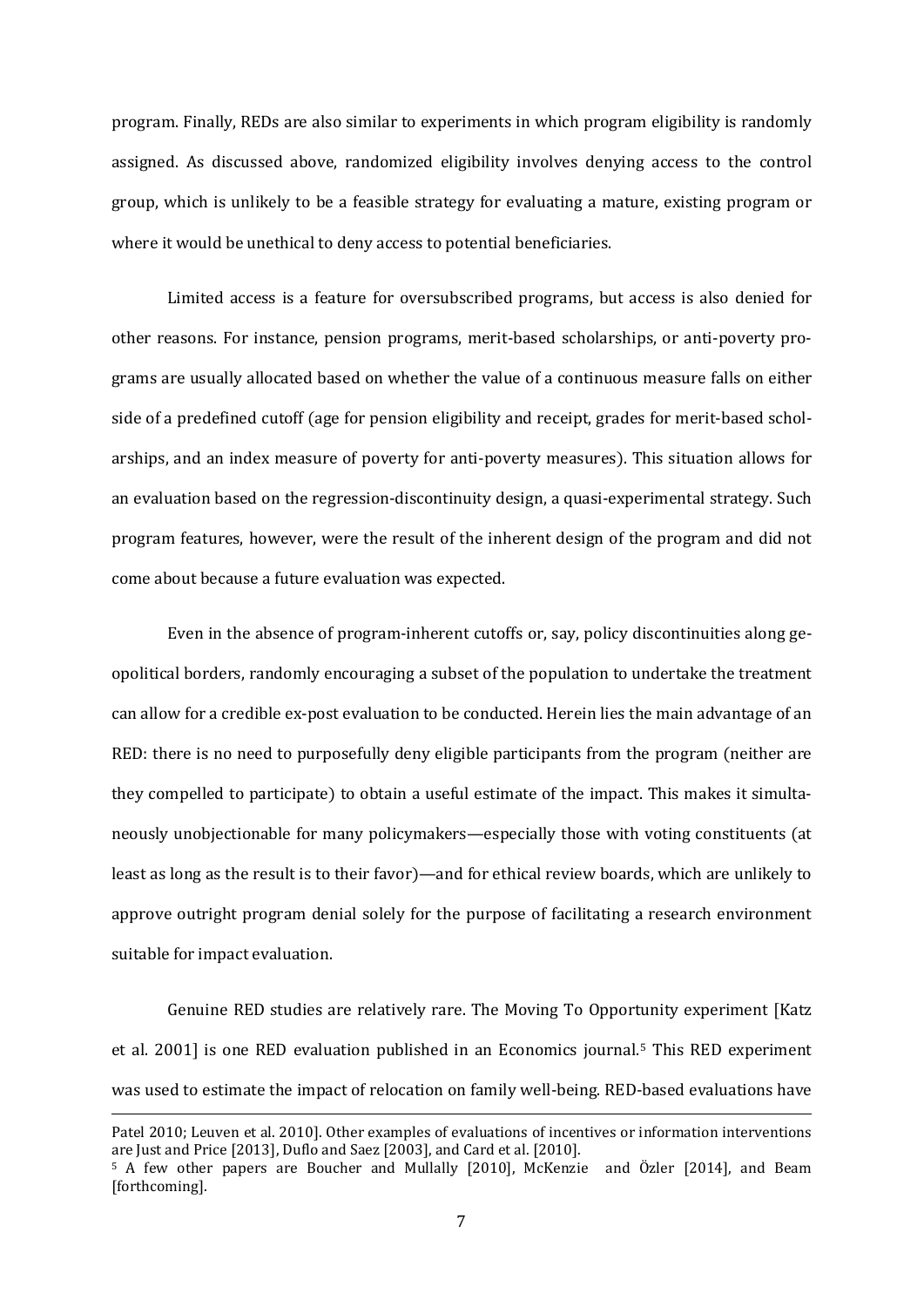appeared in the Education [Powers and Swinton 1984], Biostatistics [Hirano et al. 2000], Political Science [Albertson and Lawrence 2009] and Public Health [Martino et al. 2012] literatures. That REDs have not been more widely used is somewhat of a puzzle since, as Holland [1988:453] says, "[e]ncouragement designs can arise in *any* study of human subjects in which the treatments or causes of interest must be voluntarily applied by the subjects to themselves." This paucity of REDs is even more surprising since most discussions (including those in the Economics literature) of alternatives to RCTs include the encouragement design (e.g., Duflo et al. [2008], Gertler et al. [2011], Imai et al. [2013], TenHave et al. [2003], and West et al. [2008]), and credible estimation techniques are now widely developed, even with complications like missing data (e.g., Barnard et al. [2003] and Zhou and Li [2006]).

In the context where there is a potential benefit attributable to the treatment especially when there is some evidence for this already, however poorly estimated—it would be ethically questionable to deny people this treatment merely for purposes of evaluation. Therefore, a natural evaluation strategy would be the RED, where the control group is not denied the treatment altogether. In an influential publication of the World Bank designed for practitioners [Gertler et al. 2011:153], the authors argue that "[t]he most basic principle in the assignment of program benefits is that the delivery of benefits should never be denied or delayed solely for the purpose of an evaluation." The program—as it is envisioned by its proponents—should dictate how it should be evaluated, and not the other way around (for evaluators to dictate program delivery solely for the benefit of obtaining credible impact estimates).

However, we do not discount that there are instances when treatment denial is unavoidable. As mentioned above, programs may sometimes be oversubscribed, and proponents have to find a way to allocate its provision in a manner that is both transparent and fair. Indeed, in this situation, the randomized assignment of treatment among those who are eligible is perhaps the most transparent and fair way to allocate the scarce resource since everyone who is eligible faces an equal probability of being provided the treatment. But when the program is ful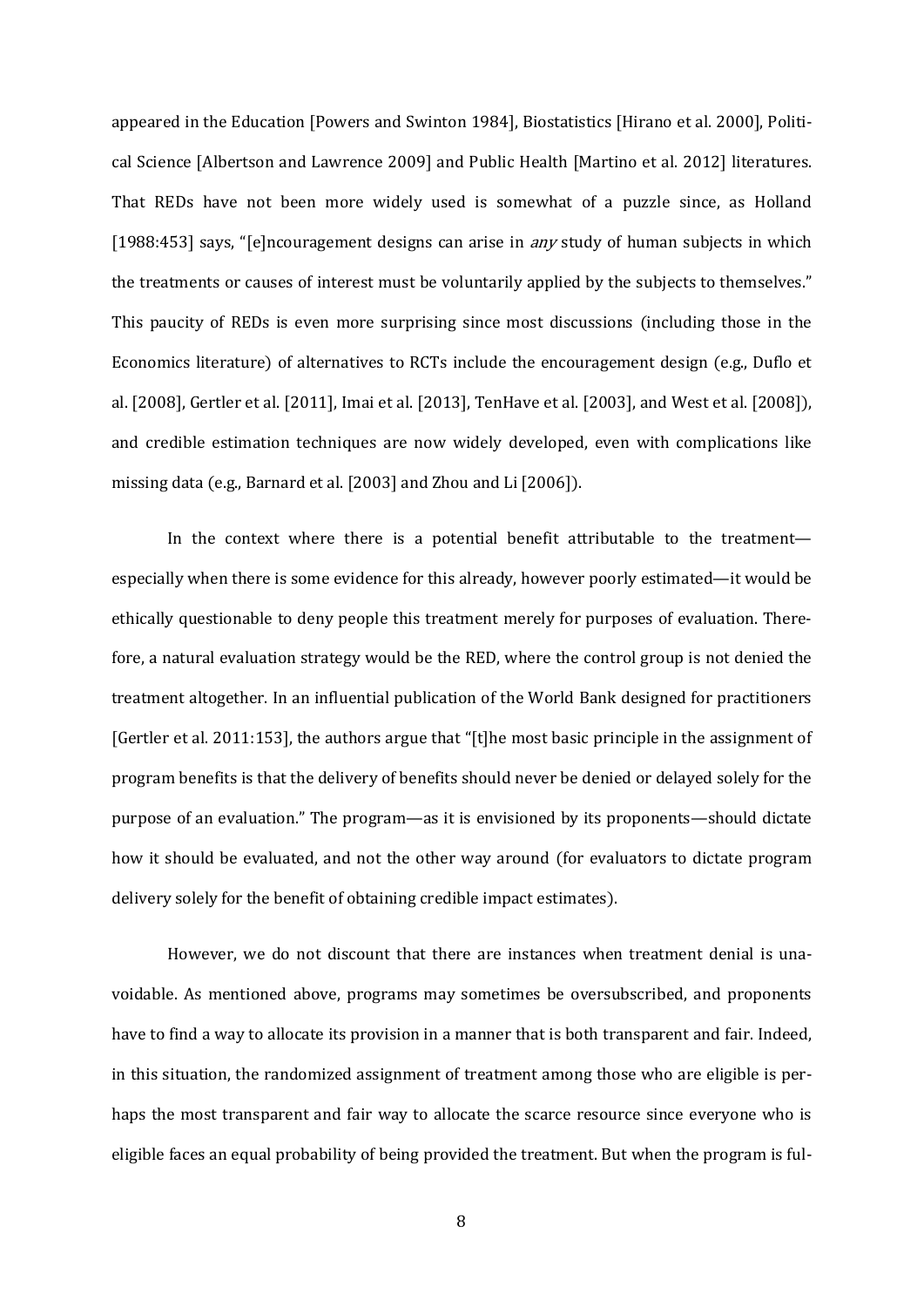ly resourced, treatment denial on the basis of the researcher's objective of achieving an experimental setting rests on shaky ethical grounds.

Moreover, existing programs are particularly amenable to an RED analysis because the administrative overhead is already in place. RCTs run by economists in the field are usually implemented for new programs, and these require staff training, the creation of an evaluation team (including, among others, a field team, data managers, and the analysis team), and financing for the program delivery itself. In contrast, in evaluating an existing program via an RED, the researcher can work with a team already experienced in the delivery of the specific program and the team most likely to deliver it in the future. Data that the program staff members already routinely collect can be immediately used by the researcher (subject to the usual data-cleaning process), and any necessary additional information is not likely to be as much as what would be required in an RCT.

All of these imply that an RED evaluation team would not need to micromanage the program-delivery aspect of the evaluation, thereby minimizing the risk of "Hawthorne effects" on the program team.[6](#page-8-0) It also minimizes the problem of scaling up—so-called "gold-plating" programs that have been shown to be effective in RCTs. Both of these threaten the external validity of results obtained from RCTs. These programs deployed within the framework of an RCT are relatively small in scale, and they are well-managed by the research team. When the program has been shown to be effective, there is generally a call to scale it up, where now usually the state or some other organization (as opposed to the well-trained team implementing it in the trial) has to deliver it. In these cases, the large bureaucratic team's competence in delivering the national program is not typically on a par with the carefully selected and trained trial team, and, as such, the program benefits may no longer necessarily materialize. Bold et al. [2013] doc-

<span id="page-10-0"></span><sup>6</sup> The Hawthorne effect refers to a change in behavior of the subjects under study. The presence of such an effect can limit the generalizability of the results. In the situation mentioned in the text, the "Hawthorne effect" does not arise from the change in the subjects' behavior, but on the behavior of those people who are providing the treatment. Program team members may work better than they usually would if they were not being managed by the research or evaluation team. In principle, this can also arise in an RED, but since the program under evaluation in an RED is usually a pre-existing one, the magnitude of behavioral change is not likely to be large enough to threaten the external validity of the experimental design.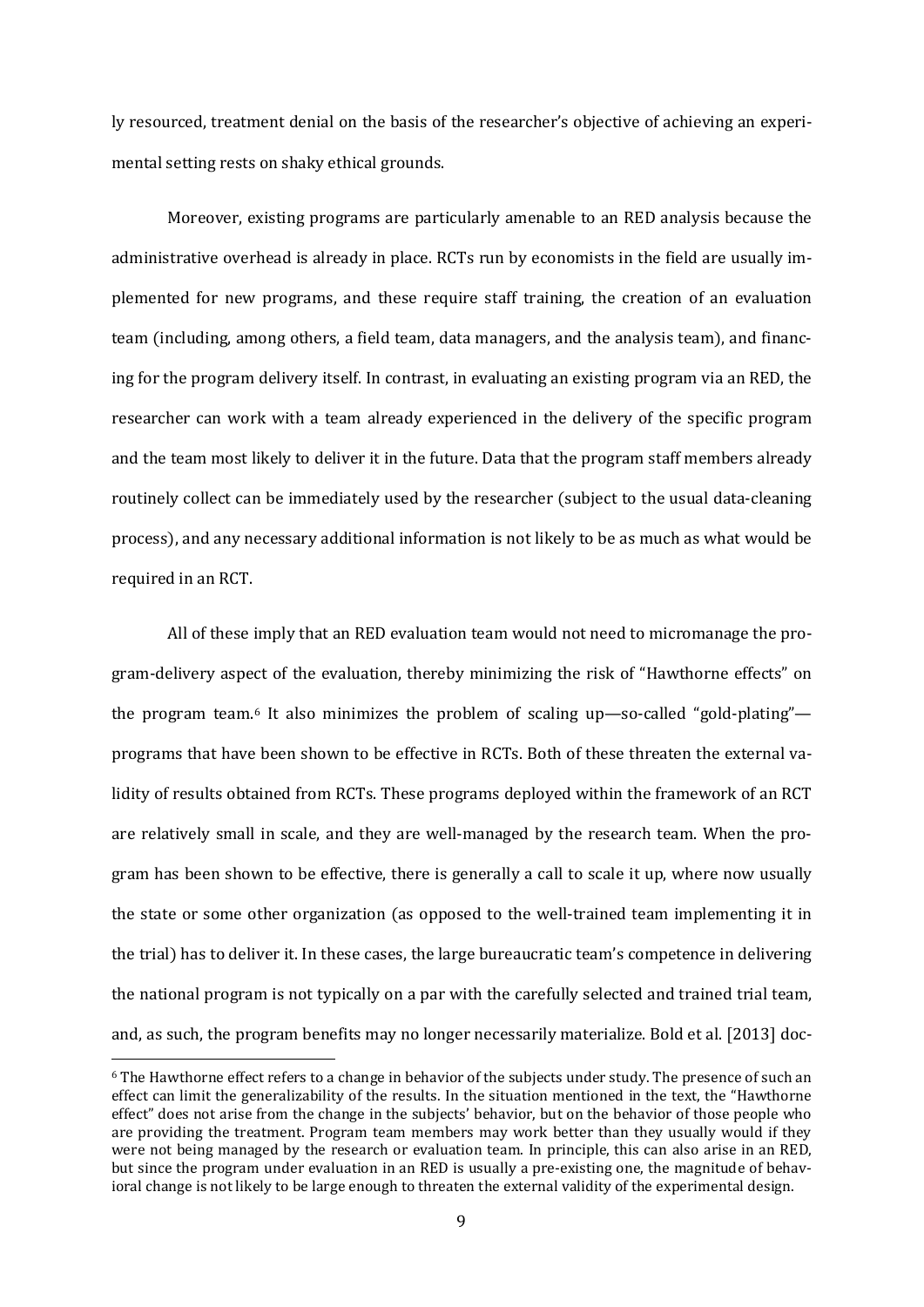ument this for an intervention in Western Kenya, where the benefits found in nongovernmental organization-led trials failed to manifest themselves when the Kenyan government took over program delivery.

## **3 The PASS Program**

This section describes the specific program which is the subject of the RED evaluation. We begin with a discussion of peer learning and its implementation as a Supplemental Instruction (SI) or Peer Assisted Study Sessions (PASS) program. We then describe the specific case of PASS at the University of Wollongong.

#### **3.1 Supplemental Instruction or Peer Assisted Study Sessions**

A number of nonexperimental studies suggest that peer learning and student leadership programs at university contribute to student learning outcomes, participation, and retention rates [Blanc, DeBuhr, and Martin 1983; Kuh 2003; Pascarella and Terenzini 2005]. There are many variations of such programs and roles. Some are designed solely around pastoral care or transition needs and may take the form of a senior student being assigned to one or several first-year students for a specified period. Others may involve a model of students from a particular background being targeted for assistance, and it may be compulsory for students to participate. Still others offer academic assistance with student leaders as tutors for individuals or groups. These senior tutors may sometimes be involved with grading papers or exams.

One of the more widely known peer learning programs is Supplemental Instruction (SI), which is usually called PASS (Peer Assisted Study Sessions) in Australasia. SI was developed in the US at the University of Missouri–Kansas City (UMKC) in 1973. SI or PASS and its variations are now offered to thousands of students worldwide [Arendale 2002]. By 2009, staff from over 1,500 tertiary institutions from 29 countries had been trained in the implementation of the program [Martin 2009].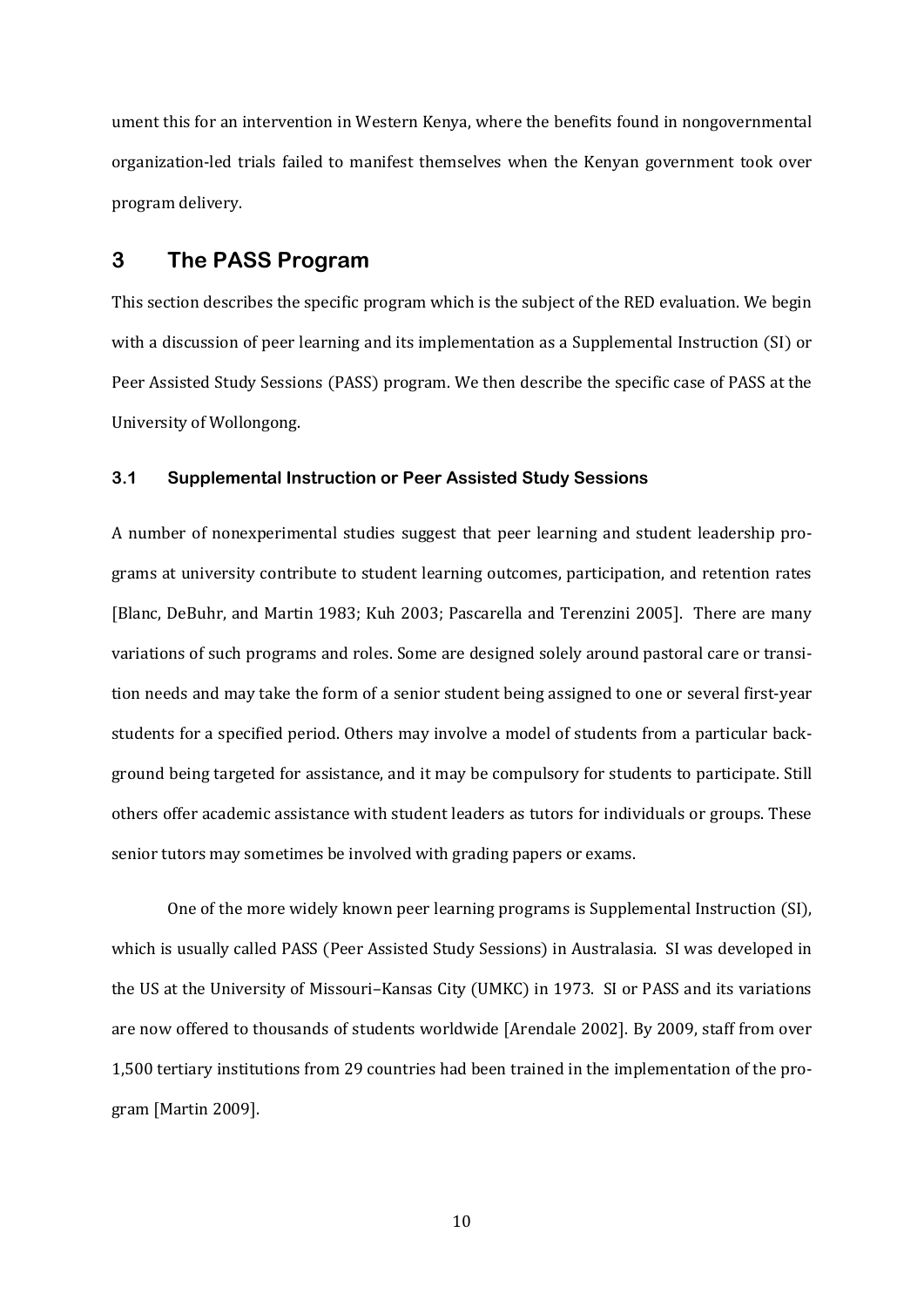PASS is a free—in the sense that students do not pay an upfront or direct cost to attend other than their time cost—and voluntary supplementary academic assistance program that utilizes peer-led group study to assist students enrolled in targeted subjects or courses. The program is specific to each subject, and it consists of informal but regularly scheduled sessions. Each session is independent and is focused on the content- and discipline-specific study strategies in the given subject. PASS is commonly attached to subjects which many students may find challenging, and any student enrolled in that subject is eligible to participate. Marketing and communication of the program stresses that all students are welcome to attend. In an effort to avoid the stigma associated with remedial instruction, PASS is not targeted to specific students or subsets of students. The sessions are facilitated by current students—so-called "PASS Leaders"—who have recently completed (and, in most cases, have excelled in) the subject. The leaders are recruited based on their academic results and interpersonal skills.

The role of the PASS Leader is not to reteach lecture material or to directly answer questions. Using their own experiences and the concerns of participants around challenging topics or questions, they instead facilitate the discussion, utilize the knowledge of participants and resources, such as lecture notes and textbooks, and generally guide the group to arrive at correct answers. Participants are involved in setting the agenda at the beginning of each session, ensuring it meets their learning needs as much as possible. The PASS Leader has no involvement in grading papers or exams, which presumably provides participants with a non-threatening environment to ask questions which they may be hesitant to put to an academic staff in a more senior or formal role [Longfellow et al. 2008].

#### **3.2 PASS at UOW**

PASS at UOW is a highly awarded program. Its accolades include an Australian Learning and Teaching Council Program Award and Most Outstanding PASS Program in the World Award from UMKC, both in 2010. It was also the recipient of two commendations (2006 and 2011) from the former Australian Universities Quality Agency and was awarded institutionally in 2007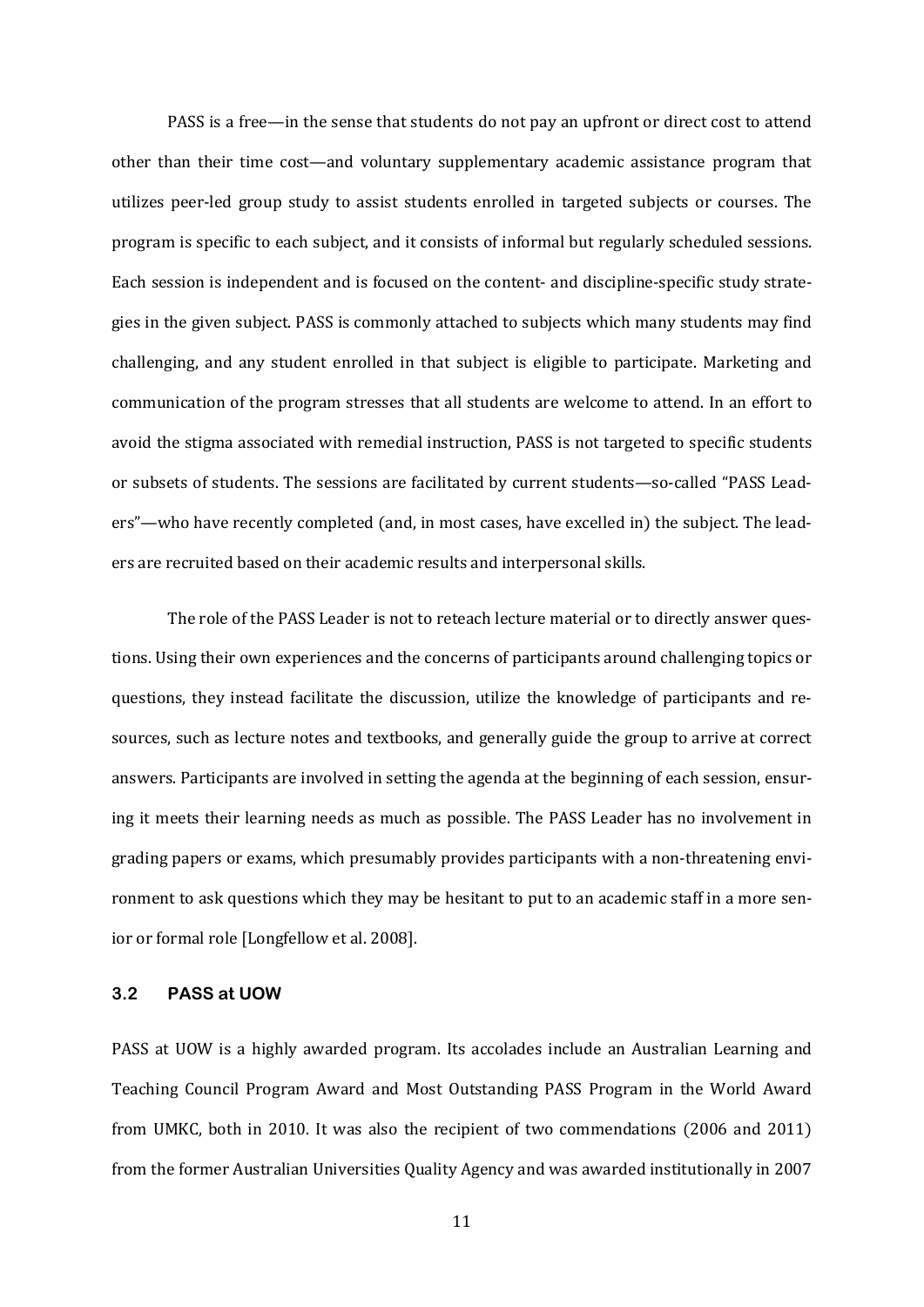for Outstanding Contribution to Student Learning. PASS at UOW had its origins in 2002 with Computer Science and Business courses. Since 2007, the program has supported students in all faculties at UOW. Since 2005, PASS at UOW has been accredited by UMKC as the National Center for PASS/SI in the Australasia region, providing training for other PASS programs at some 70 institutions in this part of the world. In this capacity, the National Center at UOW has led the second wave of implementation of the program in this region after earlier attempts by other Australian universities faltered in the 1990s. Thirty-seven of the 39 Australian universities now have staff trained by UOW in implementing PASS.

In 2014, PASS at UOW delivered 40,000 contact hours to over 4,000 individual students. While the majority of subjects supported are at the first-year level, PASS also supports some second-year and post-graduate subjects, particularly those which may have a high percentage of students transitioning into their first semester at UOW. The program consists of one-hour weekly sessions for 12 of the 13 weeks in a full semester at UOW. Regular participation (five or more for a particular subject) is strongly encouraged.

PASS Leaders at UOW are typically recruited from students who have been regular participants previously. The PASS Leader team normally consists of about 90 to 100 students. All new PASS Leaders receive two days of initial training and one day of team building and professional development before the commencement of the semester. All new Leaders also receive a senior mentor (often a more experienced PASS Leader) to provide observations and feedback and generally support them in their personal and professional development within the role. The UOW model of senior mentors and full-time staff conducting observations and debriefs is designed to ensure that Leaders are undertaking the role for which they have been trained. Ongoing workshops and meetings are held throughout the year to facilitate further skill development around topics such as deeper-level-questioning skills, enhancing positive group dynamics, and facilitating the involvement of all participants.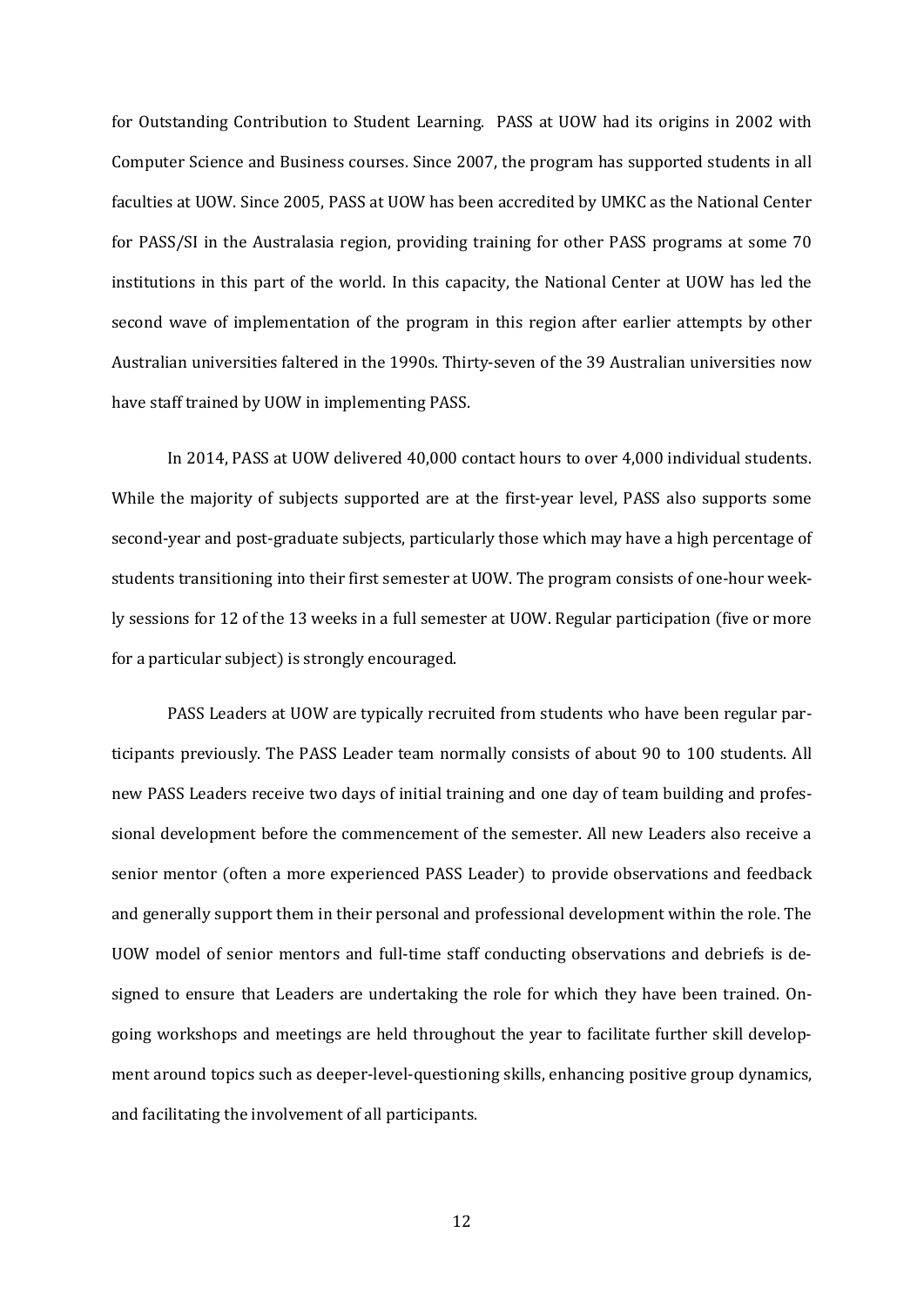## **4 Experimental Design**

To estimate the impact of attendance in the PASS program on a number of student outcomes, we implemented a randomized-encouragement-design experiment. The intervention (PASS attendance) was exogenously varied by manipulating the probability of obtaining supplemental instruction via PASS. In this section, we first describe the problem involved in causal inference within the present context and how randomized encouragement solves it. Second, we elaborate on the estimation strategy. Lastly, we discuss the execution of the experiment, including sample selection and incentive randomization.

#### **4.1 Selection Bias in Impact Evaluation**

**.** 

It is not sufficient merely to compare the observed mean outcomes between those who received SI and those who did not and use the difference as an estimate of the impact of supplemental instruction because of the likely presence of self-selection bias. The observed and unobserved characteristics between these two groups could be different, and these differences may influence both the decision to participate and the outcome of interest. For example, innate but unobserved motivation may influence both the student's decision to enroll in an SI program and the final grade obtained in the class. This confounds the estimate of the program impact obtained from a simple comparison of means.

More formally, consider a generic outcome variable  $y_i$  for individual *i*, and let  $d_i$  denote a binary variable that equals 1 if individual  $i$  received supplemental instruction.<sup>[7](#page-10-0)</sup> Two potential outcomes exist for each individual,  $y_i(0)$  without SI and  $y_i(1)$  with SI, but we only observe  $y_i = y_i(d_i) = y_i(0)(1 - d_i) + y_i(1)(d_i)$ . At the population level, one can show that

<span id="page-14-0"></span><sup>7</sup> The exposition here draws from Angrist and Pischke [2009], Holland [1986], and Imbens and Wooldridge [2009] unless otherwise cited. In the analysis below, the treatment status is actually measured as a treatment intensity, specifically, the number of SI sessions attended in a semester. We present the binary treatment case here merely for ease of exposition; the substantive interpretation is similar in the continuous case.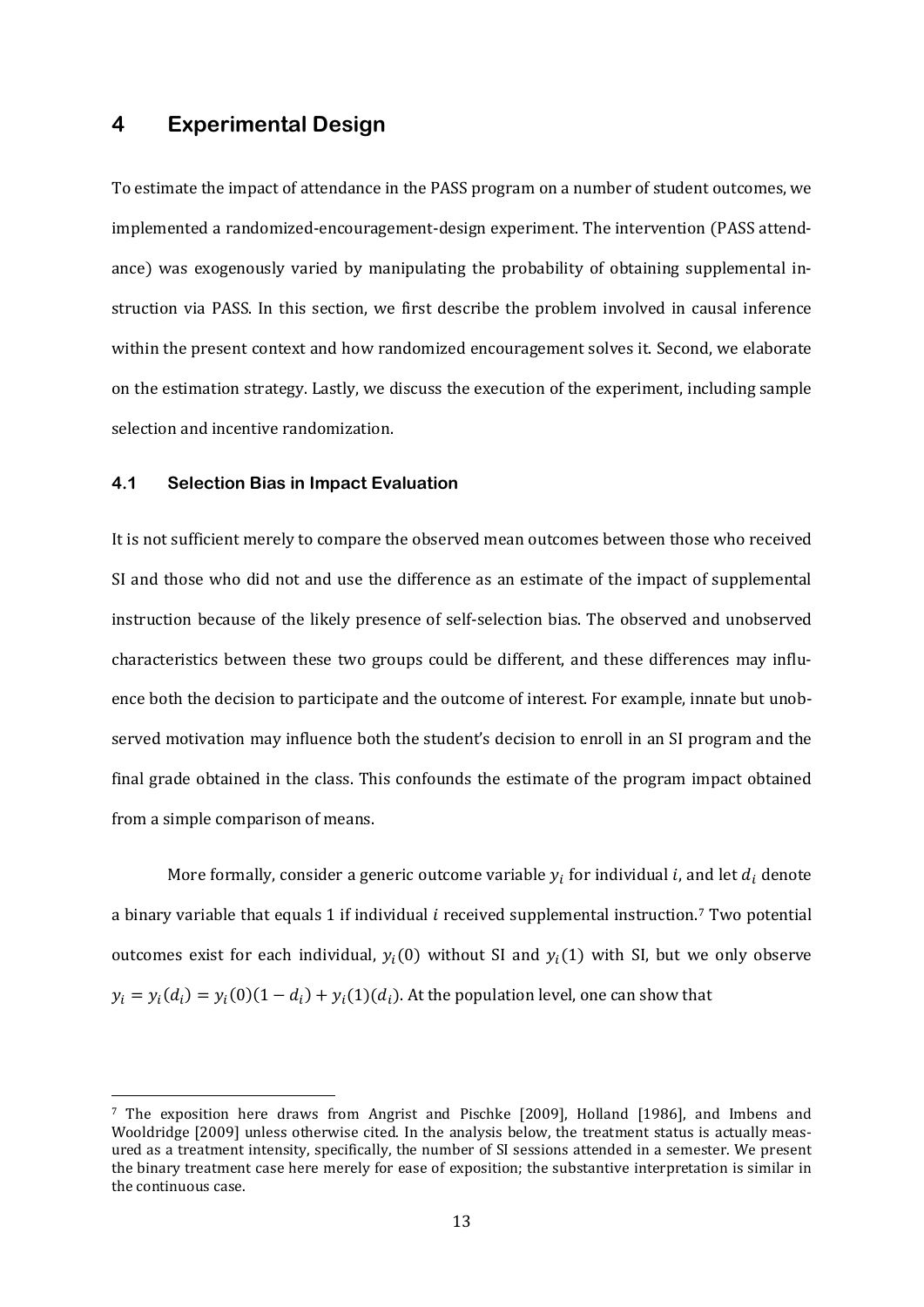$$
E[y_i|d_i = 1] - E[y_i|d_i = 0]
$$
  
= {E[y\_i(1)|d\_i = 1] - E[y\_i(0)|d\_i = 1]}  
+ {E[y\_i(0)|d\_i = 1] - E[y\_i(0)|d\_i = 0]}. (1)

One can see from Equation (1) that the difference in outcomes between the treated and untreated group consists of, first, the impact of the program among those who received SI (the first set of terms in braces, generally called the average treatment effect on the treated (ATET), which is the parameter one is generally interested in estimating) and, second, the selection bias (the second set of terms in braces).

In the context of this study, it is unlikely that there is no selection bias. On one hand, good student outcomes are associated with highly motivated students, but these are precisely the same students who may have a higher probability of engaging SI. They are also the students who may believe, ex ante, that they have the most to gain from SI. That is, the inequality  $E[y_i(0)|d_i = 1] > E[y_i(0)|d_i = 0]$  could hold, so that the selection-bias term is nonzero. Without taking this into account, one would overestimate the impact of SI. On the other hand, students who require SI could be negatively selected as well. Students who are subject to poor educational inputs for which we are unable to control (such as household or parental characteristics) may use SI to compensate. In this case, their potential outcome would be worse than those who chose not acquire SI:  $E[y_i(0)|d_i = 1] < E[y_i(0)|d_i = 0]$ .

This is true even in a regression framework, where we are able to control for differences in observed characteristics. Suppose the estimating equation is as follows:

$$
y_{ij} = \tau d_{ij} + \beta' \mathbf{x}_{ij} + a_j + \epsilon_{ij},
$$
 (2)

where  $x_{ij}$  is a vector of individual-specific exogenous characteristics in subject or class *j* (including a constant),  $a_j$  are subject fixed effects, and  $\epsilon_{ij}$  is an idiosynchratic stochastic disturbance. Ordinary least-squares (OLS) estimates of the parameter  $\tau$ , which is the impact of attending SI, and vector of parameters  $\beta$  will be biased and inconsistent because  $E[\epsilon_{ij} | d_{ij}, x_{ij}, a_j]$  is not equal to E[ $\epsilon_{ij}$ ] due to the influence of unobserved characteristics on both  $d_{ij}$  and  $y_{ij}$ . Whether  $\tau$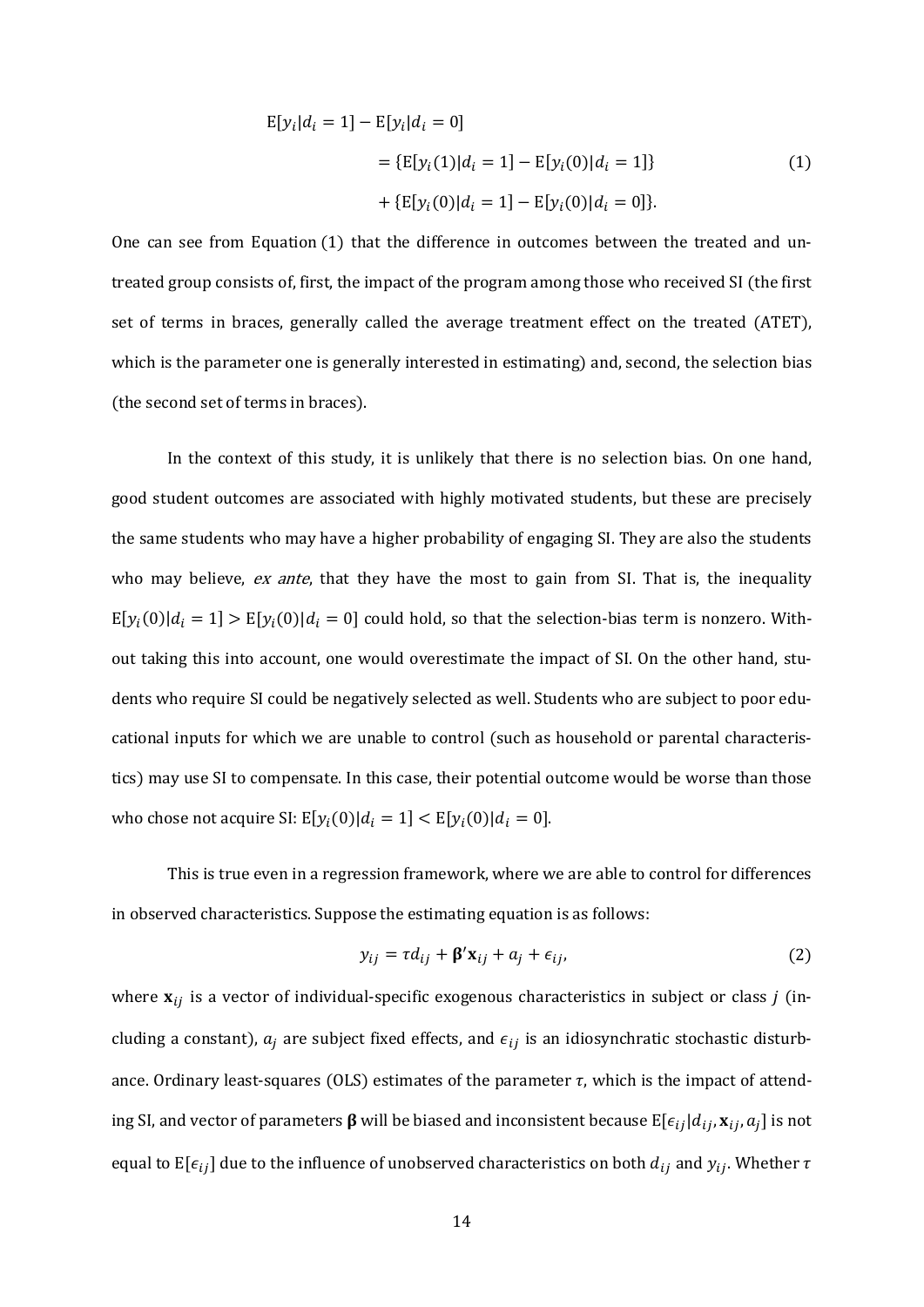is over- or underestimated turns on the relative degree of positive and negative selection, although both selection effects are certainly plausible.

If treatment assignment were to be randomized, as is usual in, say, RCTs, the potential outcomes would be independent of treatment status—that is,  $\{(y_i(0), y_i(1)) \perp d_i\}$ , where  $\perp$  denotes statistical independence. Thus, by design, the selection bias will be equal to zero in Equation (1) or, in the regression framework, the conditional mean of the error will be equal to its unconditional mean, leading to unbiased and consistent OLS estimates of the population parameters in Equation (2).

#### **4.2 Estimation Strategy**

<span id="page-16-0"></span>**.** 

Due to the experimental design, the treatment parameters can be naturally estimated via OLS and two-stage least-squares (2SLS) instrumental variables. Under certain assumptions, these distinct estimators will recover different parameters. In particular, two parameters are estimated below: first, the "intention-to-treat effect" (ITTE), i.e., the causal impact of being randomly assigned to the incentivized group; second, the average causal response (ACR) since the number of PASS sessions attended can be construed as a measure of treatment intensity [Angrist and Imbens 1995].

Let  $p_{ij}$  denote the number of times student *i* attended the PASS session for subject *j*, where  $p_{ij}$  can take on integer values between 0 and 12, and let  $z_{ij}$  denote group assignment, with  $z_{ij} = 1$  indicating that student *i* in subject *j* was randomly allocated to the group that had a positive probability of winning the near-cash incentive and  $z_{ij} = 0$  indicating otherwise.<sup>[8](#page-14-0)</sup> Note

<sup>8</sup> The incentive—discussed in more detail in Section 3.3—is a chance to win one of 50 gift certificates worth AUD 1,000 for the first two semesters and a chance to win one of five gift certificates for the third semester we ran the experiment.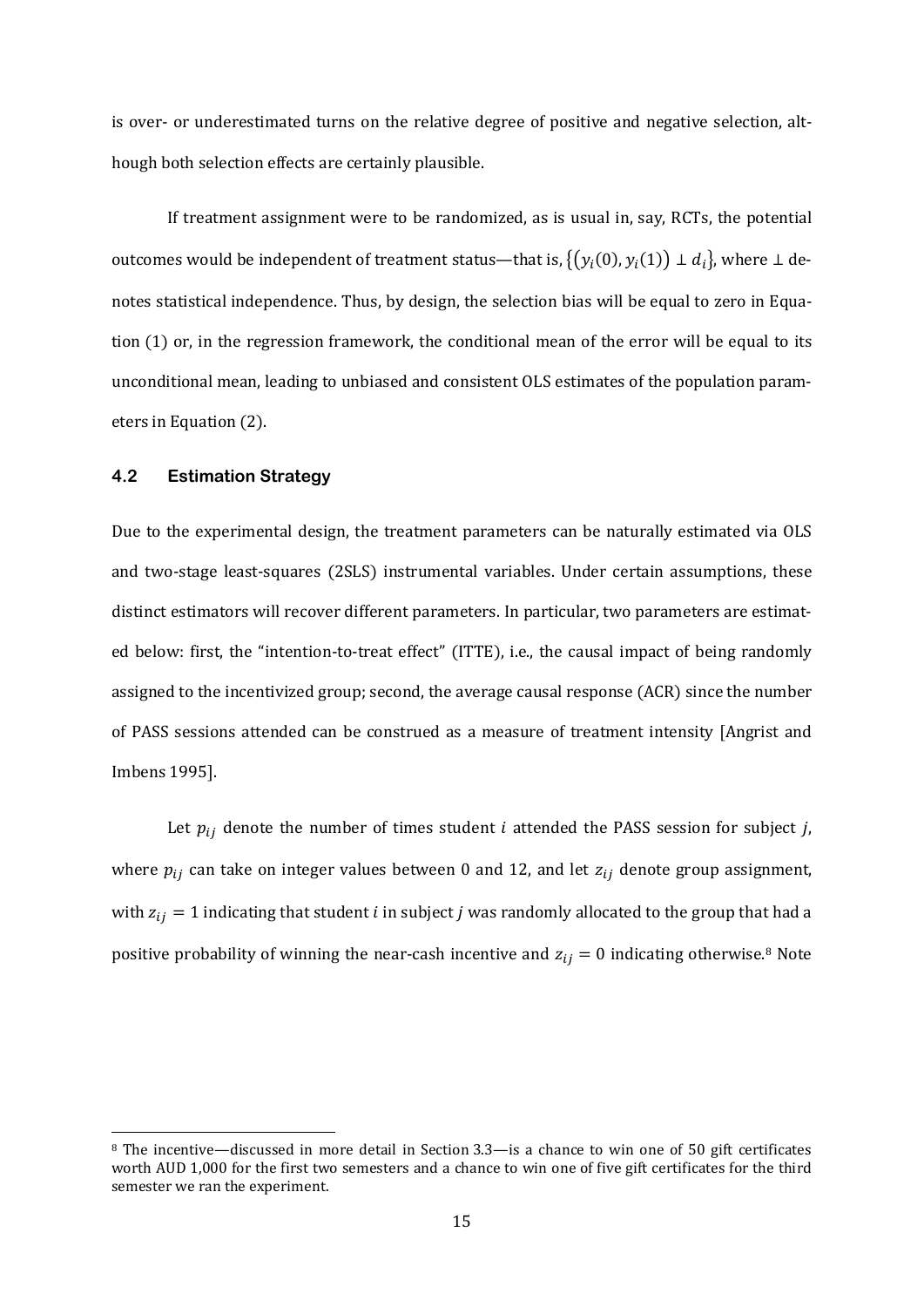that  $p_{ij}$ —the treatment-intensity variable—remains a choice variable and is therefore endogenous. It is  $z_{ij}$ —the instrumental variable—that is exogenously manipulated by the researchers.<sup>[9](#page-16-0)</sup>

By design, the variation in  $z_{ij}$  is exogenous, so  $\{(y_{ij}(p_{ij}), p_{ij}(z_{ij})) \perp z_{ij}\}$  necessarily holds—that is, the potential outcomes and intensity of treatment are independent of group assignment. Moreover, it is unlikely that the behavior of students who were not incentivized was affected by their exclusion from the end-of-semester lottery to give away the cash prizes. In  $\{(y_{ij}(p_{ij}), p_{ij}(z_{ij})) \perp z_{ij}\}\)$ , we make it explicit that the treatment intensity,  $p_{ij}$ , is a function of the instrument,  $z_{ij}$ . OLS estimates of the following regression model, usually called the "reduced form",

$$
y_{ij} = \rho z_{ij} + \mathbf{\theta}' \mathbf{x}_{ij} + a_j + \varepsilon_{ij},
$$
\n(3)

will produce unbiased and consistent estimates of the impact of being randomly assigned to the incentivized group—represented by the parameter  $\rho$ —on the outcome variable,  $y_{ij}$ . In other words, the estimate  $\hat{\rho}$  from Equation (3) is an estimate of the ITTE.<sup>[10](#page-17-0)</sup>

Note, however, that  $\rho$  is clearly not the impact of PASS attendance,  $p_{ij}$ , on the outcome,  $y_{ij}$ . Nevertheless, the ITTE estimate is relevant for policy in this context. For instance, policymakers may already be committed to the PASS program—or any other intervention, for that matter—and are not necessarily interested in its exclusive effect on student outcomes, perhaps because its positive impact has already been credibly established elsewhere. They may still, in any case, endeavor to find out whether positively incentivizing PASS attendance can significantly contribute to improved outcomes, possibly within the context of a cost–benefit analysis. Policymakers may then compare the costs of running an incentive program in addition to PASS itself against the benefits attributable to PASS attendance. In many other instances, this is the relevant policy question, more so than the question of whether the program itself has an impact.

<sup>&</sup>lt;sup>9</sup> Think of  $d_{ij}$  in Section 3.1 as a binary version of  $p_{ij}$ , where  $d_{ij} = 1$  could mean "high" values of  $p_{ij}$  and  $d_{ii} = 0$  correspond to "low" values of  $p_{ii}$ .

<span id="page-17-1"></span><span id="page-17-0"></span><sup>&</sup>lt;sup>10</sup> Note that  ${\bf x}_{ii}$  and the subject fixed effects include controls for the randomization strata [Angrist et al. 2014; Bruhn and McKenzie 2009]. In our case, this is the subject, an indicator for aboriginality, an indicator for being an international student based on broad funding, and an indicator for being female.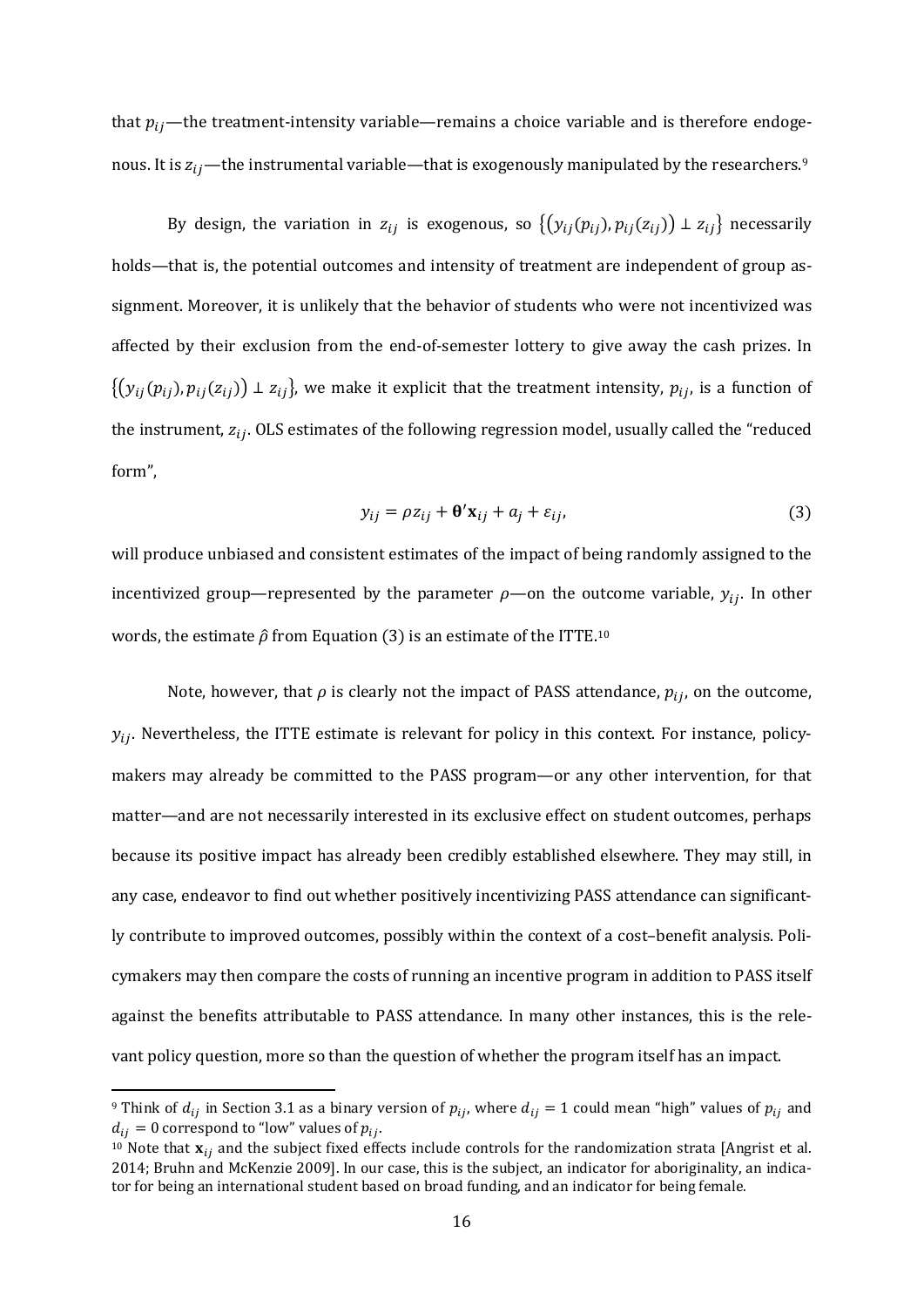If we further assume that  $p_{ij}(1) \geq p_{ij}(0)$  for all *i*, then we can use the exogenous variation in  $z_{ij}$  to estimate the ACR generated by  $p_{ij}$  on  $y_{ij}$ . This assumption is the monotonicity condition in Angrist and Imbens [1995] and Imbens and Angrist [1994], and its implication is that being randomized into the incentive group can only impact PASS attendance in a non-negative way.[11](#page-17-1) That is, if an individual is likely to attend PASS without the incentive, then she is much more likely to do so when positively incentivized. Although this assumption is fundamentally untestable, it is most probably trivially satisfied in our context since there is no reason for an individual to be discouraged from PASS attendance with the introduction of the incentive. The ex-ante utility gain is always going to be higher with the positive probability of winning the monetary reward.

The existence of an instrument, which is the first condition in Imbens and Angrist [1994], is satisfied by the randomization of the encouragement. Furthermore, the instrument,  $z_{ij}$ , can only affect  $y_{ij}$  via its impact on  $p_{ij}$ . In other words,  $z_{ij}$  is excludable from the following outcome equation:

$$
y_{ij} = \gamma p_{ij} + \delta' \mathbf{x}_{ij} + a_j + v_{ij}.
$$
 (4)

This means that the incentive has no direct impact on student outcomes or that  $z_{ij}$  is uncorrelated with the error term,  $v_{ij}$ , in Equation (4). Any observed differential in mean  $y_{ij}$  between the incentivized and non-incentivized groups can only be attributed to the variation in PASS attendance induced by the chance of winning the gift voucher. The receipt of an electronic ticket in the lottery is made contingent not on the eventual student outcome but rather on PASS attendance only. Thus, it is not likely that the lottery can increase, say, student motivation (and, hence, student outcomes) unless it was through increased PASS attendance.

<span id="page-18-0"></span><sup>11</sup> Theoretically, it is also possible for the inequality to go in the opposite direction (but that is unlikely in this case). That is not problematic for the estimation, though. The crucial part about the assumption is that the instrument should affect everyone in the same direction.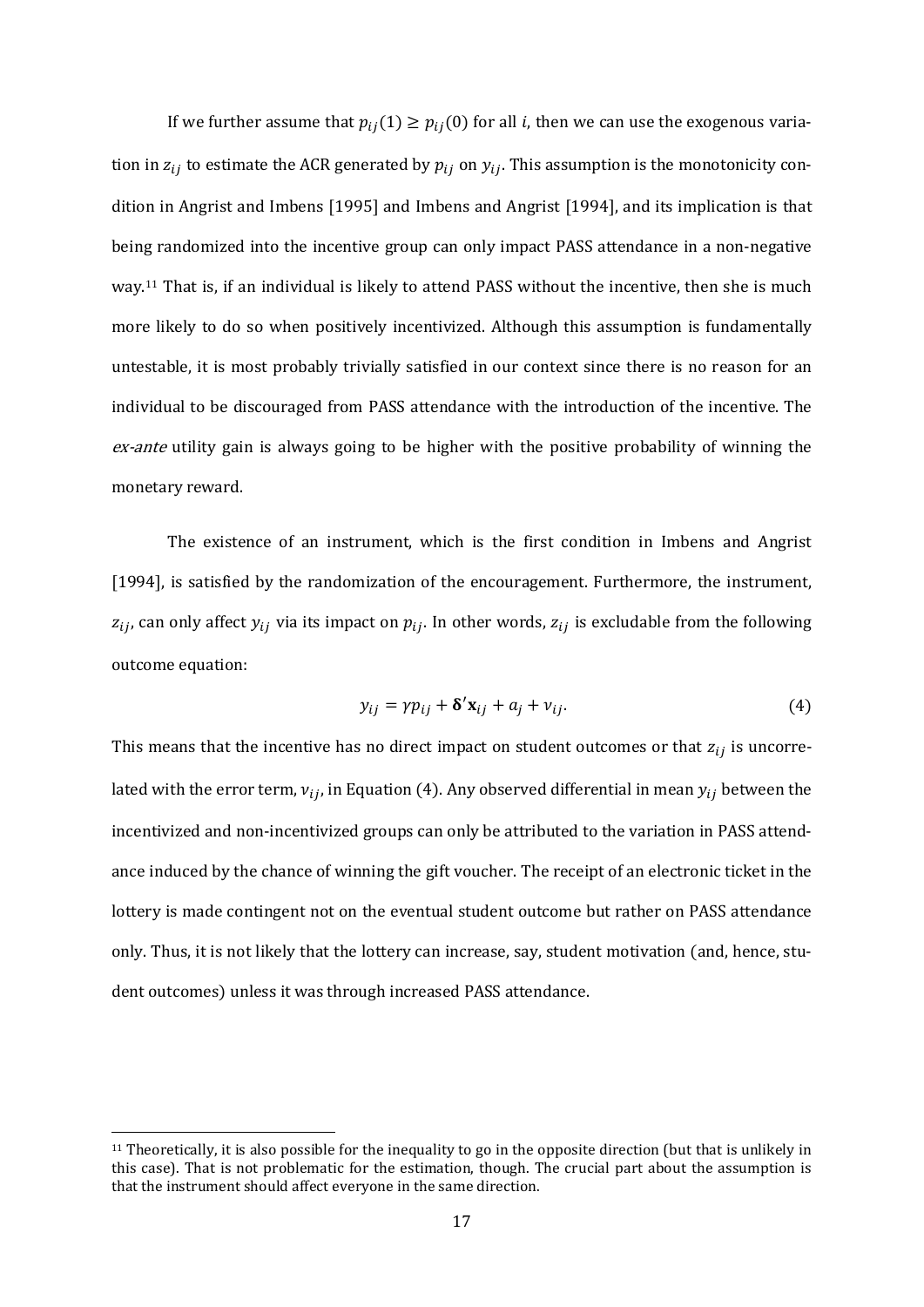The IV estimate of  $\gamma$  in Equation (4) is the ACR attributable to PASS attendance on a specific student outcome measured by  $y_{ij}$ . The estimate can be retrieved via the sample analog of Wald's [1940] grouping estimator:

$$
\gamma = \frac{E[y_{ij}|z_{ij} = 1] - E[y_{ij}|z_{ij} = 0]}{E[p_{ij}|z_{ij} = 1] - E[p_{ij}|z_{ij} = 0]}
$$

The ACR parameter captures a weighted average of causal responses to changes in treatment intensity for the subpopulation whose treatment status was induced to change by the instrument [Angrist and Imbens 1995].[12](#page-18-0) Wald's formulation makes explicit that it is the ratio of the ITTE (numerator) to the "compliance rate" (denominator) that produces the ACR.

Although the ACR is consistently estimated, there is no *a priori* reason to believe that these estimates are representative for the whole population or even for the subpopulation who attend PASS. This would only be the case if we assume that the impact of PASS attendance is the same for everyone in the population (i.e., the treatment effect is constant) or if compliance is not a function of the individual's treatment effect (their "gain" from PASS). Once we allow for heterogeneous treatment effects or if the compliance rate increases proportionally with the size of the gains, the effect or response parameter recovered by IV is only valid for the population of compliers or those whose treatment intensity or status was affected by the instrument [Angrist 2004; Angrist and Imbens 1995; Heckman and Vytlatcil 2005; Imbens and Angrist 1994].

One may argue that the ACR may not be the most policy-relevant parameter. In this paper, the compliers are those students who, for whatever reason, would not have attended PASS or would not have attended as many PASS instances as they did had they not been offered the chance to win the gift certificate. This peculiar characteristic sets them apart from those people who would have attended PASS with or without the additional incentive. Unfortunately, it is generally not possible to characterize the differences between compliers and non-compliers since they cannot be identified from the data.

<span id="page-19-0"></span> $12$  This paramater is sometimes called the complier average causal effect (CACE).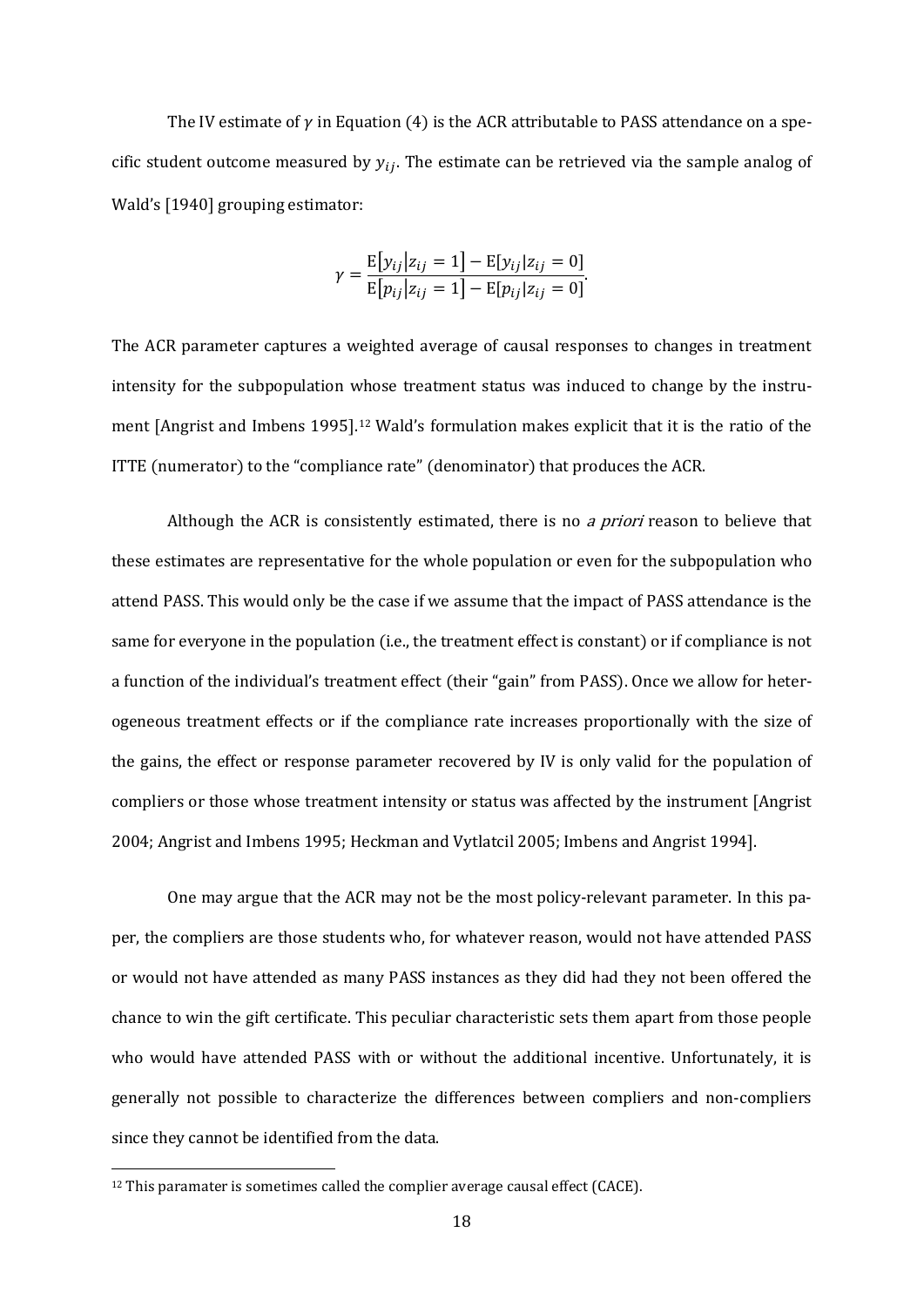From a policy perspective, however, the compliant group is just as important as the population-average group. The compliers are precisely those students who would increase their participation in PASS if they were appropriately incentivized. Estimating this marginal treatment effect is again useful, for instance, in the context of comparing additional costs and benefits of the incentive against the potential gains in student outcomes. If students select into PASS on gain (i.e., those who have the most to gain from PASS are the ones who take it up), then the ACR (i.e., the parameter that we estimate) is likely to be a lower bound for the average treatment effect on the treated (ATET).

Although one can obtain consistent estimates of the ACR with just the triple of  $\{y_{ij}, p_{ij}, z_{ij}\}\$ , the precision of the estimates can generally be improved with the inclusion of covariates, with little impact on the interpretation of the coefficients [Angrist and Imbens 1995]. This is most easily implemented by estimating the model via 2SLS. The second-stage equation is essentially Equation (4) but with  $p_{ij}$  replaced by its predicted value based on parameter estimates from the following first-stage equation:

$$
p_{ij} = \pi z_{ij} + \mathbf{\Phi}' \mathbf{x}_{ij} + a_j + \xi_{ij}.
$$
 (5)

Essentially,  $\pi$  represents the denominator of the grouping estimator, where Equation (5) corrects for the presence of covariates. Estimating Equations (4) and (5) with control variables via 2SLS will produce consistent estimates of the ACR. Robust standard errors, where we allow for an unrestricted correlation structure in  $i$ , are used for statistical inference.

#### **4.3 Experiment Execution[13](#page-19-0)**

**.** 

<span id="page-20-0"></span>The study has two experimental arms: an incentivized group consisting of students who were offered an incentive to participate in PASS and a non-incentivized group. While PASS is the treatment or intervention of interest, members of both groups were allowed to attend PASS.

<sup>13</sup> Before experiment initiation, ethics approval was obtained from the Social Science Human Research Ethics Committee of the University of Wollongong. The experiment was also registered with the randomized controlled trials registry of the American Economic Association.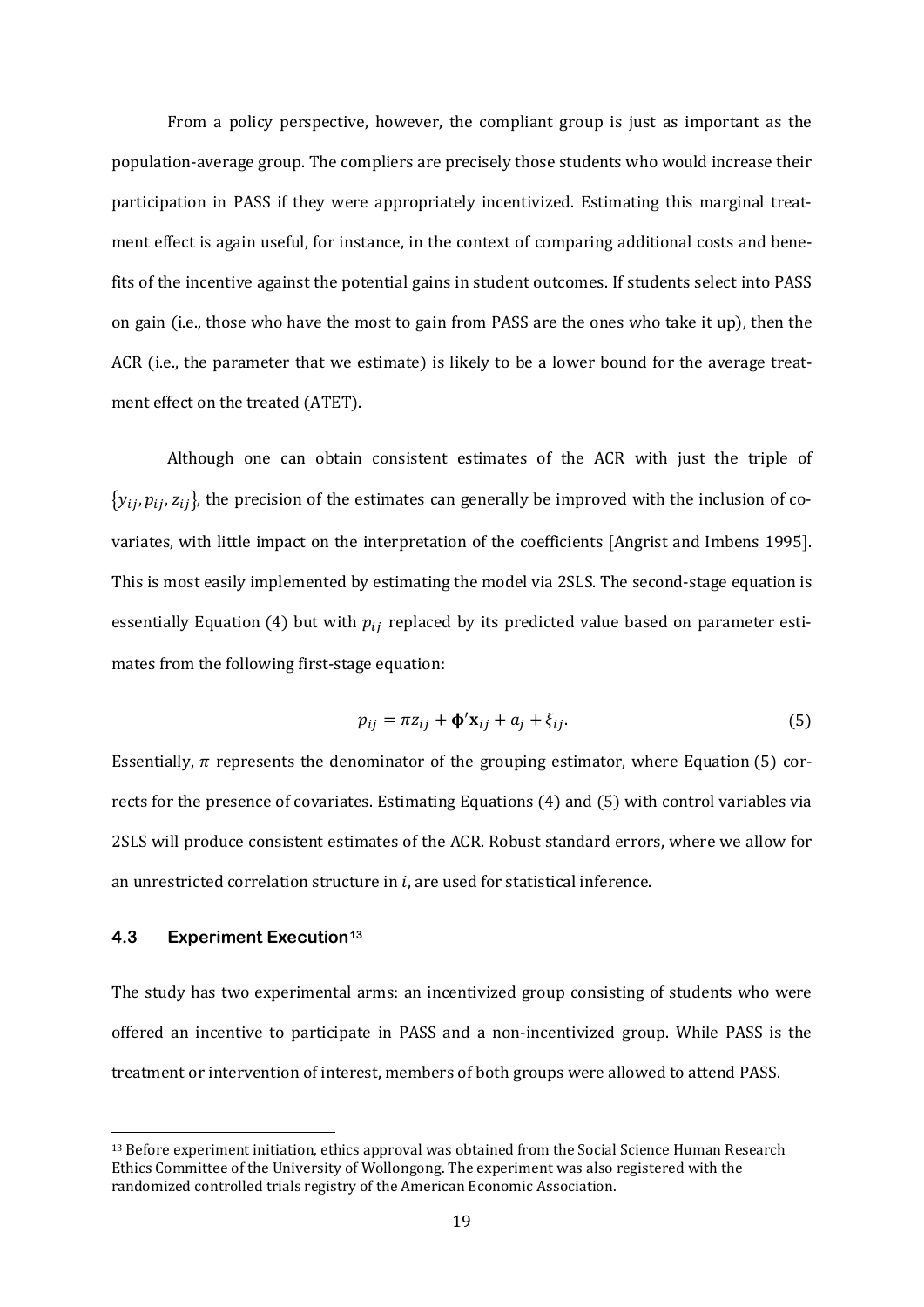The study sample was drawn from students enrolled in any of 14 first-year courses at the main campus of the University of Wollongong in Australia over three semesters: Autumn 2014, Spring 2014, and Autumn 2015. Initially, it was planned to conduct the experiment over just two semesters. A decision was made to extend the study to a third semester after it became apparent that statistical power was compromised by a lower-than-expected first-stage effect of the incentives on PASS participation. The courses cover a broad range of subjects and involves four of the five faculties within the university.[14](#page-20-0) Six of the fourteen subjects were from the Faculty of Business. This was motivated by the fact that some of the funding was provided by this academic unit. Students were made aware of the study through a presentation delivered on the first lecture in each nominated subject.[15](#page-21-0)

Assignment into the incentivized and non-incentivized groups was based on a computer-generated random number drawn from a uniform distribution, with stratification by subject, aboriginality, broad funding (domestic or international), and sex. Group assignment was communicated to students via short-message service (SMS) and email. To the extent possible, this communication came immediately after the first lecture. Randomization was conducted separately for each semester. Some students were enrolled in two or more subjects under study. These students were randomly allocated into an experimental group for each subject in which they were enrolled. In other words, the randomization units are specific individual–subject combinations.

Members of the incentivized group were encouraged to attend the PASS program with a chance to win a near-cash incentive. The incentive was substantially larger in the 2014 semesters. Across nine subjects in 2014, the prizes consisted of 50 gift certificates worth AUD 1,000

 $\overline{a}$ 

<sup>14</sup> The five subjects in Autumn 2014 are Accounting Fundamentals in Society (ACCY111), Statistics for Business (COMM121), Engineering Materials (ENGG153), General Mathematics 1A (MATH151), and Introduction to Anatomy and Physiology I (SHS 111). The four subjects in Spring 2014 are Statistics for Business (COMM121), Macroeconomic Essentials for Business (ECON101), Theory Design and Statistics in Psychology (PSYC123) and Molecules, Cells, and Organisms (BIOL103). In Autumn 2015, the included subjects were Accounting Fundamentals in Society (ACCY111), Statistics for Business (COMM121), Foundations of Engineering Mathematics (MATH141), General Mathematics 1A (MATH151), and Introduction to Anatomy and Physiology I (MEDI111/EDPS101).

<span id="page-21-1"></span><span id="page-21-0"></span><sup>15</sup> In Spring 2014, a second presentation was also delivered in the Week 2 lectures of each subject.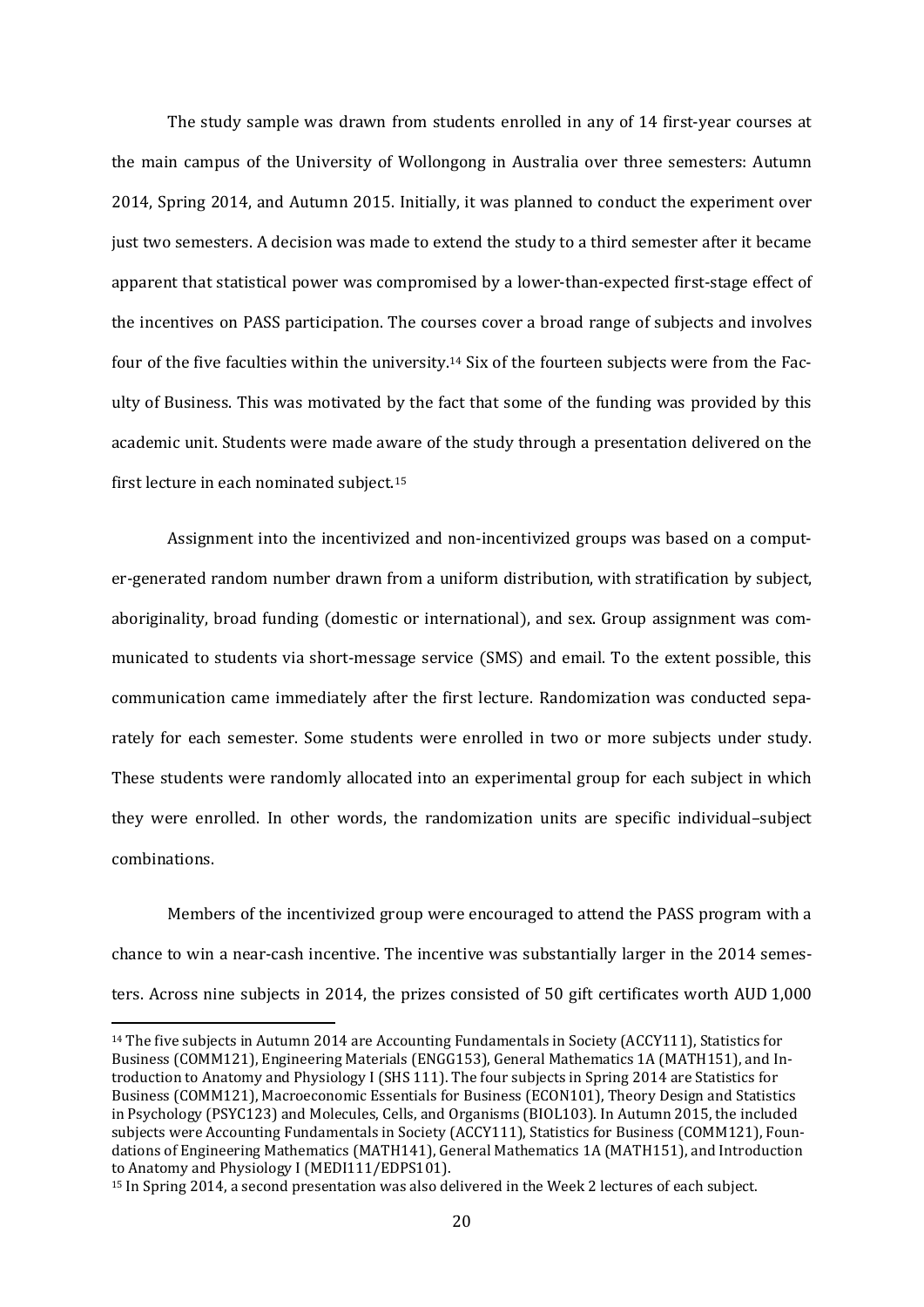valid at a number of retail outlets, for a total prize value of AUD 50,000. In Autumn 2015, only five such gift certificates were offered across five subjects for a total value of AUD 5,000. Students in the incentivized group who attended PASS at least five times over five separate weeks were eligible for the prize draw; those who attended at least eight times over eight separate weeks were allocated two entries in the prize draw, thereby doubling their chances of winning. Although it is possible to attend more than one PASS session for the same week, these "repeat" attendances were counted only once. Several reminder emails were sent out to all students in the incentivized group throughout each semester. The prize draws were conducted during the exam period of each semester. Winners were notified via SMS and email.

A participant information sheet with detailed information on the research purpose, investigators, method and demands on participants, risk disclosure, funding sources, and ethics approval was made available for download.[16](#page-21-1) A special email account was set up at UOW to communicate directly with students. Throughout the duration of the study, the individual students' identities were never known to the principal investigators except when the prizes were given out in a public ceremony.

Consent to participate was presumed, but students were given an opportunity to opt out of the study at any point over its duration by sending an email to the designated email address. No student chose to opt out of the study. The full study population consists of 6,954 student– subject observations. Of these, 969 (14 percent) do not have a final grade assigned for the relevant subject, leaving 5,985 observations in the estimation sample (1,993 in Autumn 2014, 1,729 in Spring 2014, and 2,263 in Autumn 2015) consisting of 4,397 students. Attrition is explained by students having the option to withdraw from a given subject without academic penalty up to approximately two-thirds through each semester's teaching period. Attrition is similar for the incentivized group (13.4 percent) and the non-incentivized group (14.5 percent). The difference

<span id="page-22-0"></span> $\overline{a}$ 

<sup>&</sup>lt;sup>16</sup> The participant information sheet is included in the appendix of this paper and can be downloaded from [http://www.uow.edu.au/~siminski/PASS\\_research.pdf.](http://www.uow.edu.au/~siminski/PASS_research.pdf)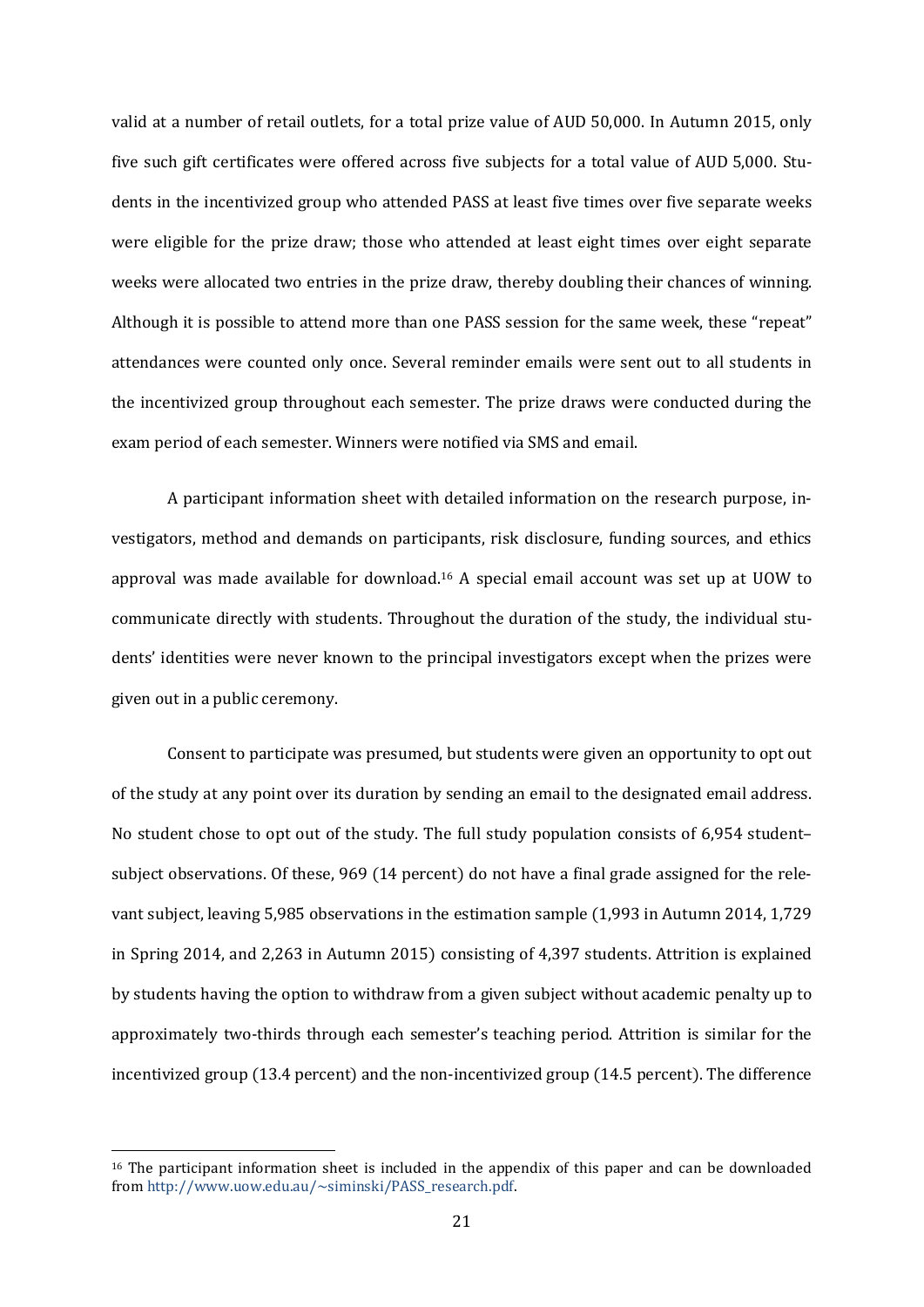in the probability of attrition between these groups is not statistically significant, whether baseline control variables are excluded ( $p = 0.226$ ) or included ( $p = 0.794$ ).

[Table 1](#page-36-0) shows descriptive statistics from the estimation sample, which includes all observations with non-missing final grades. [Table 2](#page-37-0) shows the results of balance tests on baseline characteristics between the incentivized and non-incentivized groups. The difference between groups is not statistically significant on any of these characteristics.

### **5 Results**

In this section, we present the estimation results. We begin with the first-stage regressions that show the strength of the incentive to induce the desired behavioral changes. This is followed by the OLS results that do not take into account the selection bias. Finally, we discuss the results from the instrumental-variable approach, where we use the randomized design of the study for consistent estimation of the treatment effect.

#### **5.1 First-Stage Results**

[Table](#page-38-0) 3 shows first-stage regression results which summarize the effectiveness of the incentive at inducing PASS participation. The upper panel shows results for the full estimation sample, with and without the inclusion of control variables. Given the results of the balance tests, it is not surprising that the inclusion of controls does not greatly affect the estimates, which show that the incentive clearly increased PASS participation. With the inclusion of controls, the estimated first-stage effect is 0.474, almost half of one PASS session, which is equal to 19 percent of the control group mean. The first-stage  $F$ -statistic is 24.85, well above conventional thresholds of instrument relevance. With a sample of 3,013 in the incentivized group, this translates to 1,428 additional sessions of PASS attended by students in that group. The total value of incentives provided was AUD 55,000. Each additional hour of PASS participation therefore cost AUD 38.51.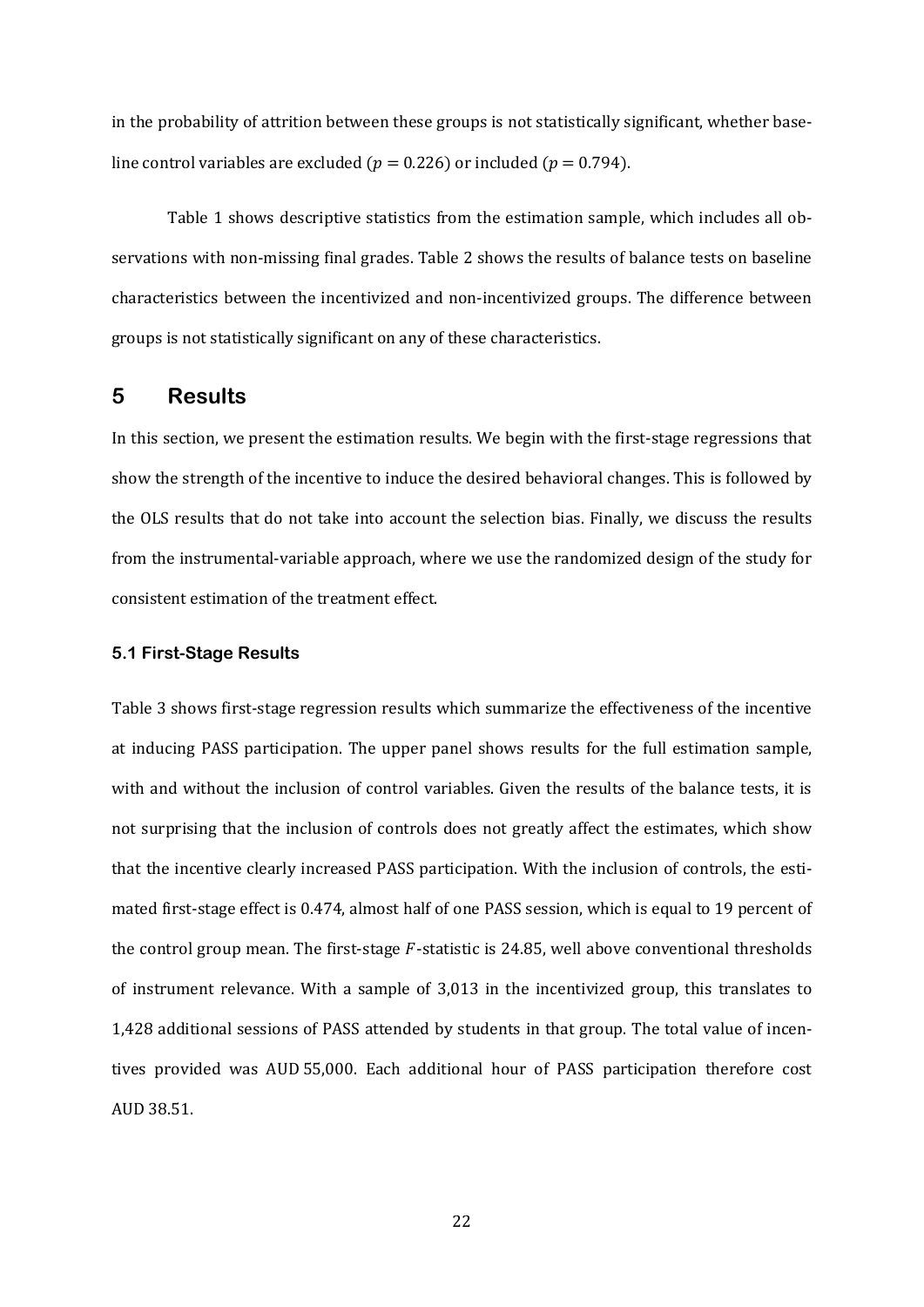The lower panels of [Table 3](#page-38-0) show first-stage results for various sub-groups. The two columns on the right show the difference in first-stage estimates between sub-groups and the standard errors of those differences. The point estimates suggest that the incentive had a larger effect on attendance for females (0.57) than for males (0.37), but the difference is not statistically significant. The first-stage effect does not differ greatly by age, by  $ATAR<sup>17</sup>$  $ATAR<sup>17</sup>$  $ATAR<sup>17</sup>$  score, or between domestic and international students. The largest apparent difference is by socioeconomic status. The estimated first-stage effect for students from low-SES areas is 0.891 sessions, more than twice as large as for the remainder of the sample (0.422). While the difference is not statistically significant ( $p = 0.134$ ), it is reasonable that students from low-SES areas may respond more to such incentives.

Perhaps the most interesting finding in the first-stage results is the comparison between Autumn 2014 and Autumn 2015, for which the estimates are similar (0.459 versus 0.439). This is despite considerably larger (approximately five times larger) incentives being offered in 2014. For Spring 2014, the corresponding effect was slightly larger (0.555). In an attempt to isolate the role of the size of incentives, however, the discussion is focused on the Autumn semesters due to other differences between Autumn and Spring.[18](#page-24-0) The implied cost (in terms of the value of the prizes only) of inducing one hour of PASS participation is approximately AUD 50 in Autumn 2014 and AUD 10 in Autumn 2015.

This is an encouraging finding in the sense that the size of the incentive (and hence the total cost of RED experiments) seems to not be a major factor in the design of effective RED experiments. Similar future studies could be designed in ways that increase statistical power

<sup>17</sup> The Australian Tertiary Admission Rank (ATAR) is used by most universities in Australia for admission purposes.

<span id="page-24-1"></span><span id="page-24-0"></span><sup>18</sup> Since Autumn is the first semester of the academic year and the included subjects are all first-year subjects, the study population drawn from the Autumn semesters is predominantly comprised of students in their first semester of university study. The composition of subjects included in our experiment is also similar in the two Autumn semesters (three subjects were included in both of the Autumn semesters). Further, our strategy for informing students about our experiment was more intensive in Spring. In Spring 2014, we visited each class in the first and second weeks, while in Autumn of each year, we visited only in the first week. In Spring 2014, we also provided students in the incentivized group an approximate probability of winning a prize ("1 in 10"). All of these factors may have affected the size of the firststage effects.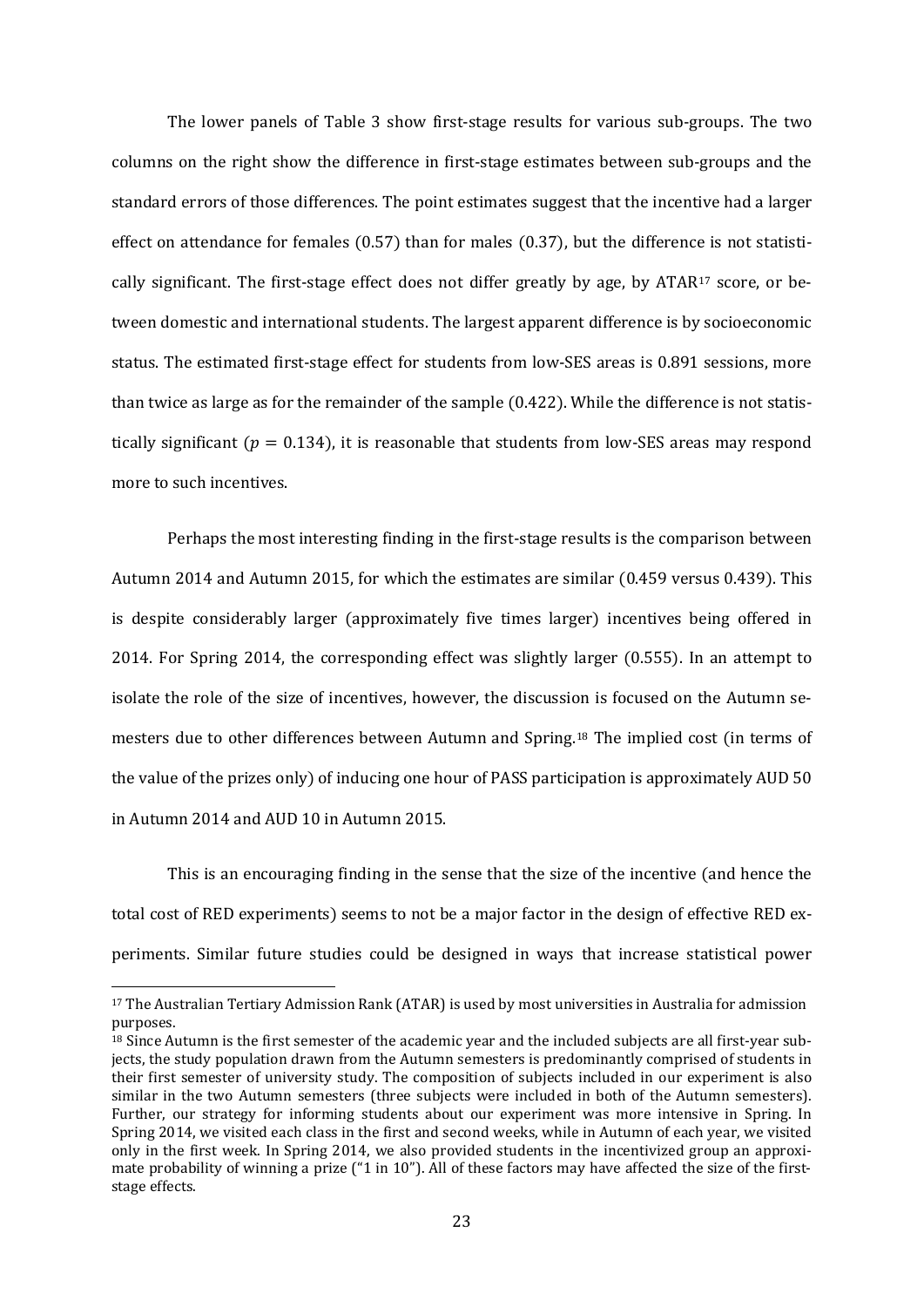through methods that do not necessarily involve greater cost. Including a larger sample size (perhaps through multi-institutional collaboration) would seem to be a better option than increasing the incentive pool. More generally, the design of effective incentives in this context warrants further research.

[Table 4](#page-40-0) further examines the nature of the first-stage inducement effect. For these results, the dependent variable is binary (indicating PASS participation in bands): zero sessions, 1–4 sessions, 5–7 sessions, and 8+ sessions. Given the structure of the incentive, we hypothesized that students in the incentivized group may be more likely to bunch around the attendance thresholds: five and/or eight PASS sessions. The results suggest that students in the incentivized group were less likely to attend PASS zero times (–0.042) and more likely to attend 8+ times (0.046). The probability of attending 1–4 times or 5–7 times was unaffected. A possible explanation is that students who were incentivized to try a PASS session continued attending for the majority of the semester.

#### **5.2 OLS Results**

[Table 5](#page-41-0) shows OLS results. The upper panel shows results for the full sample with and without controls. In both specifications, one hour of PASS attendance is associated with a 0.07 increase in standardized grades associated with small standard errors. Since the coefficients on PASS attendance do not change with the inclusion of very detailed control variables, there is no evidence of positive (or negative) selection on observables into participation into PASS. Nevertheless, self-selection into PASS may be associated with unobserved determinants of grades.

The lower panel of [Table 5](#page-41-0) shows OLS results for various subgroups. Overall, the results do not vary greatly between subgroups. However, there is clear evidence that the association is larger for older students versus younger students, and for low-ATAR versus high-ATAR students. There is also suggestive evidence that the association is larger for low-SES students.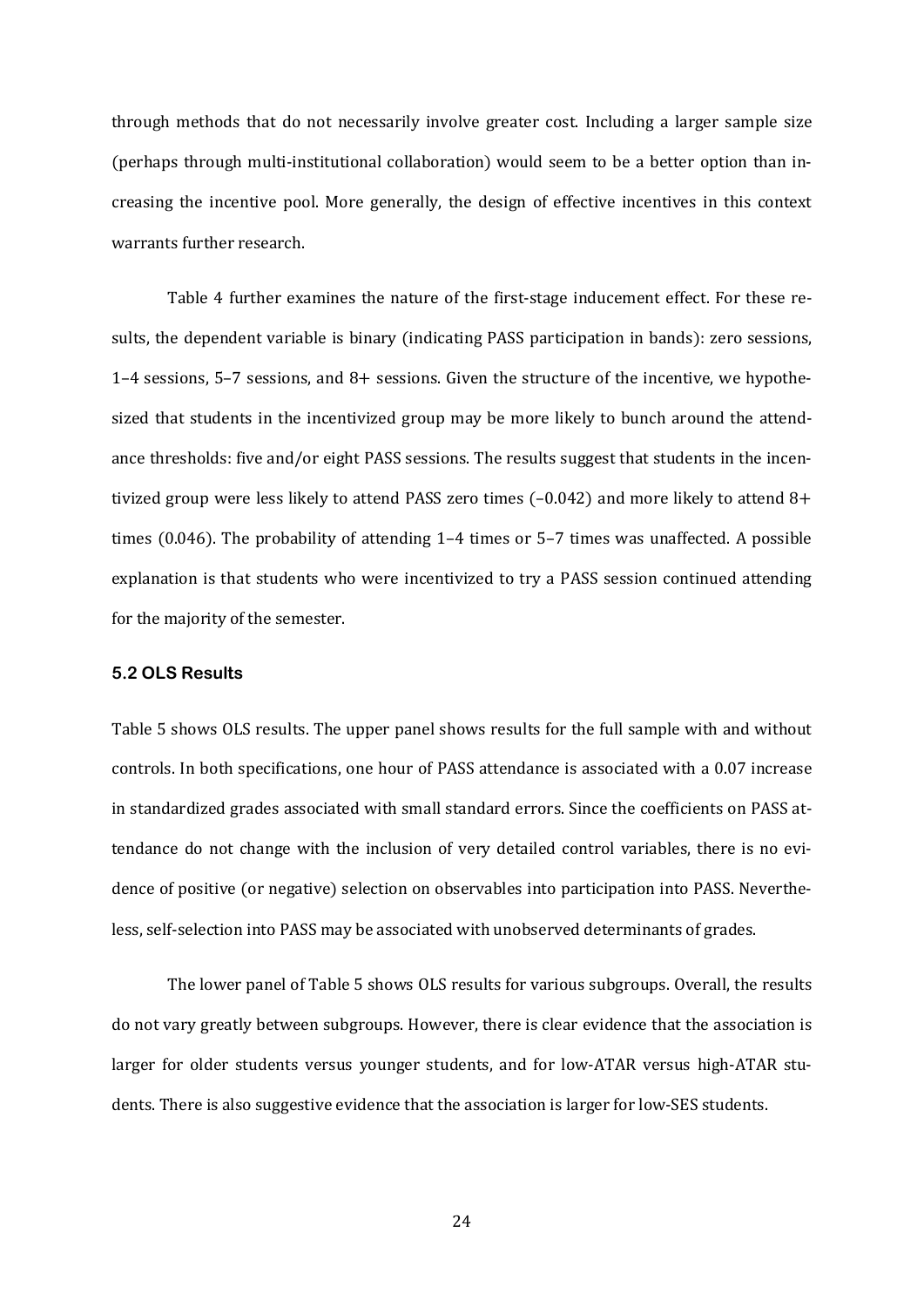#### **5.3 2SLS Results**

**.** 

[Table 6](#page-43-0) shows 2SLS results for the full sample. With control variables, the point estimate suggests that one hour of PASS improves grades by 0.065 standard deviations, which is very similar to the OLS estimate. This estimate is not statistically significant ( $p = 0.167$ ), but it is subject to a large standard error. Assuming a constant effect for each hour of PASS, this suggests that an average quantity of PASS sessions (6.25 hours among those who attend PASS) increases marks by 0.41 standard deviations, equivalent to 7.9 marks on the non-standardized 100-point scale. But the corresponding confidence interval ranges from  $-0.17$  to 0.98 standard deviations, or  $-3.3$  to 19.1 marks.

In our pre-analysis plan, we documented our intention to study heterogeneity of effects between various sub-groups (by age, sex, domestic/international status, high school grades and socioeconomic status), but the relatively weak first-stage effects of the incentive have been pro-hibitive. As shown in [Table 3,](#page-38-0) the first-stage  $F$ -statistics do not exceed 10 for any pair of subgroups in the pre-analysis plan, suggesting that comparisons between these sub-groups are not appropriate.[19](#page-24-1) If we ignore the weak first-stage relationships, none of the differences between sub-groups in 2SLS effects are statistically significant at the 5-percent level. That said, the point estimates sometimes do vary considerably between subgroups, so we have chosen to not show those to avoid misinterpretation.

We do, however, show one comparison between sub-groups: between students who are enrolled in their first-ever semester at the University of Wollongong and other students. The first-stage  $F$ -statistic exceeds 10 for both of these subgroups. The 2SLS results suggest that effect of PASS may be considerably larger for the new students. The difference in the estimates for new students versus others (0.201 standard deviation) is borderline statistically significant ( $p$ )  $= 0.051$ .

<sup>&</sup>lt;sup>19</sup> For example, the first-stage  $F$ -statistic is 8.8 (i.e., less than 10) for males, preventing meaningful comparisons by gender. Similarly, the  $F$ -statistics are less than 10 for international students, for older students (aged 20+), low-ATAR students, regional students, low-SES students, and regional students.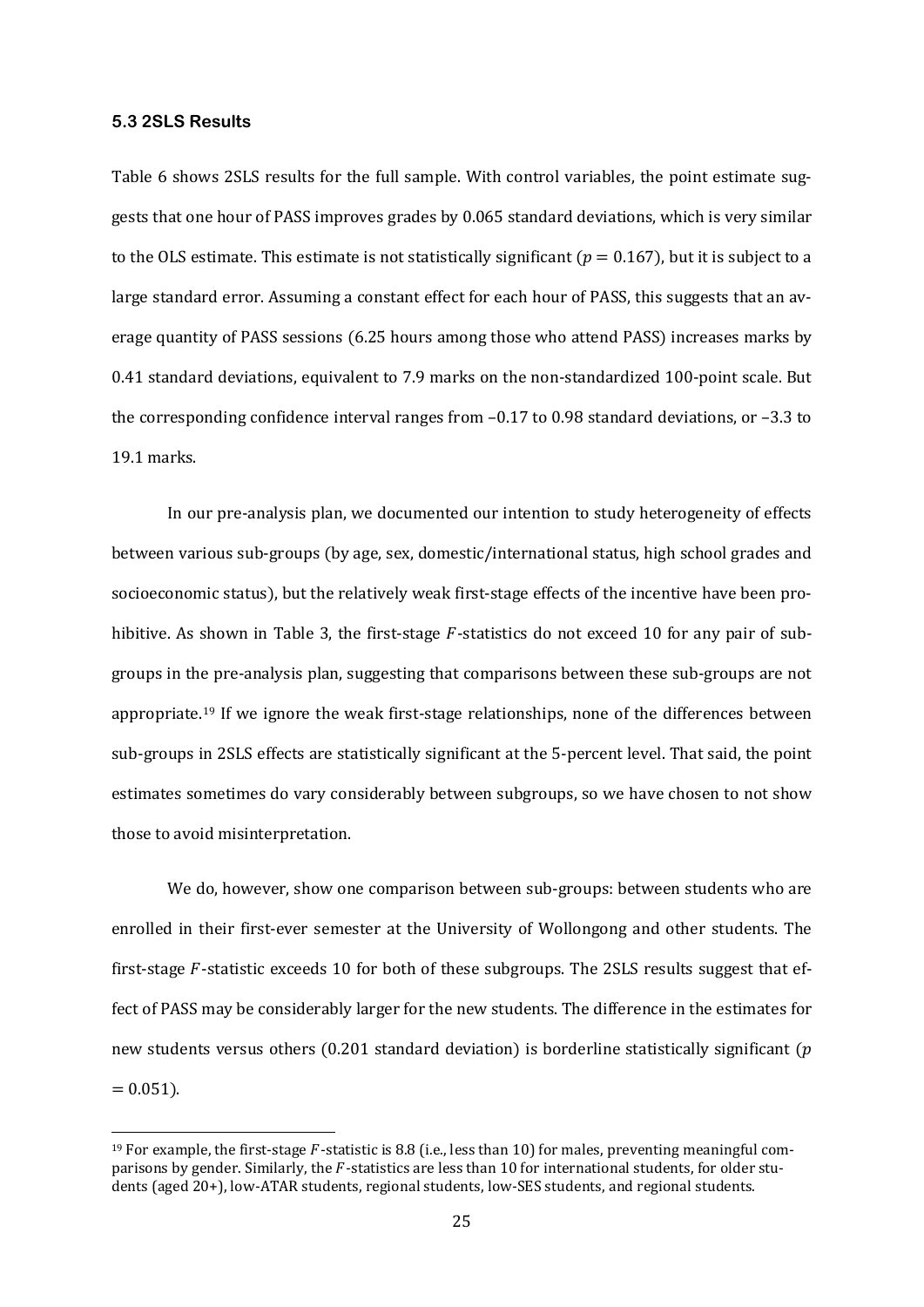We stress that the comparison between new students and others was not included in our pre-analysis plan, and so it should be treated as an exploratory result rather than a confirmatory result. In other words, we did not explicitly hypothesize a difference between these subgroups ex ante. Nevertheless, this seems a plausible result, given the issues around transitioning into a university environment, including the more independent and self-directed study skills and time management required in tertiary study. Many students also leave home to attend university, thereby losing the structured and supportive environment which some parents can provide. Students at university are also faced with making new social connections and friends within much larger cohorts than they have previously encountered. Programs such as PASS aim to address many of these issues. The systematic review conducted by Dawson et al. [2014] commented on earlier studies, including Ogden et al. [2003], Court and Molesworth [2008], van der Meer and Scott [2009], and Bronstein [2008], which suggested that PASS assisted in the areas of students developing effective study skills and exam preparation techniques, understanding course expectations, feeling more supported, enhancing social relationships and personal wellbeing, and reducing anxiety.

In contrast to the discrepancy between new students and others in the 2SLS results, the OLS analysis suggests that the effects of PASS are very similar for new students and other students. A possible explanation for the discrepancy between OLS and 2SLS is the nature of selection into PASS. The divergent results would be explained by negative selection on unobserved characteristics into PASS among new students, combined with positive selection among other students. Under this interpretation, students in their first semester of study are more likely to select into PASS if they have unobserved characteristics associated with lower university grade performance (e.g., if they are particularly likely to struggle with the transition from high school to the university environment). Conversely, there may be positive selection into PASS among students who are not in their first semester. This would be the case if, for example, those students who have the most available time and commitment to invest heavily into study are most likely to choose PASS as part of their overall study regime.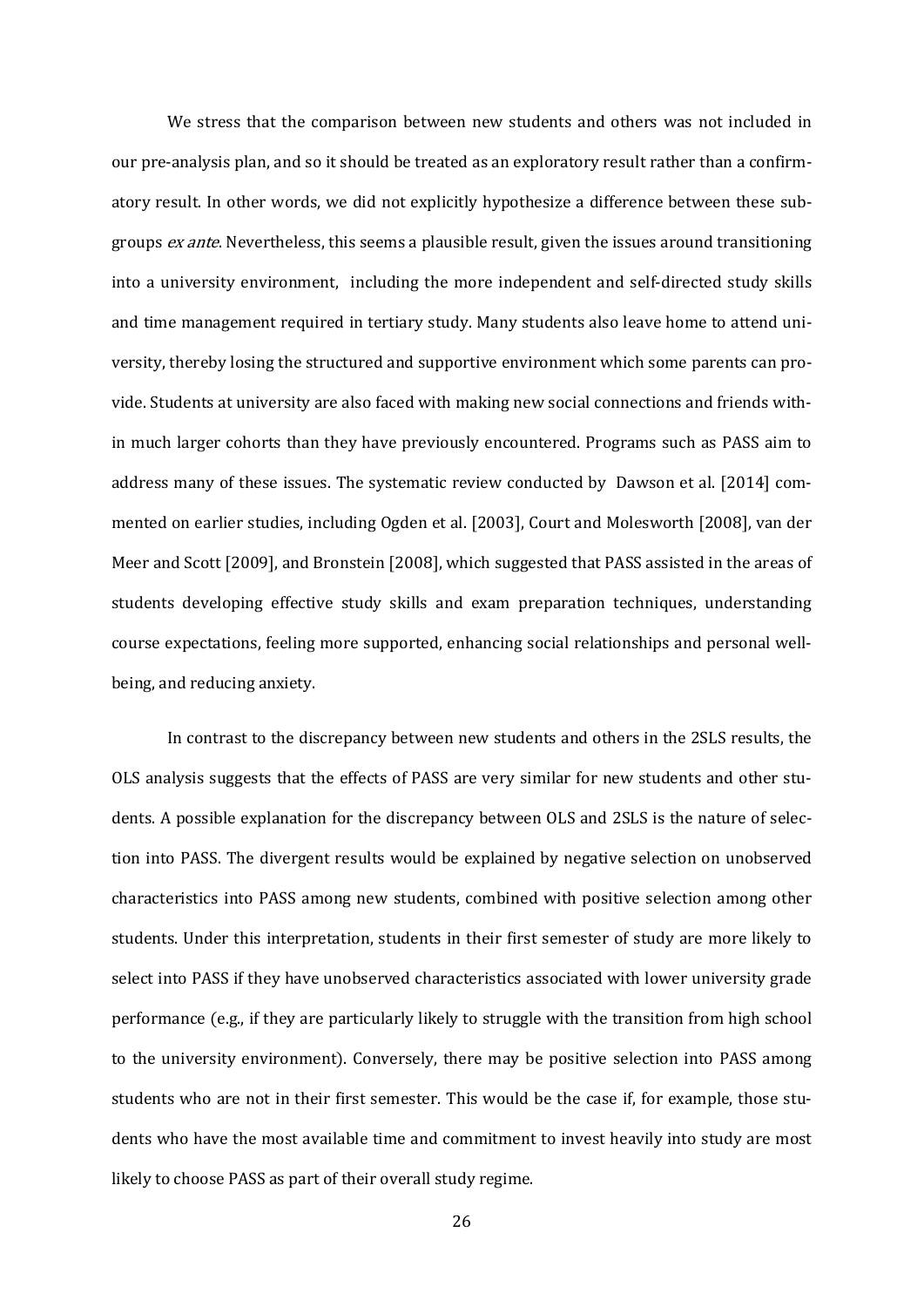### **6 Conclusion**

There is a widely recognized need among stakeholders to ensure that policymaking is evidencebased, relying on rigorous scientific methods to generate new knowledge about the impacts of certain policy instruments. With respect to the hierarchy of evidence, knowledge generated from randomized controlled trials is widely considered to be the most credible. Yet there exists is a substantial divide between the ability of RCTs to generate credible evidence and the sociopolitical realities associated with successfully conducting an RCT.

One reason for the paucity of experimental evidence is that deploying an RCT to analyze many public policy interventions may not overcome ethical hurdles. In particular, the outright denial of access to specific services is difficult to justify, especially when there is putative evidence on its effectiveness or when the political constraints do not allow for creating an authentic control group. Randomly assigning eligibility and compelling treatment in this case simply for the purposes of evaluation are unlikely to pass ethical review (or, indeed, voter review at the ballot box).

Our proposed alternative is to conduct an RED experiment, where the evaluator can generate an exogenous variation in the probability of program participation by incentivizing a randomly selected subset of the eligible population to participate. This design allows us to estimate the program impact using a conventional instrumental-variable approach, which we estimate by two-stage least squares to recover the average causal response. This kind of experimental design does not suffer from many of the challenges associated with RCTs, particularly the denial of access to the voluntary and universal program. As such, REDs should form part of the evaluation toolkit available to researchers, along with RCTs, quasi-experimental approaches, and other observational studies.

However, an RED creates its own challenges that researchers should attempt to overcome. Two are associated with the fact that the estimation approach in an RED is fundamentally an instrumental-variable approach. Therefore, it must satisfy the requirements for an IV estima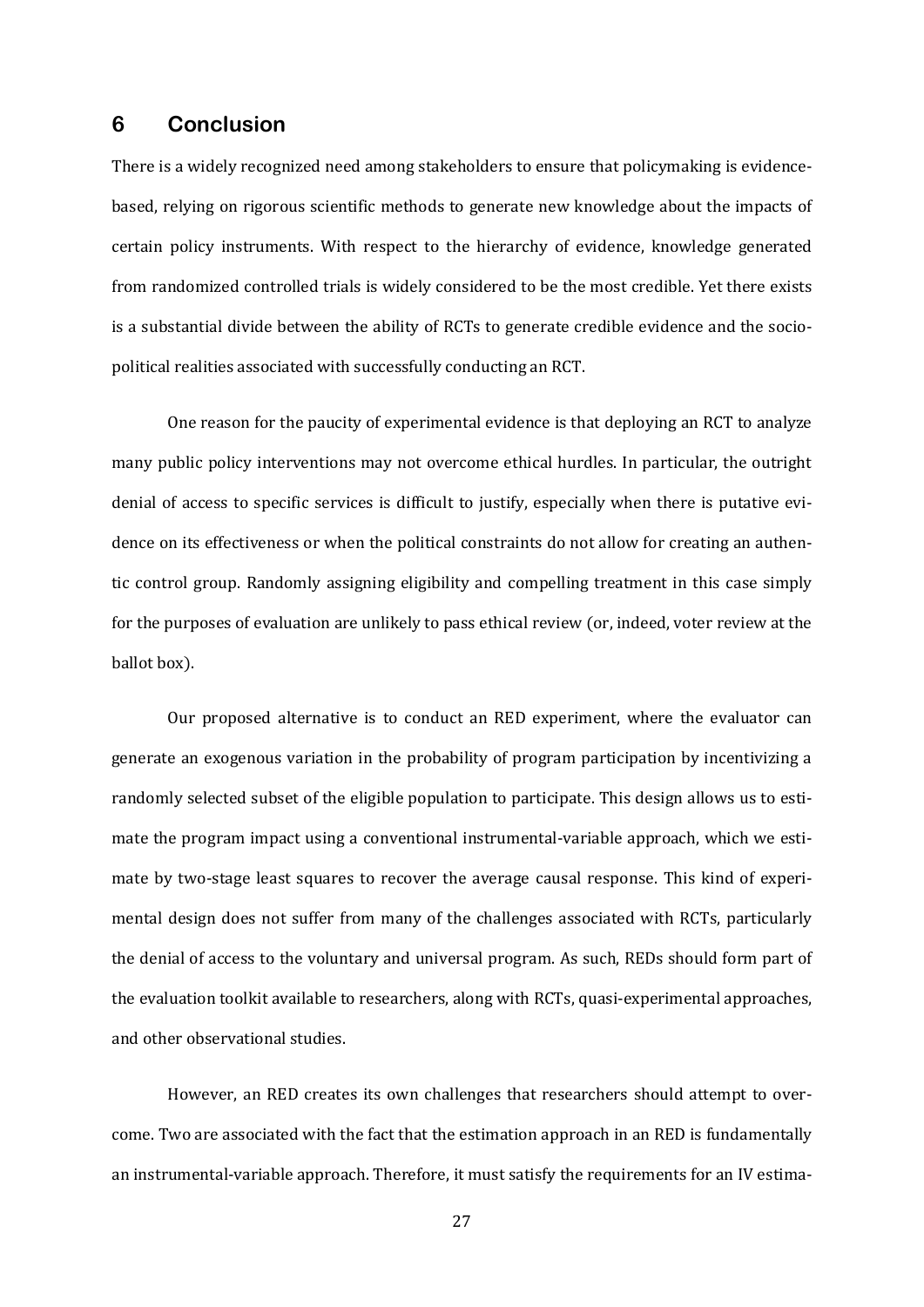tor to be consistent. Two are worth highlighting here. First, the instrument must not have a direct causal relationship with the outcome variable (i.e., the exclusion restriction). Second, the instrument must be strongly associated with the endogenous variable (i.e., the first-stage relationship must be substantial). Otherwise, the bias that arises out of the IV approach may even be worse than the bias associated with the OLS estimator.

We use an RED to examine supplemental instruction or peer-assisted study sessions, which are integrated into tertiary education in many higher-educational institutions around the world. Its proponents claim that it contributes to the academic success of students, as well as to other relevant student outcomes, such as satisfaction with university life. To our knowledge, there is scant experimental studies on the effectiveness of PASS or SI, no quasi-experimental approach has been used to evaluate any PASS program, and there is no natural experiment available which lends itself to a similar analysis. Our study attempts to fill this gap by deploying a randomized-encouragement-design experiment to estimate the impact of PASS on academic achievement as measured by the final marks. We find that there is suggestive evidence that PASS contributes to higher grades, and that this contribution can potentially be large, but that this is rather imprecisely estimated in our experiment.

At this stage, it is important to note that the PASS program could potentially have impacts over and above the final marks of students. In particular, we recognize that PASS may contribute positively to student life. A number of first-semester students may not know anyone from the university. Attending PASS sessions can expand a student's social network, thereby possibly accelerating the acclimatization process to university life. Other skills which can be useful in the present and then later in life, such as working with a group of peers or learning to be assertive, may be acquired over PASS sessions. These are beyond the scope of the present study, but we are cognizant of the fact that these are relevant to the holistic development of the student within the context of higher education.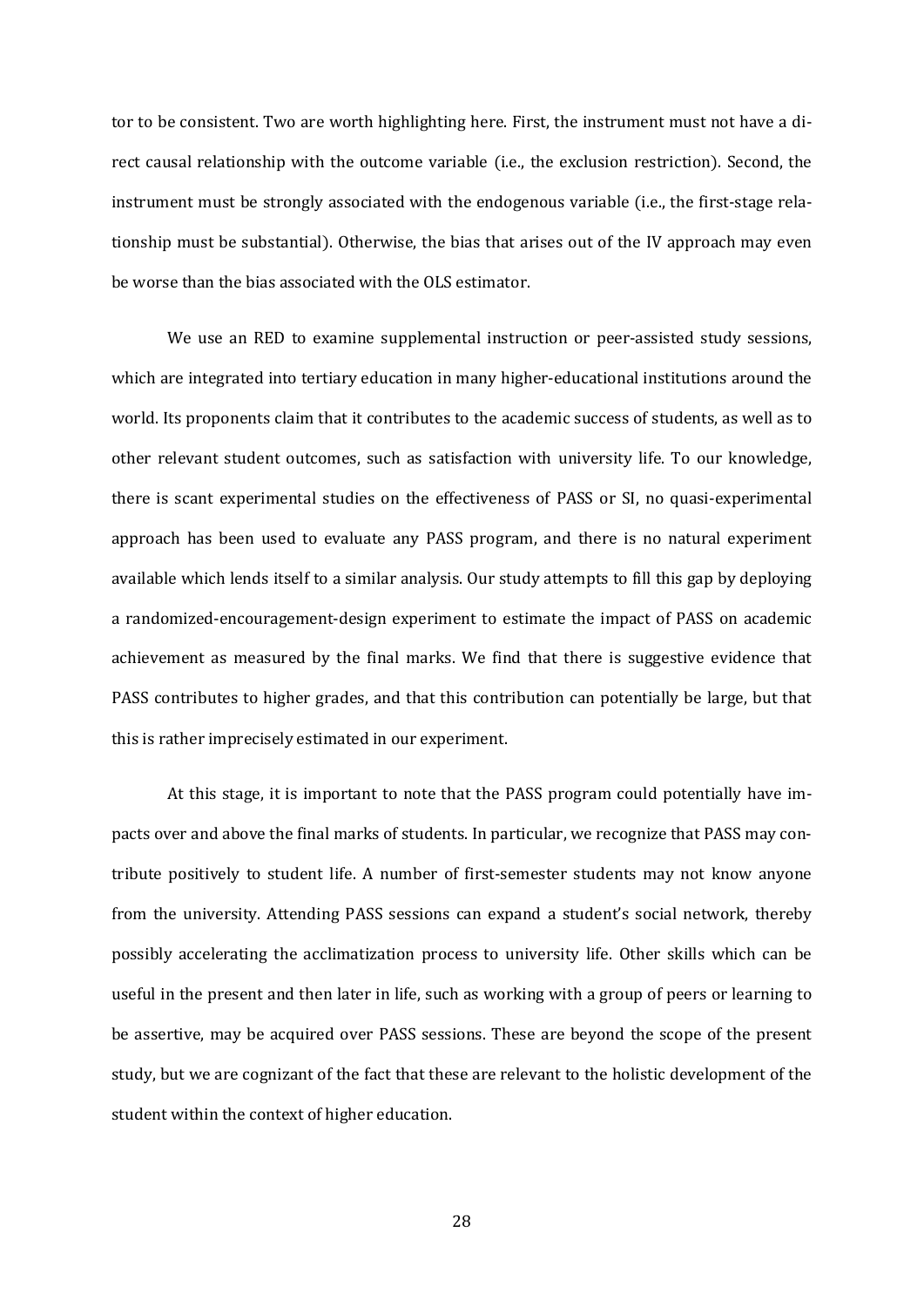In our application, the first-stage relationship was quite weak, and this led to a very low statistical power to discriminate between a potentially large effect or none at all. Since the instrument is weak, inference is problematic because the standard error associated with the 2SLS estimate of the effect increases as the participation rate decreases. Our application of the RED can serve as a lesson to future researchers. Although the endogeneity of the treatment or program indicator is a serious econometric concern, the incentive design is perhaps just as important. Estimation and inference become a precarious exercise for all the reasons identified in the weak-instruments literature (e.g., Bound, Jaeger, and Baker [2005]) when the incentive simply does not have sufficient power to induce eligible program participants to subsequently enroll in the program.

Another lesson learned in our specific application is that the size of the incentive for the kind of behavior we wanted to promote did not seem to matter. For roughly similar numbers of eligible students across semesters, the decision to devote either AUD 50,000 or AUD 5,000 to promote PASS attendance did not generate any notable difference in the likelihood of attending the PASS program. This additionally demonstrates that there is much more to be learned in the incentive space, especially the design of effective incentives for a specific population and a target behavior.

Finally, the RED also inherits the causal interpretations from the IV framework. This means that the parameter that the 2SLS estimator recovers is a kind of local average treatment effect or, in the case of a continuous treatment, the average causal response. The subpopulation over which the treatment effect is averaged is also contingent on the kind of instrument (i.e., incentive) that the researcher decides to use. The LATE/ACR may or may not be the ultimate parameter that policy evaluators are interested in since this would be context-specific. However, it is important to emphasize that there are a number of treatment effects that can be estimated within the IV sphere, and not all of them may be informative for the purposes of the evaluation or for program stakeholders.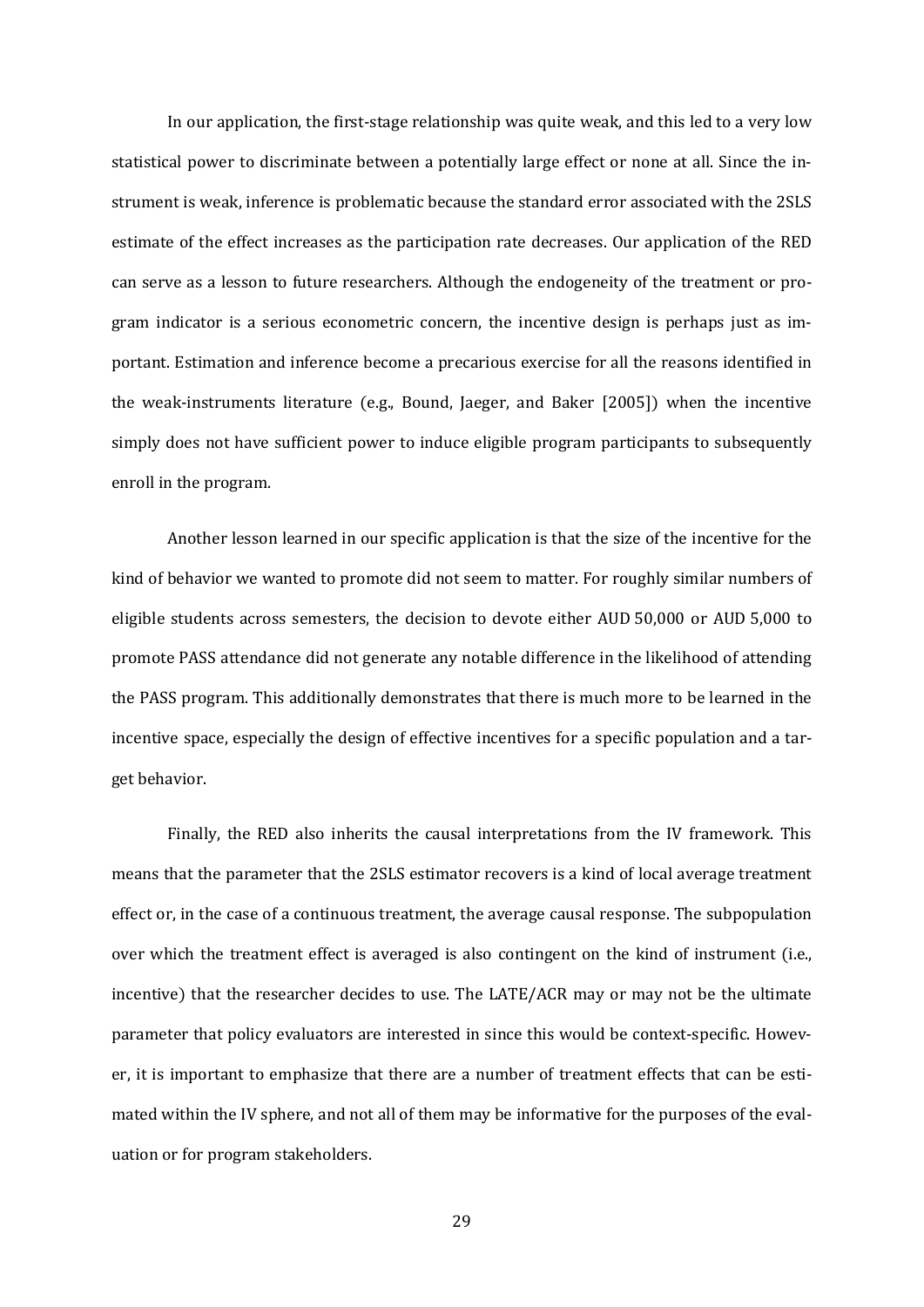# **References**

- Allan, Bradley M. and Roland G. Fryer, Jr. [2011]. "The Power and Pitfalls of Education Incentives", The Hamilton Project Discussion Paper No. 2011-07.
- Angrist, Joshua D. [2004]. "Treatment Heterogeneity in Theory and in Practice", The Economic Journal 11(494):1167–1201.
- Angrist, Joshua, Eric Bettinger, and Michael Kremer [2006]. "Long-Term Educational Consequences of Secondary School Vouchers: Evidence from Administrative Records in Colombia", The American Economic Review 96(3):847–862.
- Angrist, Joshua D. and Guido W. Imbens [1995]. "Two-Stage Least Squares Estimation of Average Causal Effects in Models With Variable Treatment Intensity", Journal of the American Statistical Association 90(430):431–442.
- Angrist, Joshua D., Guido W. Imbens, and Donald B. Rubin [1996]. "Identification of Causal Effects Using Instrumental Variables", Journal of the American Statistical Association 91(434):444–455.
- Angrist, Joshua, Daniel Lang, and Philip Oreopoulos [2009]. "Incentives and Services for College Achievement: Evidence from a Randomized Trial", American Economic Journal: Applied Economics 1(1):136–163.
- Angrist, Joshua and Victor Lavy [2009]. "The Effects of High Stakes High School Achievement Awards: Evidence from a Randomized Trial", The American Economic Review 99(4):1384–1414.
- Angrist, Joshua, Philip Oreopoulos, and Tyler Williams [2014]. "When Opportunity Knocks, Who Answers? New Evidence on College Achievement Awards", Journal of Human Resources 49(3):572–610.
- Angrist, Joshua D. and Jörn-Steffen Pischke [2009]. Mostly Harmless Econometrics: An Empiricist's Companion. Princeton, NJ: Princeton University Press.
- Arendale, D. [2002]. History of Supplemental Instruction (SI): Mainstreaming of developmental education. In D.B. Lundell and J. Higbee (Eds.), *Histories of developmental education* (pp. 15–27). Minneapolis: Center for Research on Developmental Education and Urban Literacy, General College, University of Minnesota.
- Baicker, Katherine and Amy Finkelstein [2011]. "The Effects of Medicaid Coverage Learning from the Oregon Experiment", The New England Journal of Medicine 365:683–685.
- Barnard, John, Jiangtao Du, Jennifer L. Hill, and Donald B. Rubin [1998]. "A Broader Template for Analyzing Broken Randomized Experiments", Sociological Methods Research 27(2):285– 317.
- Barnard, John, Constantine E. Frangakis, Jennifer L. Hill, and Donald B. Rubin [2003]. "Principal Stratification Approach to Broken Randomized Experiments: A Case Study of School Choice Vouchers in New York City", Journal of the American Statistical Association 98(462):299–311.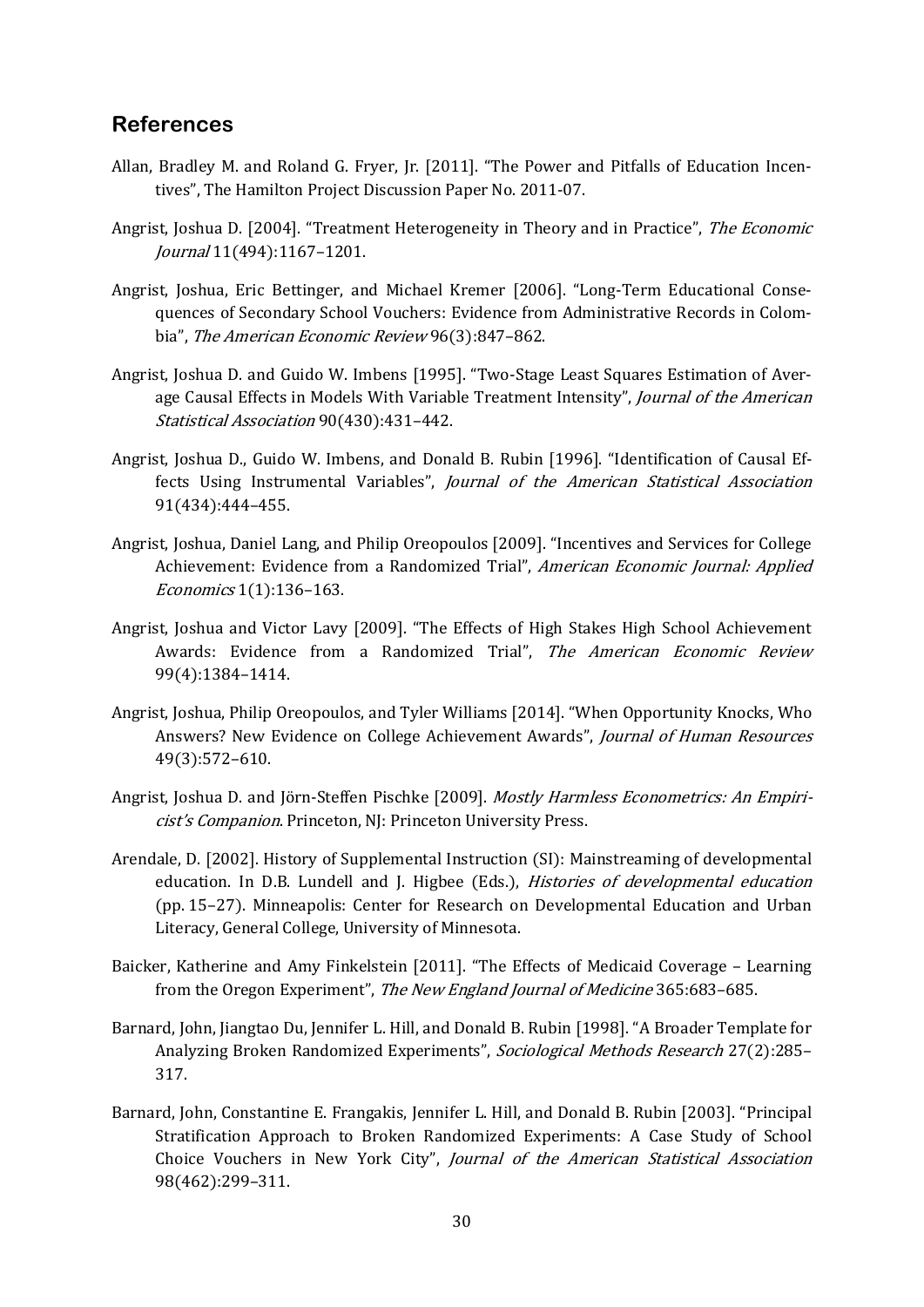- Barrow, Lisa, Lashawn Richburg-Hayes, Cecilia Elena Rouse, and Thomas Brock [2012]. "Paying for Performance: The Education Impacts of a Community College Scholarship Program for Low-income Adults", Federal Reserve Bank of Chicago Working Paper No. 2009-13.
- Beam, Emily A. [forthcoming]. "Do job fairs matter? Experimental evidence on the impact of jobfair attendance". Journal of Development Economics.
- Blanc, R., L. DeBuhr, and D.C. Martin [1983]. "Breaking the Attrition Cycle: The Effects of Supplemental Instruction on Undergraduate Performance and Attrition", Journal of Higher Education 54(1):80–89.
- Bloom, Howard S. [1984]. "Accounting for No-Shows in Experimental Evaluation Designs", Evaluation Review 8(2):225–246.
- Bold, Tessa, Mwangi Kimenyi, Germano Mwabu, Alice Ng'ang'a, and Justin Sandefur [2013]. "Scaling Up What Works: Experimental Evidence on External Validity in Kenyan Education", Center for Global Development Working Paper No. 321. URL: [http://goo.gl/02hzmA.](http://goo.gl/02hzmA)
- Boucher, S. and C. Mullally [2010]. "Case study: Evaluating the impact of index insurance on cotton farmers in Peru" in P. Winters, L. Salazar, and A. Maffioli (eds.), *Designing Impact* Evaluations for Agricultural Projects. IDB Technical Note IDB-TN-198. Washington, D.C.: Inter-American Development Bank.
- Bound, John, David A. Jaeger, and Regina M. Baker [1995]. "Problems With Instrumental Variables Estimation When the Correlation Between the Instruments and the Endogenous Explanatory Variable Is Weak", Journal of the American Statistical Association 90(430):443-450.
- Bronstein, S.B. [2008]. "Supplemental instruction: Supporting persistence in barrier courses." Learning Assistance Review 13:31–45.
- Bruhn, Miriam and David McKenzie [2009]. "In Pursuit of Balance: Randomization in Practice in Development Field Experiments", American Economic Journal: Applied Economics 1(4):200–232.
- Cha, Paulette and Reshma Patel [2010]. "Rewarding Progress, Reducing Debt: Early Results from the Performance-Based Scholarship Demonstration in Ohio", MDRC, October 2010. Available at SSRN[: http://sssrn.com/abstract=1786941.](http://sssrn.com/abstract=1786941)
- Court, S. and M. Molesworth [2008]. "Course-specific learning in peer assisted learning schemes: A case study of creative media production courses". Research in Post-Compulsory Education 13:123–134.
- Dawson, P., van der Meer, J., Skalicky, J., & Cowley, K. [2014]. "On the Effectiveness of Supplemental Instruction: A Systematic Review of Supplemental Instruction and Peer-Assisted Study Sessions Literature Between 2001 and 2010". Review of Educational Research 84(4):609–639.
- Deci, Edward L., Richard Koestner, and Richard M. Ryan [1999]. "A Meta-Analytic Review of Experiments Examining the Effects of Extrinsic Rewards on Intrinsic Motivation", Psychological Bulletin 125(6):627–668.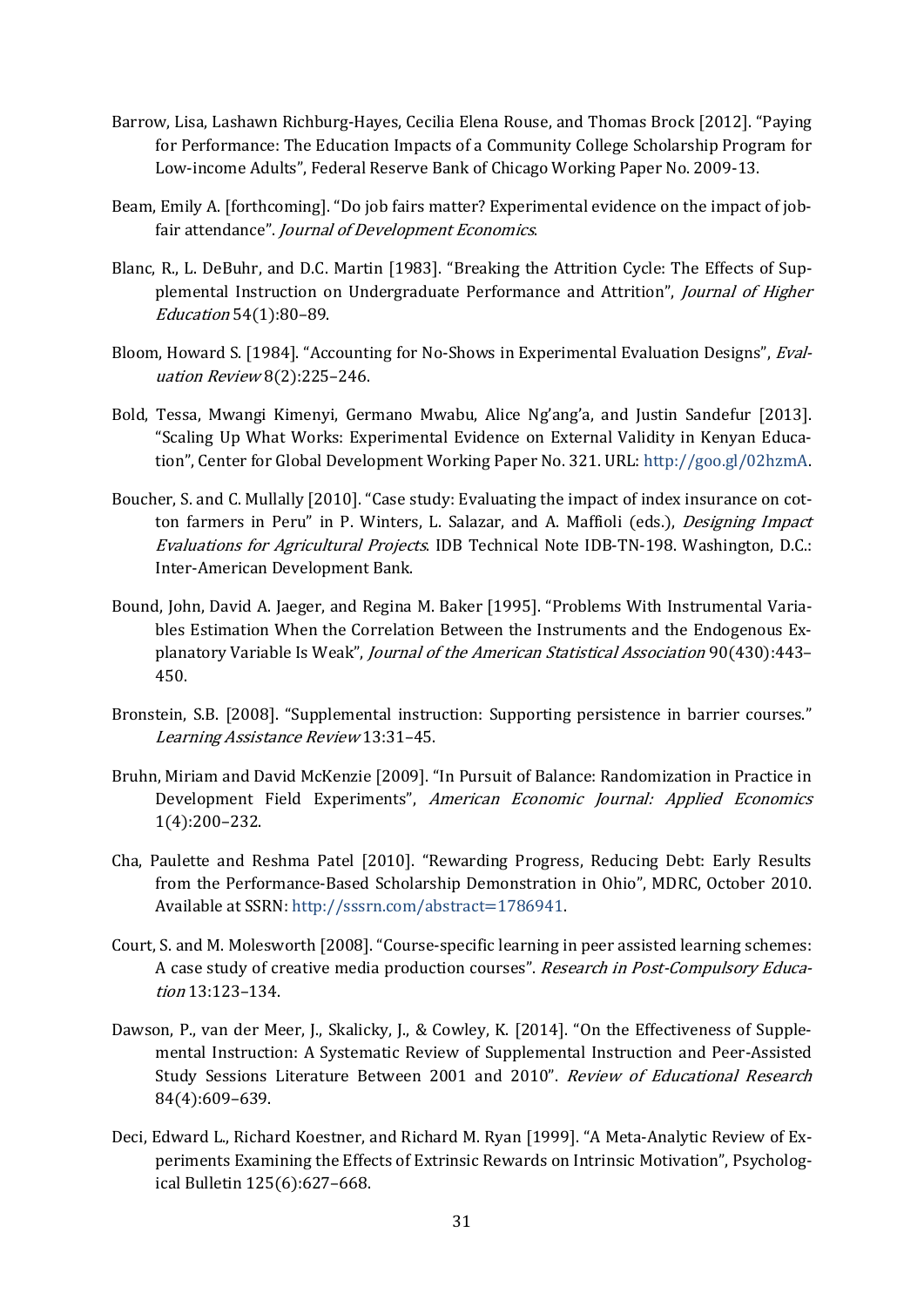- Duflo, Esther, Rachel Glennerster, and Michael Kremer [2008]. "Using Randomization in Development Economics Research: A Toolkit". In T. Paul Schultz and John Strauss, editors, Handbook of Development Economics, Vol. 4. Amsterdam and New York: North Holland.
- Fryer, Roland G., Jr. [2011]. "Financial Incentives and Student Achievement: Evidence from Randomized Trials", The Quarterly Journal of Economics 126(4):1755–1798.
- Gertler, Paul J., Sebastian Martinez, Patrick Premand, Laura B. Rawlings, and Christel M.J. Vermeersch [2011]. *Impact Evaluation in Practice*. Washington, DC: The International Bank for Reconstruction and Development / The World Bank.
- Gibson, John, David McKenzie, and Steven Stillman [2011]. "The Impacts of International Migration on Remaining Household Members: Omnibus Results from a Migration Lottery Program", The Review of Economics and Statistics 93(4):1297–1318.
- Heckman, James J. [1979]. "Sample Selection Bias as a Specification Error", *Econometrica* 47(1):153–161.
- Heckman, James J. and Edward Vytlacil [2005]. "Structural Equations, Treatment Effects, and Econometric Policy Evaluation", Econometrica 73(3):669–738.
- Hirano, Keisuke, Guido W. Imbens, Donald B. Rubin, and Xiao-Hua Zhou [2000]. "Assessing the effect of an influenza vaccine in an encouragement design", *Biostatistics* 1(1):69-88.
- Holland, Paul W. [1986]. "Statistics and Causal Inference", *Journal of the American Statistical* Association 81(396):945–960.
- Holland, Paul W. [1988]. "Causal Inference, Path Analysis, and Recursive Structural Equations Models", Sociological Methodology 18(1):449–484.
- Huang, Tairan K., Matthew P.J. Pepper, Corinne L. Cortese, and Sally Rogan [2013]. "Faculty and academic staff perceptions, experiences and expectations of the PASS Program: A case study", *Journal of Peer Learning* 6(1). Available at [http://ro.uow.edu.au/ajpl/vol6/iss1/10.](http://ro.uow.edu.au/ajpl/vol6/iss1/10)
- Imai, Kosuke, Dustin Tingly, and Teppei Yamamoto [2013]. "Experimental designs for identifying causal mechanisms", Journal of the Royal Statistical Society: Series A (Statistics in Society) 176(1):5–51.
- Imbens, Guido W. and Joshua D. Angrist [1994]. "Identification and Estimation of Local Average Treatment Effects", Econometrica 62(2):467–475.
- Imbens, Guido W. and Jeffrey M. Wooldridge [2009]. "Recent Developments in the Econometrics of Program Evaluation", Journal of Economic Literature 47(1):5–86.
- Katz, Lawrence F., Jeffrey R. Kling, and Jeffrey B. Liebman [2001]. "Moving to Opportunity in Boston: Early Results of a Randomized Mobility Experiment", The Quarterly Journal of Economics 116(2):607–654.
- Kremer, Michael, Edward Miguel, and Rebecca Thornton [2009]. "Incentives to Learn", The Review of Economics and Statistics 91(3):437–456.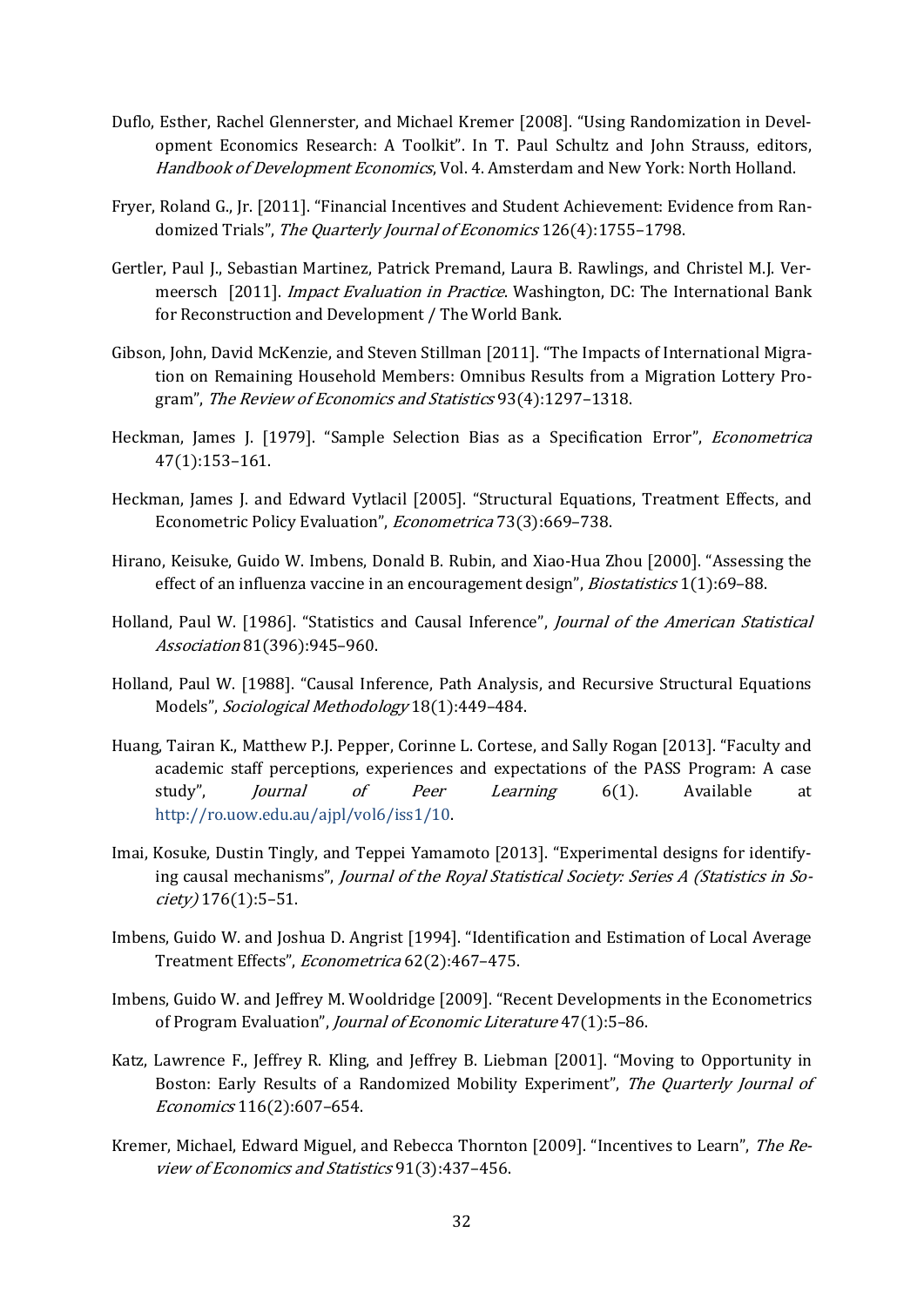- Kuh, G. [2003] "What We're Learning About Student Engagement from NSSE", *Change* 35(2):24– 32.
- Leuven, Edwin, Hessel Oosterbeek, and Bas van der Klaauw [2010]. "The Effect of Financial Rewards on Students' Achievement: Evidence from a Randomized Experiment", *Journal of* the European Economic Association 8(6):1243–1265.
- Lewis, Don, Martin O'Brien, Sally Rogan, and Brett Shorten [2005]. "Do Students Benefit From Supplemental Education: Evidence From a First-Year Statistics Subject in Economics and Business", University of Wollongong Economics Working Paper Series No. 05-21.
- Longfellow, E., S. May, L. Burke, and D. Marks-Maran [2008]. "'They had a way of helping that actually helped': A case study of a peer-assisted learning scheme". Teaching in Higher Education 13:93–105.
- Martin, D. [2009]. "Foreword", Australasian Journal of Peer Learning 1(1):3-5.
- McKenzie, David and Berk Özler [2014]. "Quantifying some of the impacts of economics blogs", Economic Development and Cultural Change 62(3):567–597.
- Ogden, P., D. Thompson, A. Russell, and C. Simons [2003]. "Supplemental instruction: Short- and long-term impact". *Journal of Development Education* 26(3):2-8.
- Parkinson, M. [2009]. "The effect of peer assisted learning support (PALS) on performance in mathematics and chemistry". Innovations in Education and Teaching International, 46, 381–392.
- Pascarella, E.T. and P.T. Terenzini [2005]. How College Affects Students: A Third Decade of Research. Volume 2. Jossey - Bass, An Imprint of Wiley 848.
- Powers, Donald E. and Spencer S. Swinton [1984]. "Effects of Self-Study for Coachable Test Item Types", Journal of Educational Psychology 76(2):266–278.
- Schultz, T. Paul [2004]. "School subsidies for the poor: evaluating the Mexican Progresa poverty program", Journal of Development Economics 74(1):199–250.
- SI Staff Manual from UMKC [2005]. Supplemental Instruction Supervisor Manual. University of Missouri–Kansas City.
- Siminski, Peter and Simon Ville [2012]. "I Was Only Nineteen, 45 Years Ago: What Can We Learn from Australia's Conscription Lotteries?", Economic Record 88(282):351–371.
- Slavin, Robert E. [2010]. "Can financial incentives enhance educational outcomes? Evidence from international experiments", Educational Research Review 5(1):68–80.
- Small, Dylan S. and Paul R. Rosenbaum [2008]. "War and Wages: The Strength of Instrumental Variables and Their Sensitivity to Unobserved Biases", Journal of the American Statistical Association 103(483):924–933.
- Strotz, Robert H. [1955]. "Myopia and Inconsistency in Dynamic Utility Maximization", The Review of Economic Studies 23(3):165–180.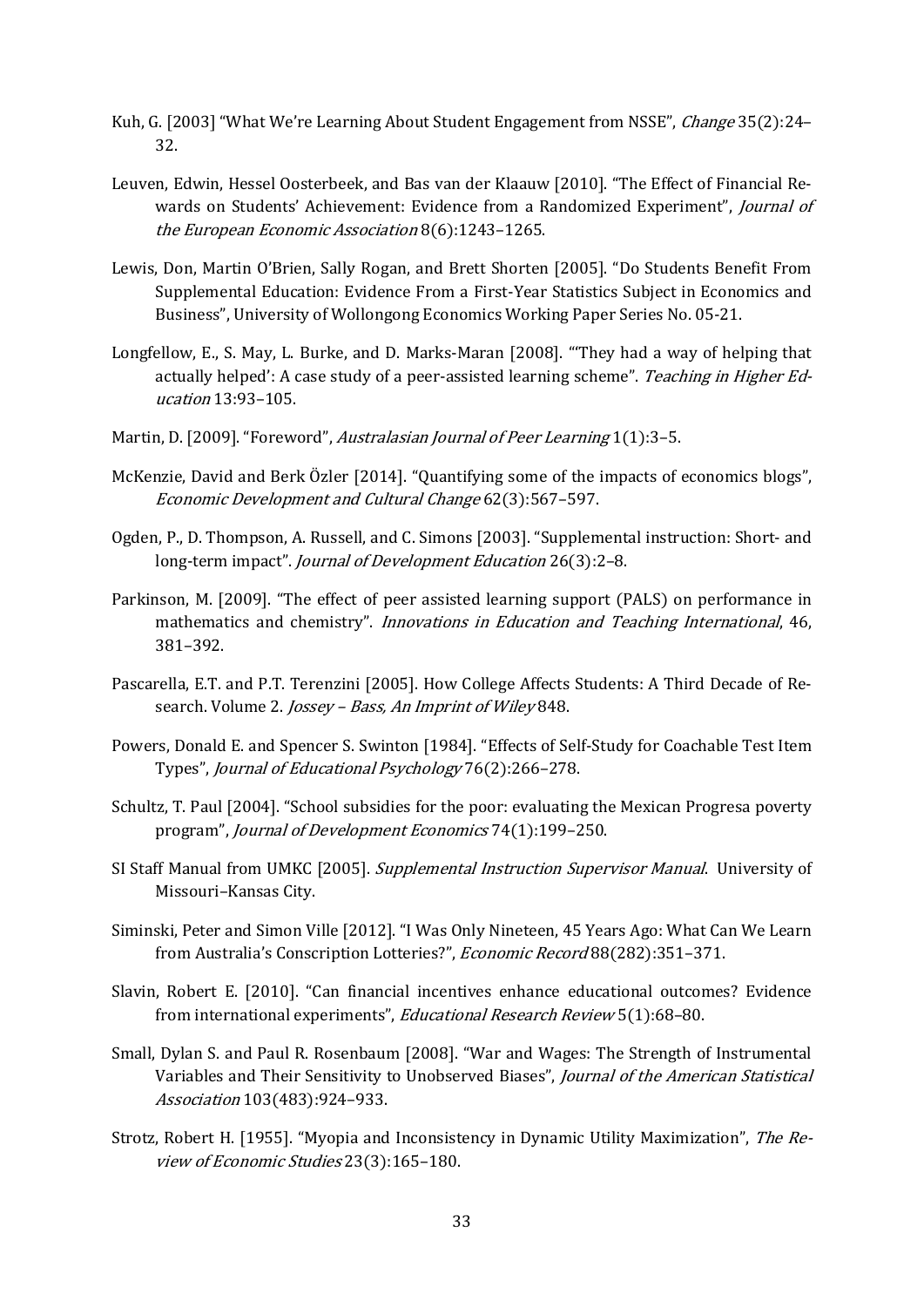- TenHave, Thomas R., James Coyne, Mark Salzer, and Ira Katz [2003]. "Research to improve the quality of care for depression: alternatives to the simple randomized clinical trial", General Hospital Psychiatry 25(2):115–123.
- van den Meer, J., S. Scott, and T. Neha [2010]. "Retention of first-year Māori students at universi-<br>ty". *MAI Review* (2). Available at ty". MAI Review (2). Available at [http://www.review.mai.ac.nz/index.php/MR/article/view/309.](http://www.review.mai.ac.nz/index.php/MR/article/view/309)
- Wald, Abraham [1940]. "The Fitting of Straight Lines if Both Variables Are Subject to Error", Annals of Mathematical Statistics 11(3):284–300.
- West, Stephen G., Naihua Duan, Willo Pequegnat, Paul Gaist, Don C. Des Jarlais, David Holtgrave, José Szapocznik, Martin Fishbein, Bruce Rapkin, Michael Clatts, and Patricia Dolan Mullen [2008]. "Alternatives to the Randomized Controlled Trial", American Journal of Public Health 98(8):1359–1366.
- Zhou, Xiao-Hua and Sierra M. Li [2006]. "ITT analysis of randomized encouragement design studies with missing data", Statistics in Medicine 25(16):2737–2761.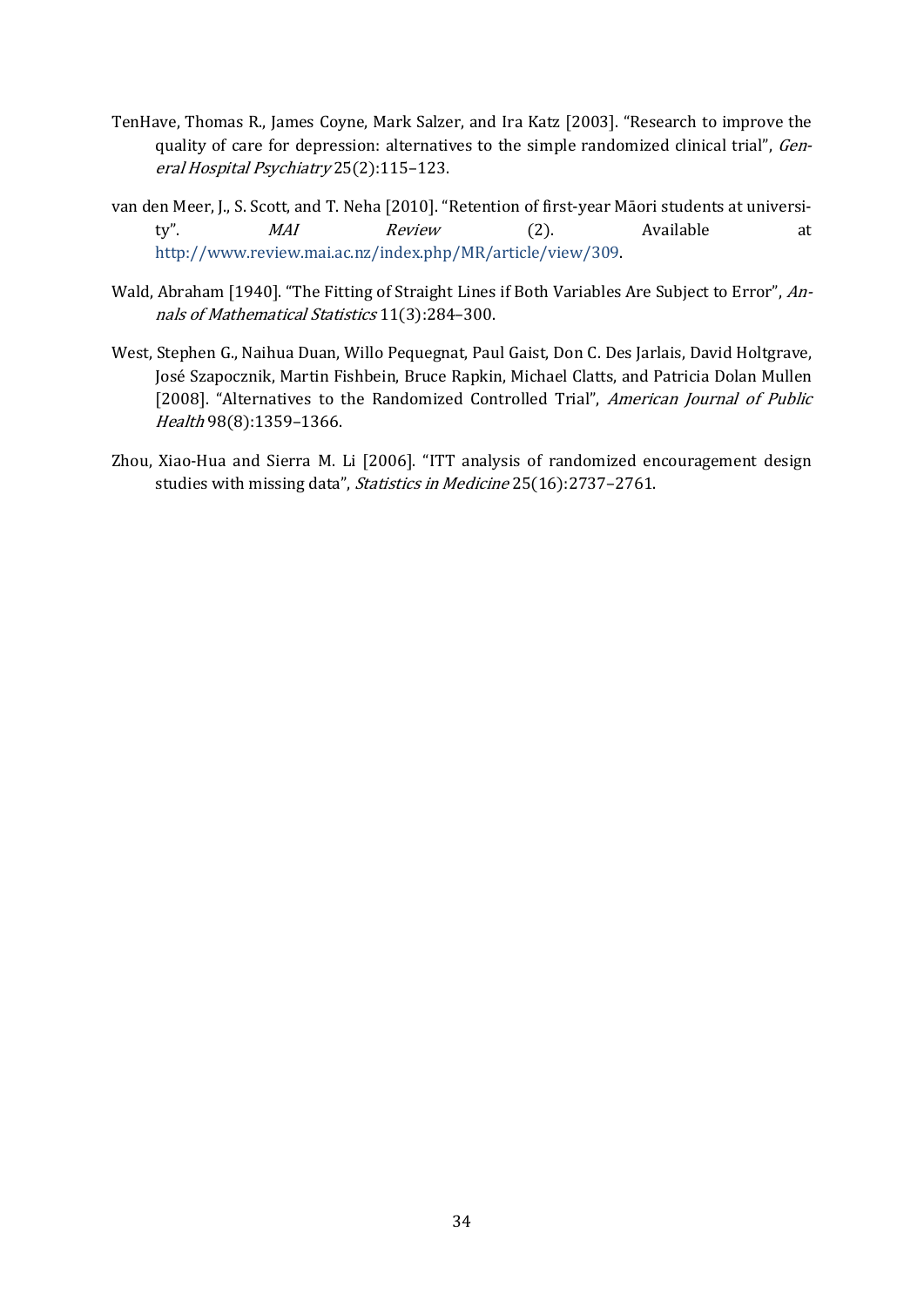# **Tables**

<span id="page-36-0"></span>**Table 1 Descriptive Statistics**

|                                         |       |           | Non-missing  |
|-----------------------------------------|-------|-----------|--------------|
| Variable                                | Mean  | Std. Dev. | Observations |
| Final Grade, Standardized               | 0.00  | 1.00      | 5,985        |
| <b>Incentivized Group</b>               | 0.50  | 0.50      | 5,985        |
| PASS sessions attended                  | 2.67  | 3.98      | 5,985        |
| PASS sessions attended = 0              | 0.57  | 0.49      | 5,985        |
| Male indicator                          | 0.55  | 0.50      | 5,985        |
| Age                                     | 20.31 | 3.93      | 5,985        |
| International-student indicator         | 0.13  | 0.34      | 5,985        |
| Equity-student indicator                | 0.28  | 0.45      | 5,985        |
| Aboriginality indicator                 | 0.01  | 0.09      | 5,985        |
| Regional indicator                      | 0.20  | 0.40      | 5,985        |
| $SES$ Area == High                      | 0.20  | 0.40      | 5,985        |
| $SES$ Area == Low                       | 0.12  | 0.32      | 5,985        |
| $SES$ Area == Medium                    | 0.45  | 0.50      | 5,985        |
| SES Area $==$ missing                   | 0.24  | 0.42      | 5,985        |
| Student's first semester at UOW indica- |       |           |              |
| tor                                     | 0.51  | 0.50      | 5,985        |
| Original ATAR                           | 76.08 | 11.92     | 4,157        |
| <b>Indicator for missing ATAR</b>       | 0.31  | 0.46      | 5,985        |
| High school math grade, standardized    | 0.00  | 1.00      | 3,537        |
| High school math level: Basic           | 0.29  | 0.45      | 5,985        |
| High school math level: Standard        | 0.18  | 0.38      | 5,985        |
| High school math level: Extension 1     | 0.11  | 0.31      | 5,985        |
| High school math level: Extension 2     | 0.02  | 0.14      | 5,985        |
| High school math grade: missing         | 0.41  | 0.49      | 5,985        |
| Semester==Aut_2014                      | 0.33  | 0.47      | 5,985        |
| Semester==Aut_2015                      | 0.38  | 0.48      | 5,985        |
| Semester==Spr_2014                      | 0.29  | 0.45      | 5,985        |
| Subject_code==ACCY111                   | 0.22  | 0.41      | 5,985        |
| Subject_code==BIOL103                   | 0.09  | 0.28      | 5,985        |
| Subject_code==COMM121                   | 0.22  | 0.41      | 5,985        |
| Subject_code==ECON101                   | 0.08  | 0.28      | 5,985        |
| Subject code==EDPS101                   | 0.01  | 0.10      | 5,985        |
| Subject_code==ENGG153                   | 0.06  | 0.24      | 5,985        |
| Subject_code==MATH141                   | 0.06  | 0.24      | 5,985        |
| Subject_code==MATH151                   | 0.05  | 0.23      | 5,985        |
| Subject code==MEDI111                   | 0.08  | 0.27      | 5,985        |
| Subject code==PSYC123                   | 0.04  | 0.21      | 5,985        |
| Subject_code==SHS 111                   | 0.07  | 0.26      | 5,985        |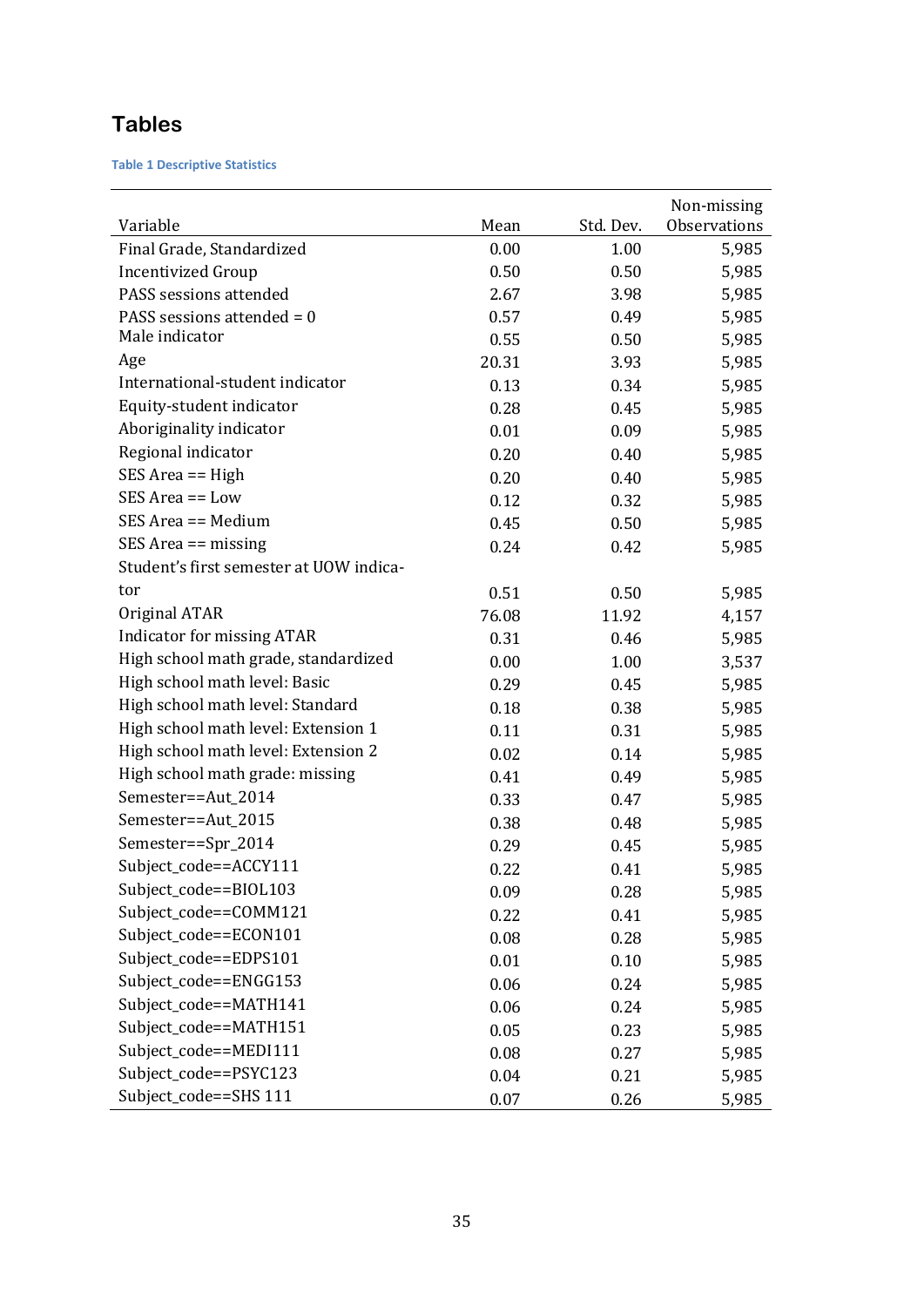#### <span id="page-37-0"></span>**Table 2 Balance Tests for Estimation Sample**

|                                       | Incentiv-  | Control  |            |             |
|---------------------------------------|------------|----------|------------|-------------|
|                                       | ized Group | Group    |            | P-value for |
| <b>Baseline Characteristics</b>       | Mean       | Mean     | Difference | difference  |
| Male indicator                        | 0.551      | 0.542    | 0.009      | 0.490       |
| Age                                   | 20.351     | 20.275   | 0.076      | 0.448       |
| International-student indicator       | 0.132      | 0.133    | $-0.001$   | 0.926       |
| Equity-student indicator              | 0.284      | 0.283    | 0.001      | 0.923       |
| Aboriginality indicator               | 0.009      | 0.009    | 0.001      | 0.817       |
| Regional indicator                    | 0.198      | 0.207    | $-0.009$   | 0.399       |
| $SES = H$                             | 0.193      | 0.204    | $-0.011$   | 0.279       |
| $SES==L$                              | 0.123      | 0.113    | 0.010      | 0.236       |
| $SES==M$                              | 0.449      | 0.447    | 0.002      | 0.883       |
| $SES ==$ .                            | 0.235      | 0.236    | $-0.001$   | 0.935       |
| Student's first semester at UOW indi- |            |          |            |             |
| cator                                 | 0.509      | 0.511    | $-0.002$   | 0.879       |
| Original ATAR                         | 76.052     | 76.111   | $-0.059$   | 0.874       |
| <b>Indicator for missing ATAR</b>     | 0.312      | 0.299    | 0.013      | 0.291       |
| High school math grade, standardized  | 0.001      | $-0.001$ | 0.003      | 0.933       |
| High school math level: Basic         | 0.290      | 0.284    | 0.006      | 0.584       |
| High school math level: Standard      | 0.174      | 0.179    | $-0.004$   | 0.653       |
| High school math level: Extension 1   | 0.105      | 0.108    | $-0.002$   | 0.755       |
| High school math level: Extension 2   | 0.023      | 0.019    | 0.003      | 0.358       |
| High school math grade: missing       | 0.408      | 0.410    | $-0.003$   | 0.817       |
| Semester==Aut_2014                    | 0.334      | 0.332    | 0.002      | 0.841       |
| Semester==Aut_2015                    | 0.377      | 0.379    | $-0.002$   | 0.905       |
| Semester==Spr_2014                    | 0.288      | 0.289    | $-0.001$   | 0.935       |
| Subject_code==ACCY111                 | 0.218      | 0.218    | 0.000      | 0.974       |
| Subject_code==BIOL103                 | 0.089      | 0.088    | 0.000      | 0.951       |
| Subject_code==COMM121                 | 0.219      | 0.220    | $-0.001$   | 0.925       |
| Subject_code==ECON101                 | 0.083      | 0.082    | 0.001      | 0.866       |
| Subject_code==EDPS101                 | 0.012      | 0.010    | 0.002      | 0.492       |
| Subject_code==ENGG153                 | 0.065      | 0.062    | 0.003      | 0.617       |
| Subject_code==MATH141                 | 0.063      | 0.062    | 0.001      | 0.855       |
| Subject_code==MATH151                 | 0.052      | 0.056    | $-0.003$   | 0.561       |
| Subject code==MEDI111                 | 0.082      | 0.080    | 0.002      | 0.787       |
| Subject_code==PSYC123                 | 0.042      | 0.046    | $-0.005$   | 0.385       |
| Subject_code==SHS 111                 | 0.074      | 0.075    | $-0.001$   | 0.880       |
| N                                     | 3013       | 2972     |            |             |

\* *p* < 0.10, \*\* *p* < 0.05, \*\*\* *p* < 0.01.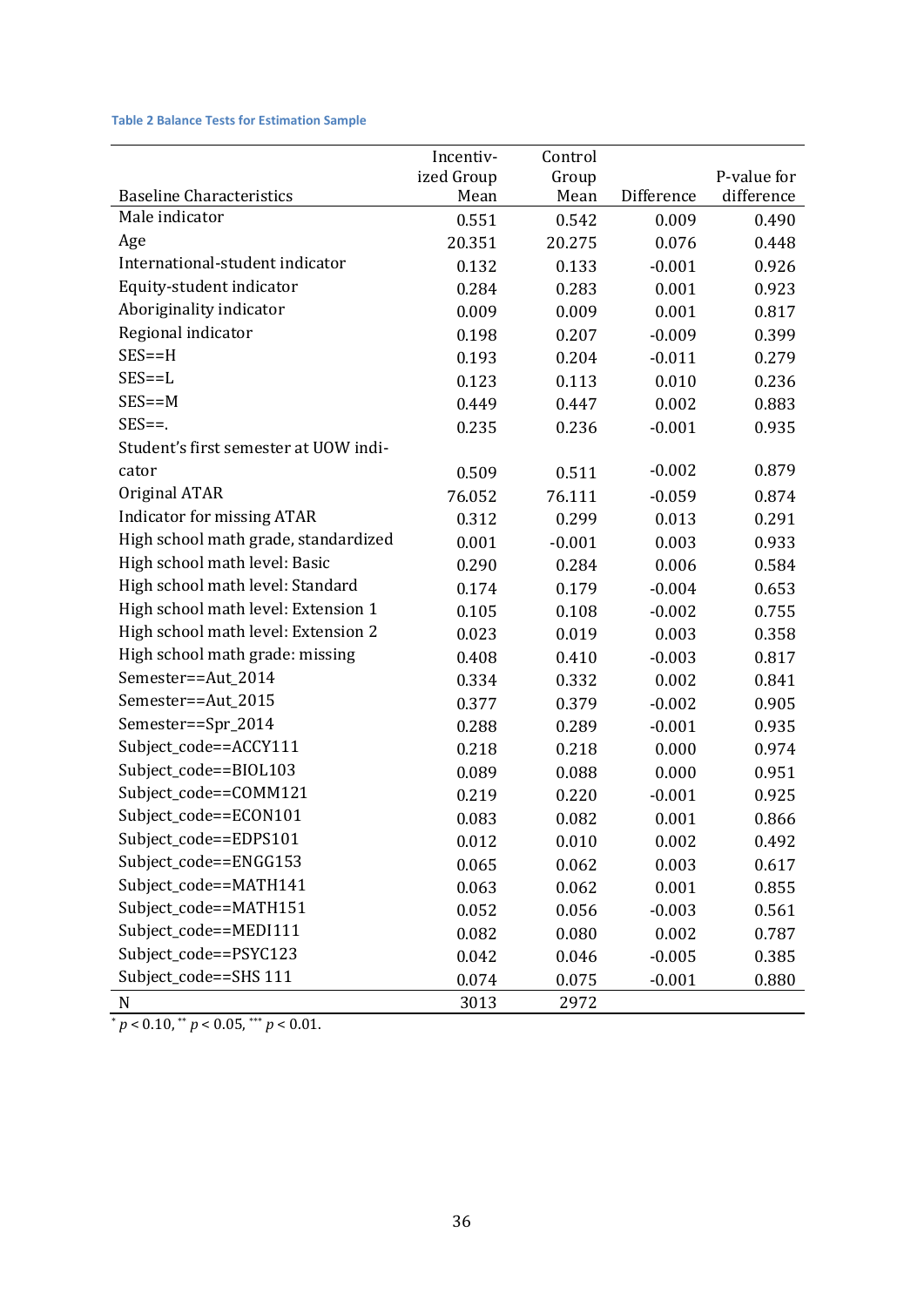**Table 3 First-Stage Results – Dependent Variable is Number of PASS sessions attended**

<span id="page-38-0"></span>

|                       | <b>Full Sample (without controls)</b> |         | <b>Full Sample (with controls)</b> |                                                                  |            |         |
|-----------------------|---------------------------------------|---------|------------------------------------|------------------------------------------------------------------|------------|---------|
| Incentive             | $0.464***$                            | (0.102) | $0.474***$                         | (0.095)                                                          |            |         |
| N / first-stage F     | 5985                                  | 20.630  | 5985                               | 24.853                                                           |            |         |
|                       |                                       |         |                                    | Sub-Group Analyses Included in Pre-Analysis Plan (with controls) |            |         |
|                       | Male                                  |         | Female                             |                                                                  | Difference |         |
| Incentive             | $0.374***$                            | (0.126) | $0.572***$                         | (0.145)                                                          | $-0.198$   | (0.192) |
| $N /$ first-stage $F$ | 3269                                  | 8.830   | 2716                               | 15.489                                                           |            |         |
|                       | Domestic                              |         | International                      |                                                                  | Difference |         |
| Incentive             | $0.461^{\ast\ast\ast}$                | (0.102) | $0.593**$                          | (0.263)                                                          | $-0.131$   | (0.282) |
| N / first-stage F     | 5192                                  | 20.495  | 793                                | 5.084                                                            |            |         |
|                       | Young $(20)$                          |         | Older $(20+)$                      |                                                                  | Difference |         |
| Incentive             | $0.497***$                            | (0.127) | $0.444***$                         | (0.143)                                                          | 0.054      | (0.191) |
| N / first-stage F     | 3517                                  | 15.377  | 2468                               | 9.585                                                            |            |         |
|                       | <b>Low ATAR</b>                       |         | <b>High ATAR</b>                   |                                                                  | Difference |         |
| Incentive             | $0.484***$                            | (0.154) | $0.584***$                         | (0.162)                                                          | $-0.100$   | (0.223) |
| N / first-stage F     | 2018                                  | 9.859   | 2139                               | 13.040                                                           |            |         |
|                       | Non-Regional                          |         | Regional                           |                                                                  | Difference |         |
| Incentive             | $0.522***$                            | (0.105) | 0.328                              | (0.223)                                                          | 0.194      | (0.246) |
| N / first-stage F     | 4771                                  | 24.802  | 1214                               | 2.172                                                            |            |         |
|                       | Not Low SES                           |         | Low SES                            |                                                                  | Difference |         |
| Incentive             | $0.422***$                            | (0.100) | $0.891***$                         | (0.296)                                                          | $-0.469$   | (0.313) |
| N / first-stage F     | 5276                                  | 17.717  | 709                                | 9.062                                                            |            |         |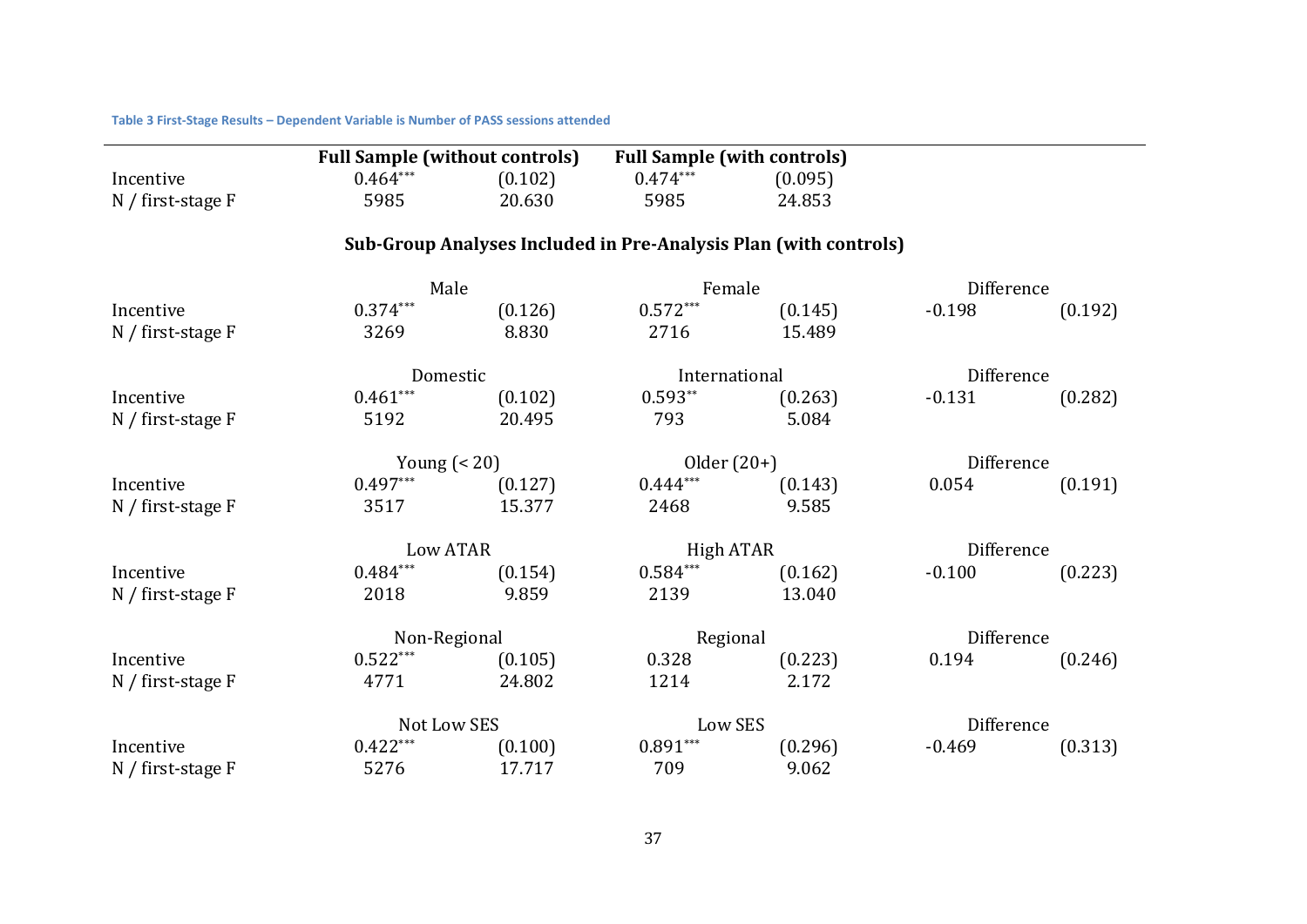|                       | Non-Equity<br>Equity          |         |                                                      |         | Difference |         |
|-----------------------|-------------------------------|---------|------------------------------------------------------|---------|------------|---------|
| Incentive             | $0.464***$                    | (0.109) | $0.535***$                                           | (0.190) | $-0.071$   | (0.219) |
| $N /$ first-stage $F$ | 4288                          | 18.060  | 1697                                                 | 7.968   |            |         |
|                       |                               |         | <b>Additional Sub-Group Analyses (with controls)</b> |         |            |         |
|                       | Large Incentive (Autumn 2014) |         | Small Incentive (Autumn 2015)                        |         | Difference |         |
| Incentive             | $0.459**$                     | (0.183) | $0.439***$                                           | (0.151) | 0.020      | (0.237) |
| $N /$ first-stage $F$ | 1993                          | 6.275   | 2263                                                 | 8.479   |            |         |
|                       | First Semester at University  |         | Not First Semester at University                     |         | Difference |         |
| Incentive             | $0.503***$                    | (0.146) | $0.438***$                                           | (0.122) | 0.065      | (0.190) |
| $N /$ first-stage $F$ | 3053                          | 11.940  | 2932                                                 | 13.015  |            |         |

Full controls are included in each regression. Robust standard in parentheses, clustered on student.

\* *p* < 0.10, \*\* *p* < 0.05, \*\*\* *p* < 0.01.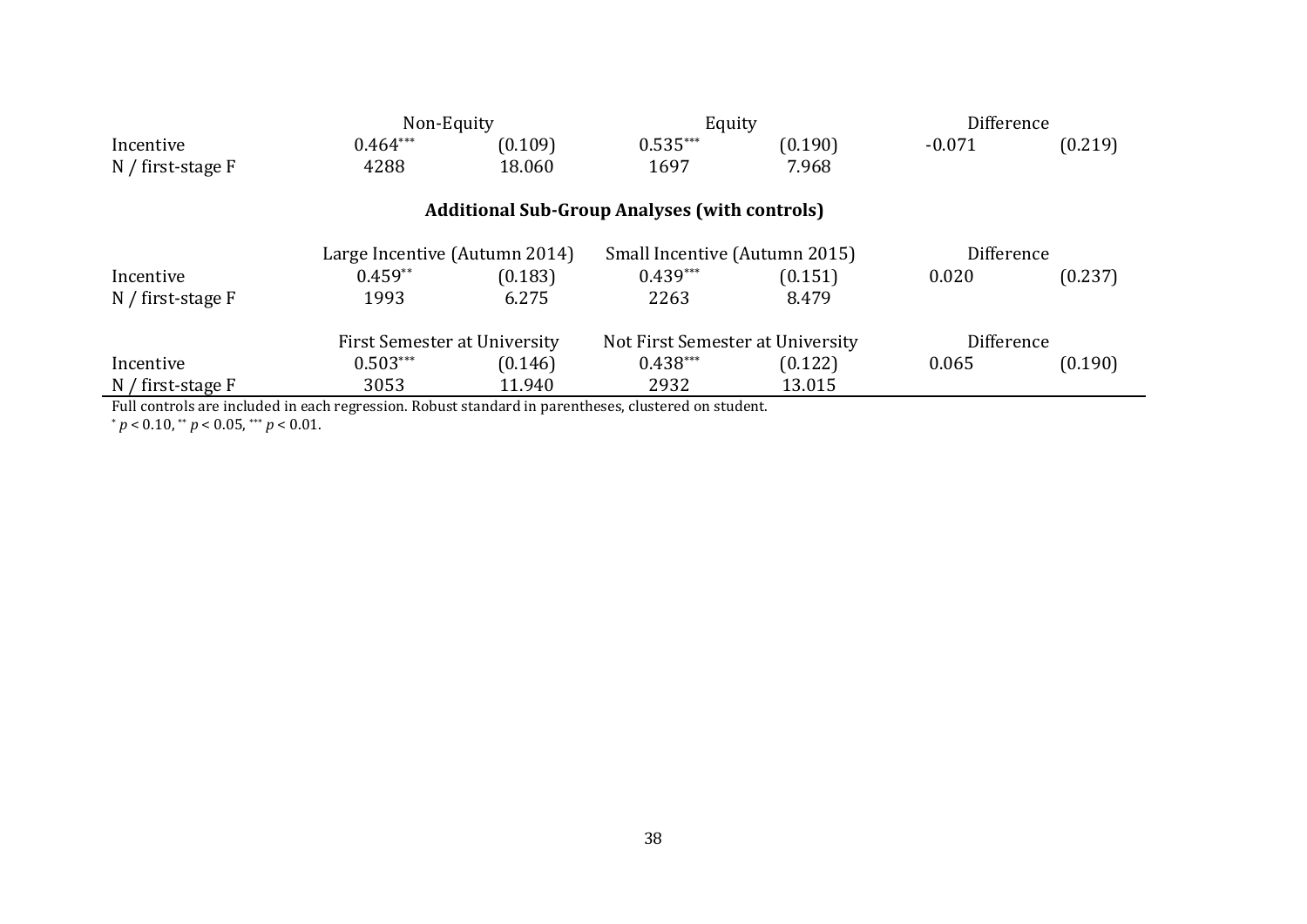|           | (1)          | 〔2〕          | (3)          | $^{(4)}$       |
|-----------|--------------|--------------|--------------|----------------|
|           | attendance = | attendance = | attendance = | $attendance =$ |
|           |              | $1 - 4$      | 5 - 7        | 8+             |
|           |              |              |              |                |
| Incentive | $-0.042***$  | $-0.009$     | 0.005        | $0.046***$     |
|           | (0.012)      | (0.010)      | (0.007)      | (0.010)        |
| N         | 5985         | 5985         | 5985         | 5985           |
|           |              |              |              |                |

**Table 4 First-Stage Results by Treatment Intensity – Dependent Variable is PASS Attendance Band (Binary)**

<span id="page-40-0"></span>Full controls are included in each regression. Robust standard in parentheses, clustered on student.  $p < 0.10,$  \*\*  $p < 0.05,$  \*\*\*  $p < 0.01$ .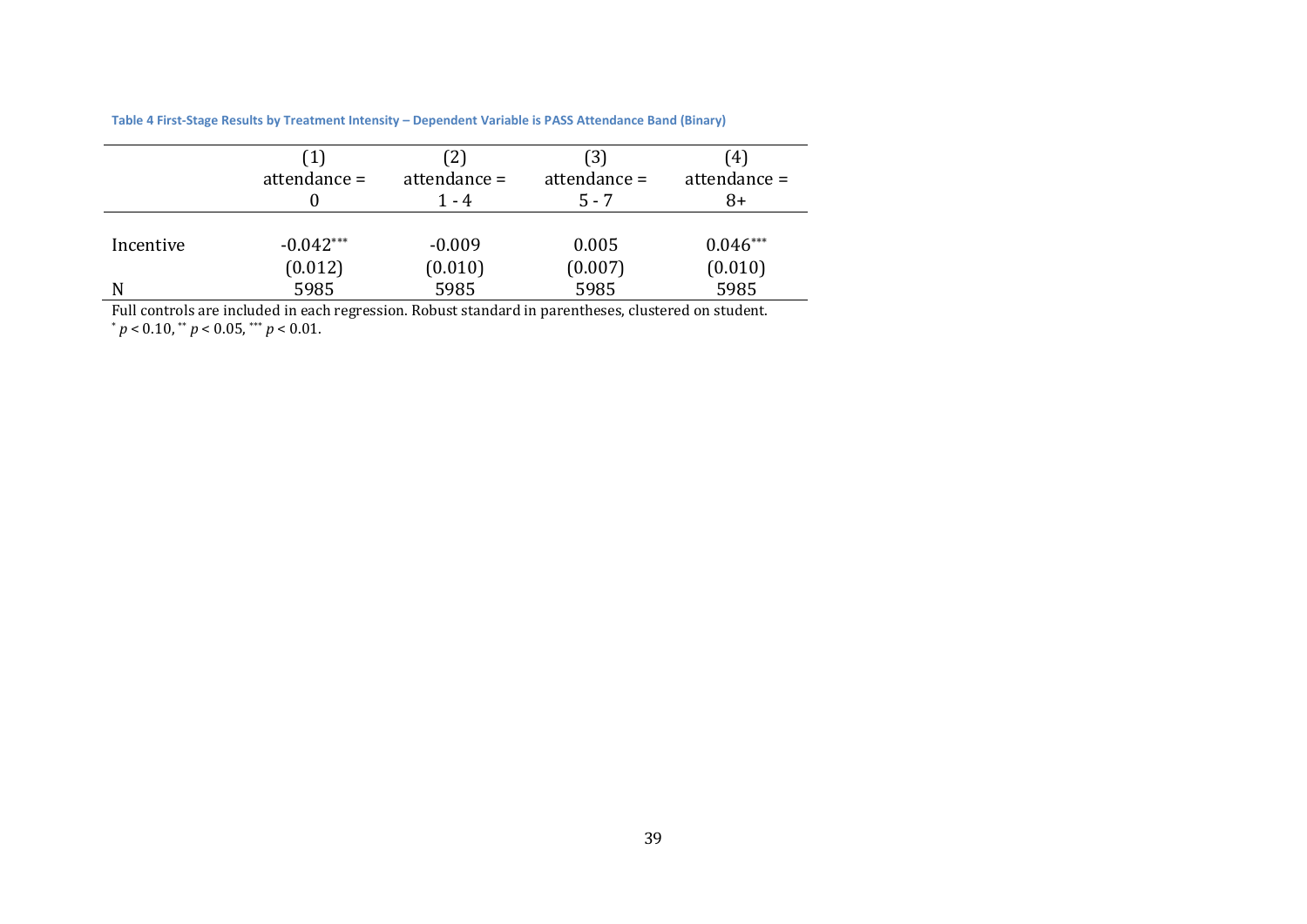#### **Table 5 OLS Results - Dependent Variable is Standardized Final Grade**

<span id="page-41-0"></span>

|                        | <b>Full Sample (without controls)</b> |         | <b>Full Sample (with controls)</b>                               |         |             |         |
|------------------------|---------------------------------------|---------|------------------------------------------------------------------|---------|-------------|---------|
| <b>ATTENDANCE</b>      | $0.072***$                            | (0.003) | $0.069***$                                                       | (0.003) |             |         |
| N                      | 5985                                  |         | 5985                                                             |         |             |         |
|                        |                                       |         | Sub-Group Analyses Included in Pre-Analysis Plan (with controls) |         |             |         |
|                        | Male                                  |         | Female                                                           |         | Difference  |         |
| <b>ATTENDANCE</b><br>N | $0.073***$<br>3269                    | (0.004) | $0.064***$<br>2716                                               | (0.004) | 0.009       | (0.006) |
|                        | Domestic                              |         | International                                                    |         | Difference  |         |
| <b>ATTENDANCE</b>      | $0.068***$                            | (0.003) | $0.074***$                                                       | (0.009) | $-0.006$    | (0.009) |
| $\mathbf N$            | 5192                                  |         | 793                                                              |         |             |         |
|                        | Young $(20)$                          |         | Older $(20+)$                                                    |         | Difference  |         |
| <b>ATTENDANCE</b>      | $0.059***$                            | (0.003) | $0.088***$                                                       | (0.005) | $-0.030***$ | (0.006) |
| $\mathbf N$            | 3517                                  |         | 2468                                                             |         |             |         |
|                        | Low ATAR                              |         | High ATAR                                                        |         | Difference  |         |
| <b>ATTENDANCE</b>      | $0.072***$                            | (0.005) | $0.050***$                                                       | (0.004) | $0.022***$  | (0.006) |
| $\mathbf N$            | 2018                                  |         | 2139                                                             |         |             |         |
|                        | Non-Regional                          |         | Regional                                                         |         | Difference  |         |
| <b>ATTENDANCE</b>      | $0.071***$                            | (0.003) | $0.062***$                                                       | (0.006) | 0.009       | (0.007) |
| N                      | 4771                                  |         | 1214                                                             |         |             |         |
|                        | Not Low SES                           |         | Low SES                                                          |         | Difference  |         |
| <b>ATTENDANCE</b>      | $0.066***$                            | (0.003) | $0.081***$                                                       | (0.008) | $-0.015*$   | (0.008) |
| N                      | 5276                                  |         | 709                                                              |         |             |         |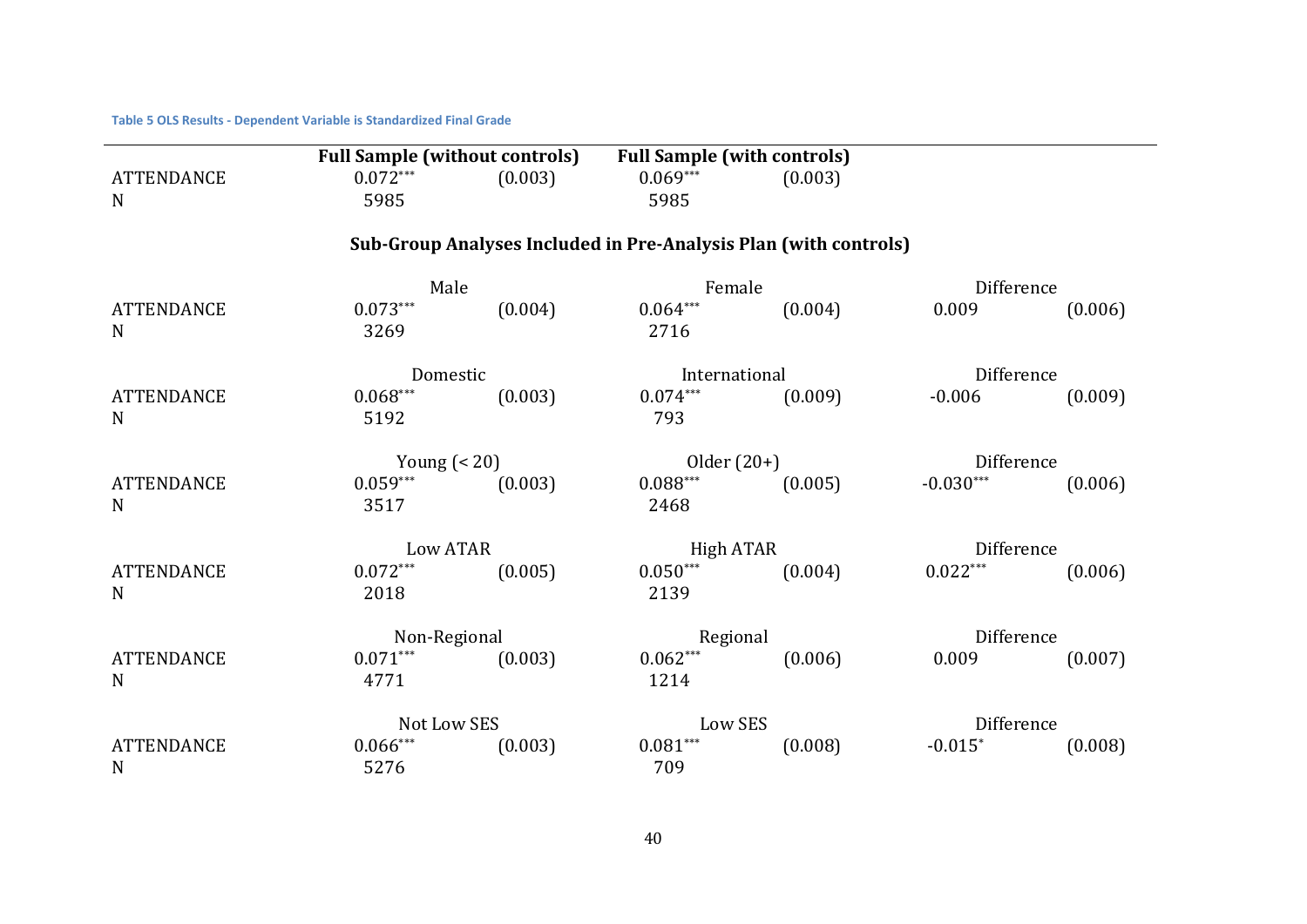|                                               | Non-Equity                    |         |                                      | Equity  |                   | Difference |
|-----------------------------------------------|-------------------------------|---------|--------------------------------------|---------|-------------------|------------|
| <b>ATTENDANCE</b>                             | $0.068***$                    | (0.004) | $0.070***$                           | (0.005) | $-0.002$          | (0.006)    |
| N                                             | 4288                          |         | 1697                                 |         |                   |            |
|                                               |                               |         | <b>Additional Sub-Group Analyses</b> |         |                   |            |
|                                               | Large Incentive (Autumn 2014) |         | Small Incentive (Autumn 2015)        |         | <b>Difference</b> |            |
| <b>ATTENDANCE</b>                             | $0.075***$                    | (0.004) | $0.070***$                           | (0.004) | 0.006             | (0.006)    |
| N                                             | 1993                          |         | 2263                                 |         |                   |            |
|                                               | First Semester at University  |         | Not First Semester at University     |         | Difference        |            |
| <b>ATTENDANCE</b>                             | $0.068***$                    | (0.003) | $0.069***$                           | (0.004) | $-0.000$          | (0.006)    |
| N                                             | 3053                          |         | 2932                                 |         |                   |            |
| n <sub>1</sub><br>$\cdot$ $\alpha$ , $\alpha$ | $\cdot$ 1<br>$\mathbf{1}$     | . . 1 . |                                      |         |                   |            |

Robust Standard errors in parentheses, clustered on student.

\* *p* < 0.10, \*\* *p* < 0.05, \*\*\* *p* < 0.01.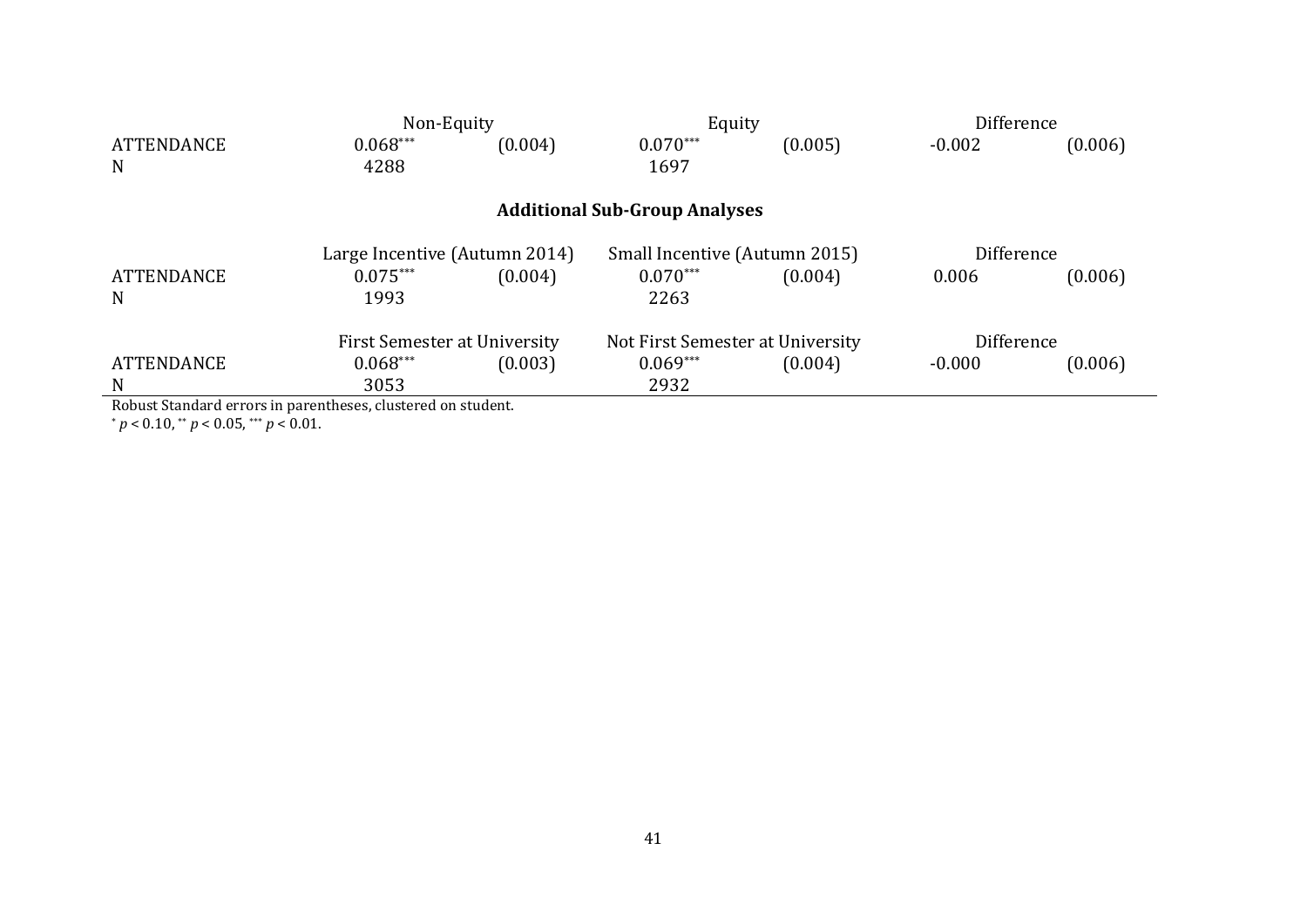**Table 6 2SLS Results - Dependent Variable is Standardized Final Grade**

<span id="page-43-0"></span>

|                     | <b>Full Sample (without controls)</b> |         | <b>Full Sample (with controls)</b>   |         |            |         |
|---------------------|---------------------------------------|---------|--------------------------------------|---------|------------|---------|
| ATTENDANCE          | 0.049                                 | (0.053) | 0.065                                | (0.047) |            |         |
| <b>Observations</b> | 5985                                  |         | 5985                                 |         |            |         |
|                     |                                       |         |                                      |         |            |         |
|                     |                                       |         | <b>Additional Sub-Group Analysis</b> |         |            |         |
|                     | First Semester at University          |         | Not First Semester at University     |         | Difference |         |
| ATTENDANCE          | $0.153**$                             | (0.063) | $-0.048$                             | (0.081) | $0.201*$   | (0.103) |
| <b>Observations</b> | 3053                                  |         | 2932                                 |         |            |         |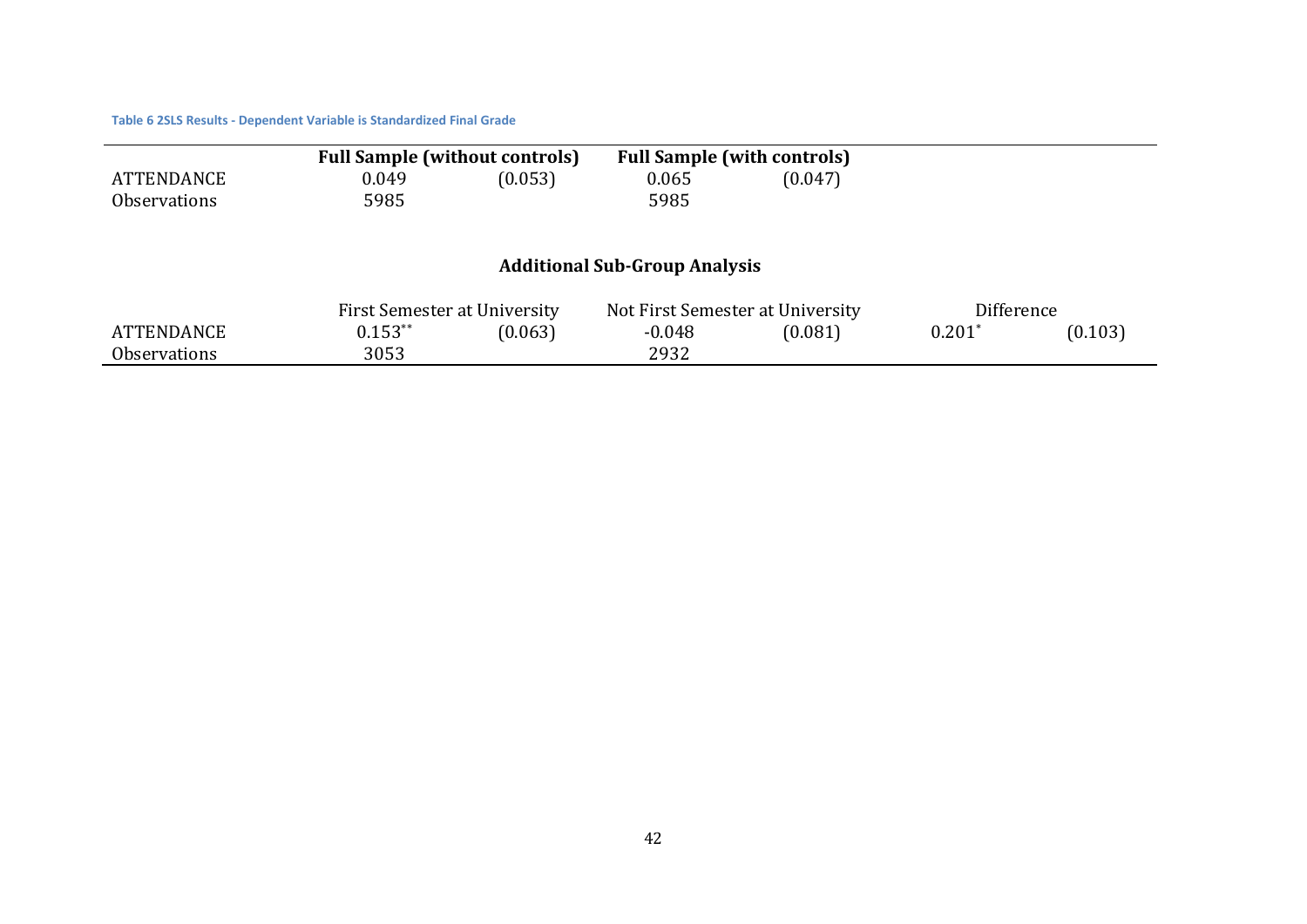# **Appendix**

Participant info sheet

Lecture slides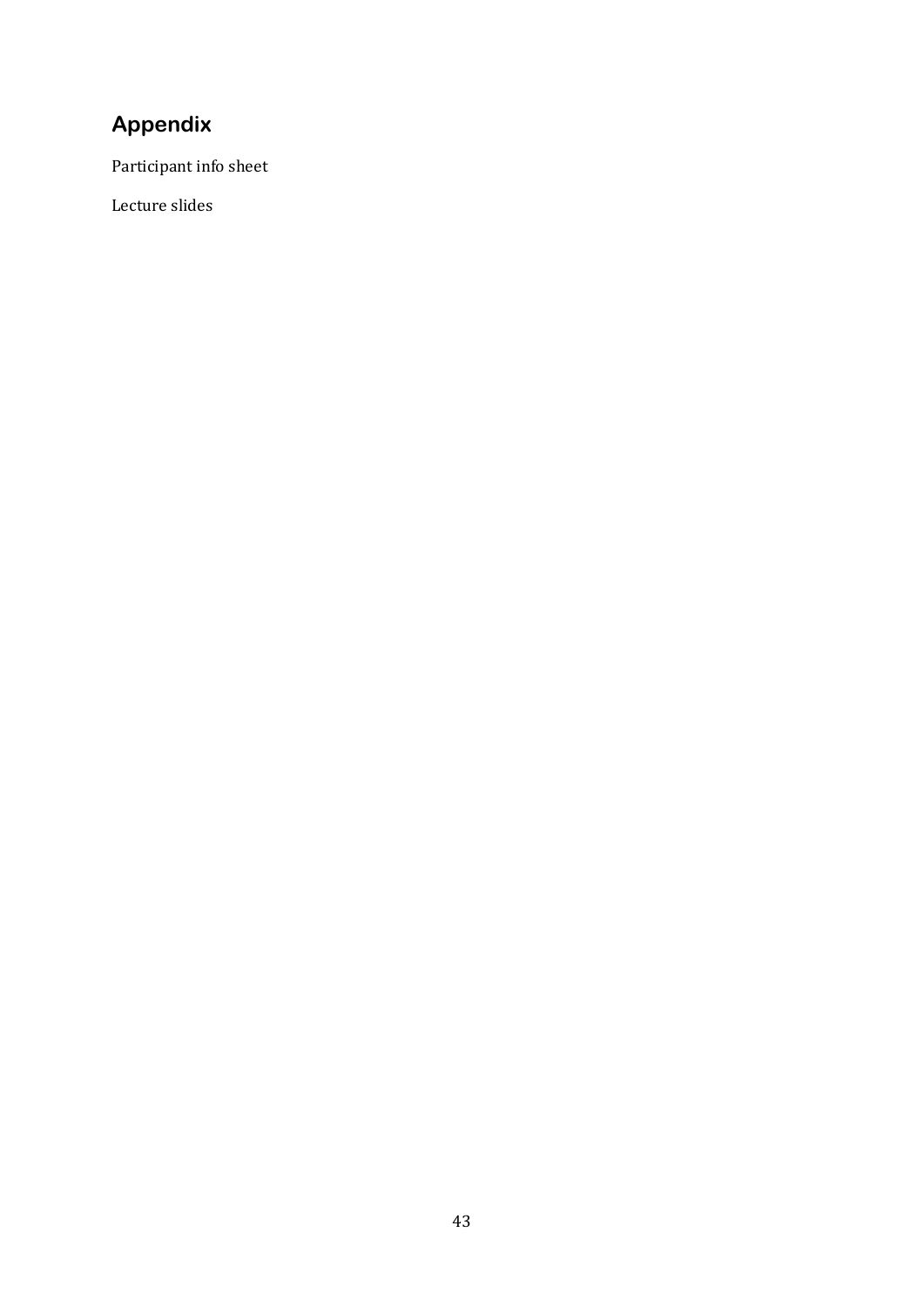

# **PARTICIPANT INFORMATION SHEET FOR STUDENTS**

**TITLE:** *The Causal Effects of the Peer Assisted Study Sessions (PASS) on Educational Outcomes*

## **PURPOSE OF THE RESEARCH**

This is an invitation to participate in a study conducted by researchers at the University of Wollongong. This project aims to estimate the effects of the PASS (Peer Assisted Study Sessions) program on educational outcomes of students, using a quasi-experimental impact evaluation technique known as randomised encouragement design. A random set of students selected from COMM121, ACCY111, ENGG153, SHS111 and MATH151 (in Autumn Session 2014) and certain Spring Session subjects (to be announced) will be offered a substantial incentive to participate in the PASS program – which should raise their PASS participation relative to the control group. Students in the treatment group will gain eligibility to win one of 50 Coles Group & Myer Gift Cards worth \$1,000 each. A draw will be held during the exam periods in Autumn and Spring semesters, 2014.

## **INVESTIGATORS**

Assoc Prof Peter Siminski (Faculty of Business) [web page](http://business.uow.edu.au/econ/who/UOW042469)

Assoc Prof Leona Tam (Faculty of Business) [web page](http://business.uow.edu.au/smm/mark/academics/UOW144148.html)

Ms Sally Rogan (Director of Peer Learning) [web page](http://www.uow.edu.au/student/services/pass/UOW093210.html)

Dr Alfredo Paloyo (Economics) [web page](https://ris.uow.edu.au/ris_public/WebObjects/RISPublic.woa/wa/Staff/selectPerson?id=97320&group=3947)

The study is funded by the Australian Government's Higher Education Participation and Partnerships Program (HEPPP). Associate Professors Peter Siminski and Leona Tam and Dr Paloyo have responsibility for the study design and have no current or previous relationship with the PASS program, other than by virtue of being employed by UOW. As Director of Peer Learning, Ms Sally Rogan (Director of Peer Learning) has overall responsibility for the UOW PASS program.

## **METHOD AND DEMANDS ON PARTICIPANTS**

There will be no primary data collection. We can foresee no participant burden. The research team will analyse de-identified administrative student data on PASS participation, background characteristics, grades and retention. The intuition of the methodology is to compare the outcomes of all students who were offered the incentive to all who were not (and scaling up the difference by the proportion of such students who were induced into PASS by the incentive).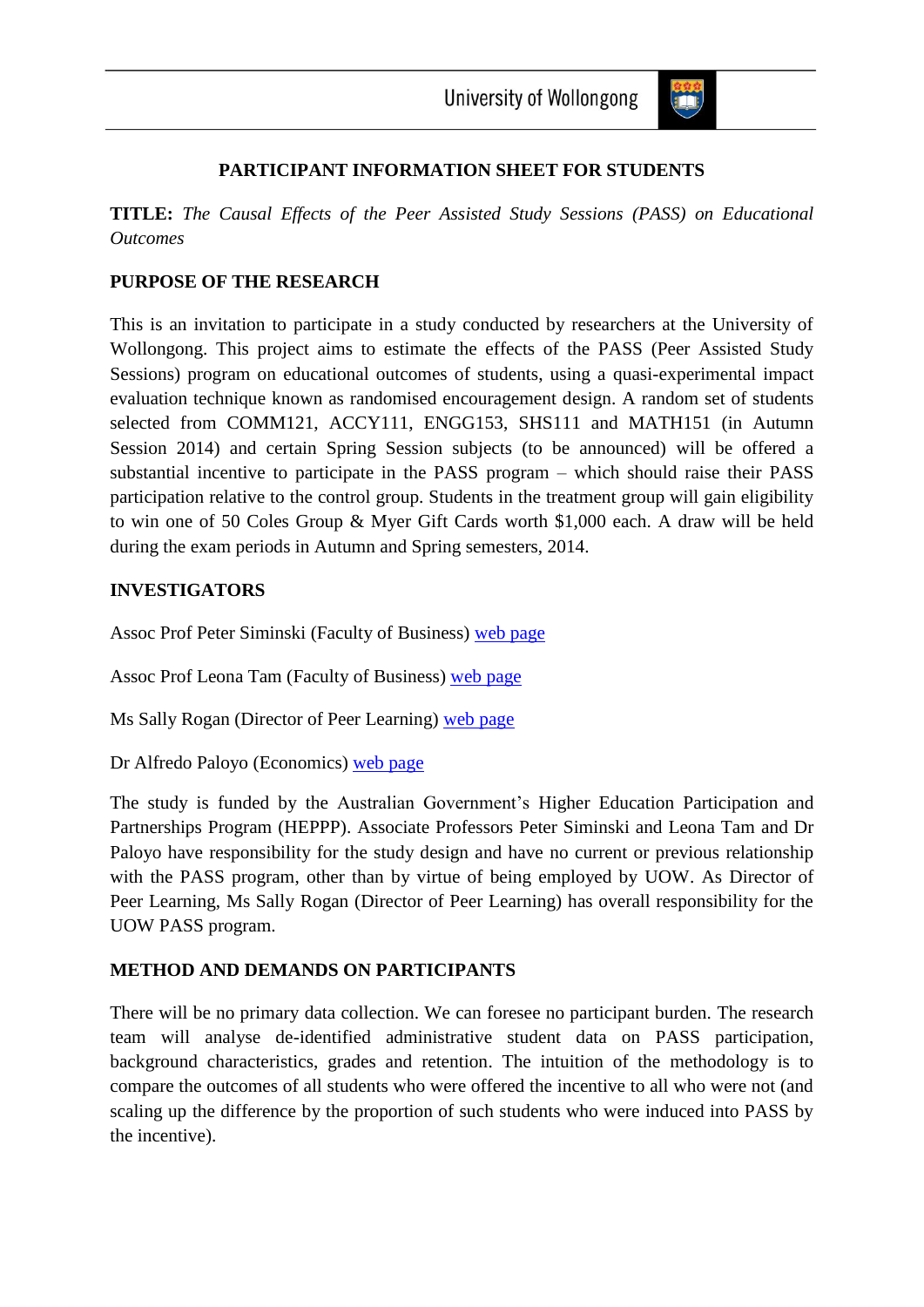

# **POSSIBLE RISKS, INCONVENIENCES AND DISCOMFORTS**

We can foresee no risks for you. Your involvement in the study is voluntary and you may withdraw your participation from the study at any time. The decision not to participate, or to withdraw from the study, will not affect any current or future relationship with the University of Wollongong. To opt out or withdraw from the study, or for further information, e-mail: [chscr-1@uow.edu.au](mailto:chscr-1@uow.edu.au)

# **FUNDING AND BENEFITS OF THE RESEARCH**

This study has been funded by an Educational Inclusion Grant, through the UOW Faculty of Business. This research will contribute to the evidence base on the effectiveness of the PASS program for improving student outcomes, as well as the effectiveness of incentives to encourage student participation in PASS sessions. Findings from the study will be published in a report to the UOW and likely be published in economics or educational journals. Confidentiality is assured and you will not be identified in any part of the research.

# **ETHICS REVIEW AND COMPLAINTS**

This study has been reviewed by the Social Sciences Human Research Ethics Committee of the University of Wollongong (HE13/360). If you have any concerns or complaints regarding the way this research has been conducted you can contact the UOW Ethics Officer on (02) 4221 3386 or email [rso-ethics@uow.edu.au](mailto:rso-ethics@uow.edu.au)

Thank you for your interest in this study.